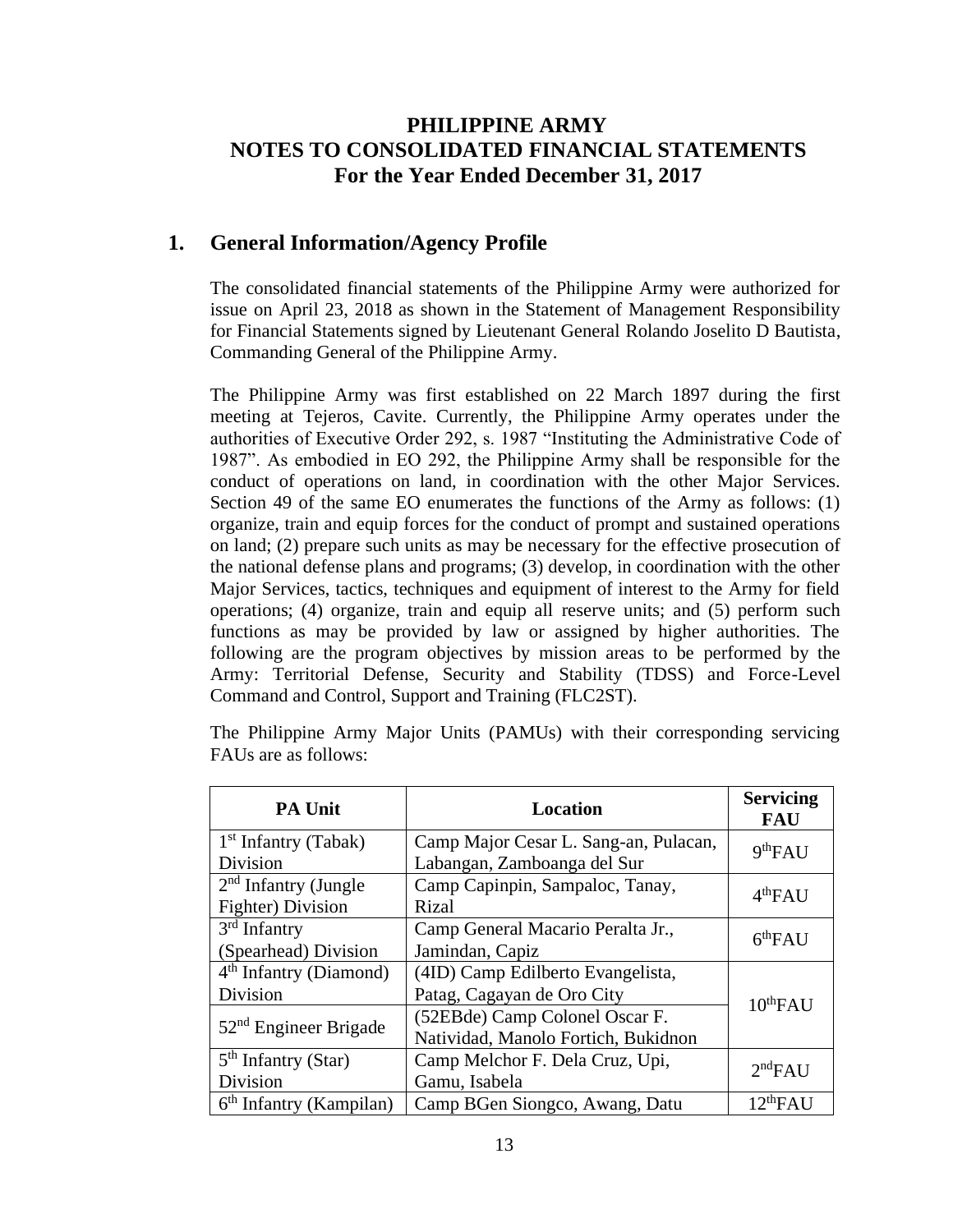| <b>PA Unit</b>                                               | Location                                                               | <b>Servicing</b><br><b>FAU</b> |
|--------------------------------------------------------------|------------------------------------------------------------------------|--------------------------------|
| <b>Division</b>                                              | Odin Sinsuat, Maguindanao                                              |                                |
| 7 <sup>th</sup> Infantry (Kaugnay)<br>Division<br>AAR, SOCOM | Fort Magsaysay, Palayan City, Nueva<br>Ecija                           | 3 <sup>rd</sup> FAU            |
| 8 <sup>th</sup> Infantry (Storm<br>Trooper) Division         | Camp Lukban, Maulong, Catbalogan<br>City, Samar                        | 8 <sup>th</sup> FAU            |
| $9th$ Infantry (Spear)<br>Division                           | Camp Weene Martillana, Pili,<br><b>Camarines Sur</b>                   | 5 <sup>th</sup> FAU            |
| $10th$ Infantry (Agila)<br>Division                          | Camp General Manuel T. Yan, Brgy.<br>Tuboran, Mawab, Compostela Valley | 11 <sup>th</sup> FAU           |
| Mechanized Infantry<br>Division & TRADOC                     | Camp O'Donnell, Capas, Tarlac                                          | 1 <sup>st</sup> FAU            |
| $51st$ Engineer Brigade                                      | Camp Rigoberto J. Atienza, Libis,<br>Quezon City                       | 14 <sup>th</sup> FAU           |
| $53rd$ Engineer Brigade                                      | Camp Lapu-lapu, Cebu City                                              | 7 <sup>th</sup> FAU            |
| 54 <sup>th</sup> Engineer Brigade                            | Camp Gen Arturo T Enrile, Malaguitay,<br>Zamboanga City                | 16 <sup>th</sup> FAU           |
| ASCOM, ASR, AIR,<br>ARESCOM, HPA and<br>Post Units           | Fort Andres Bonifacio, Metro Manila                                    | ASPA/<br>$15th$ FAU            |

## **2. Statement of Compliance and Basis of Preparation of Financial Statements**

The consolidated financial statements have been prepared in accordance with and comply with the Philippine Public Sector Accounting Standards (PPSAS) issued by the Commission on Audit per COA Resolution No. 2014-003 dated January 24, 2014.

The consolidated financial statements have been prepared on the basis of historical cost, unless stated otherwise. The Statement of Cash Flows is prepared using the direct method.

## **3. Summary of Significant Accounting Policies**

#### **3.1 Basis of accounting**

The consolidated financial statements are prepared on an accrual basis in accordance with the Philippine Public Sector Accounting Standards (PPSAS).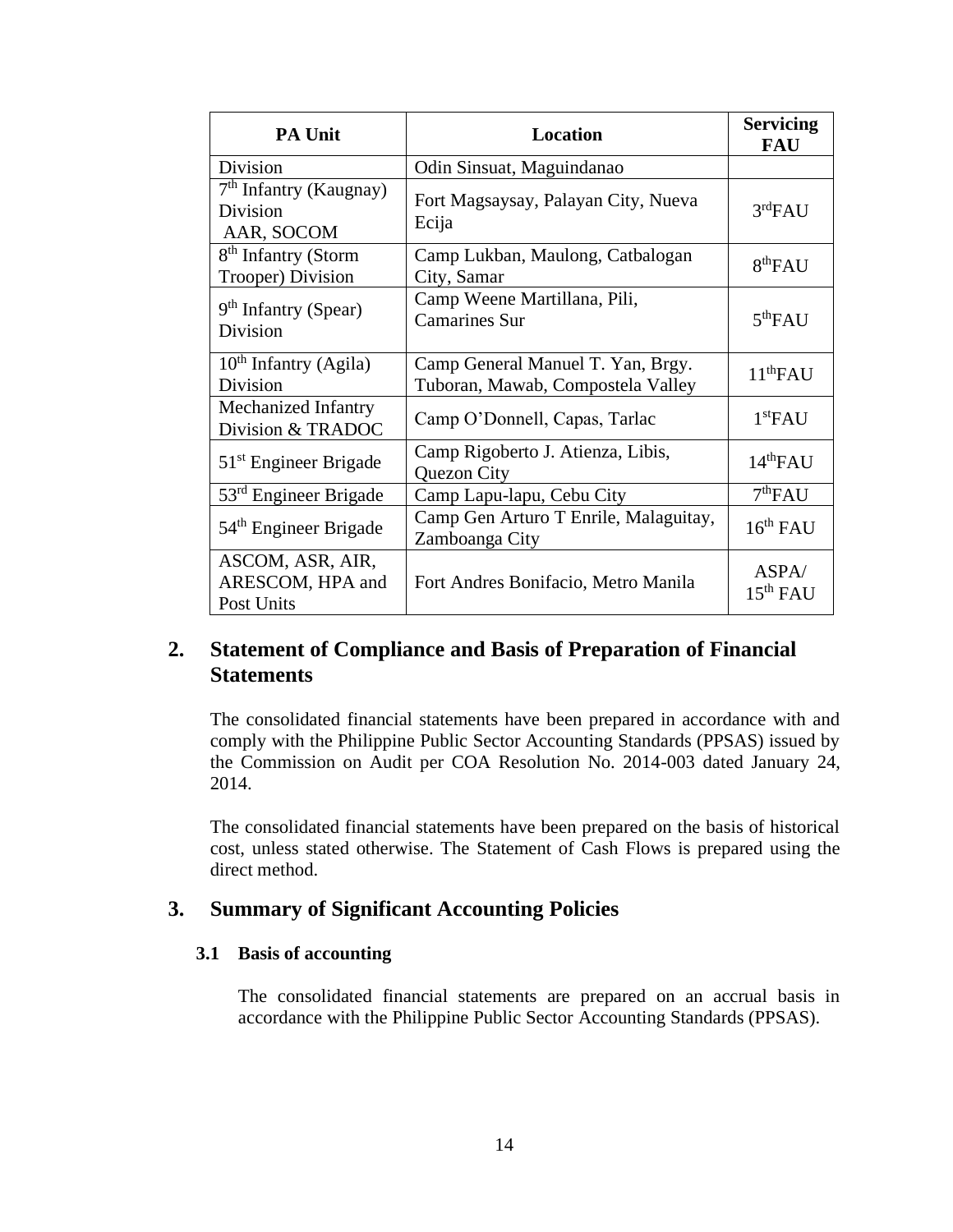#### **3.2 Consolidation**

The consolidated financial statements reflect the assets, liabilities, revenues, and expenses of the Headquarters and 28 PA major units.

#### **3.3 Cash and cash equivalents**

Cash and cash equivalents comprise of cash in bank and treasury deposits.

#### **3.4 Inventories**

Inventory is measured at cost and recognized as an expense when utilized or consumed.

#### **3.5 Property, Plant and Equipment**

#### *Recognition*

The PPE consists of tangible items that are held for operations or for administrative purposes and are expected to be used during more than one reporting period measured at cost upon recognition.

#### *Depreciation Method*

The straight line method of depreciation is adopted and a residual value equivalent to at least five percent of the cost of the PPE is used.

#### **3.6 Changes in Accounting Policies and Estimates**

The Philippine Army recognizes the effects of changes in accounting policy retrospectively and recognizes the effects of changes in accounting estimates prospectively by including in surplus or deficit.

The Philippine Army corrects material prior period errors retrospectively in the first set of financial statements authorized for issue after their discovery by:

- Restating the comparative amounts for prior period(s) presented in which the error occurred; or
- If the error occurred before the earliest prior period presented, restating the opening balances of assets, liabilities and net assets/equity for the earliest prior period presented.

#### **4. Adjustments on Accumulated Surplus**

Fundamental errors of prior years are corrected by adjusting directly the Accumulated Surplus/ (Deficit) account. Errors affecting current year's operations are charged to the current year's accounts.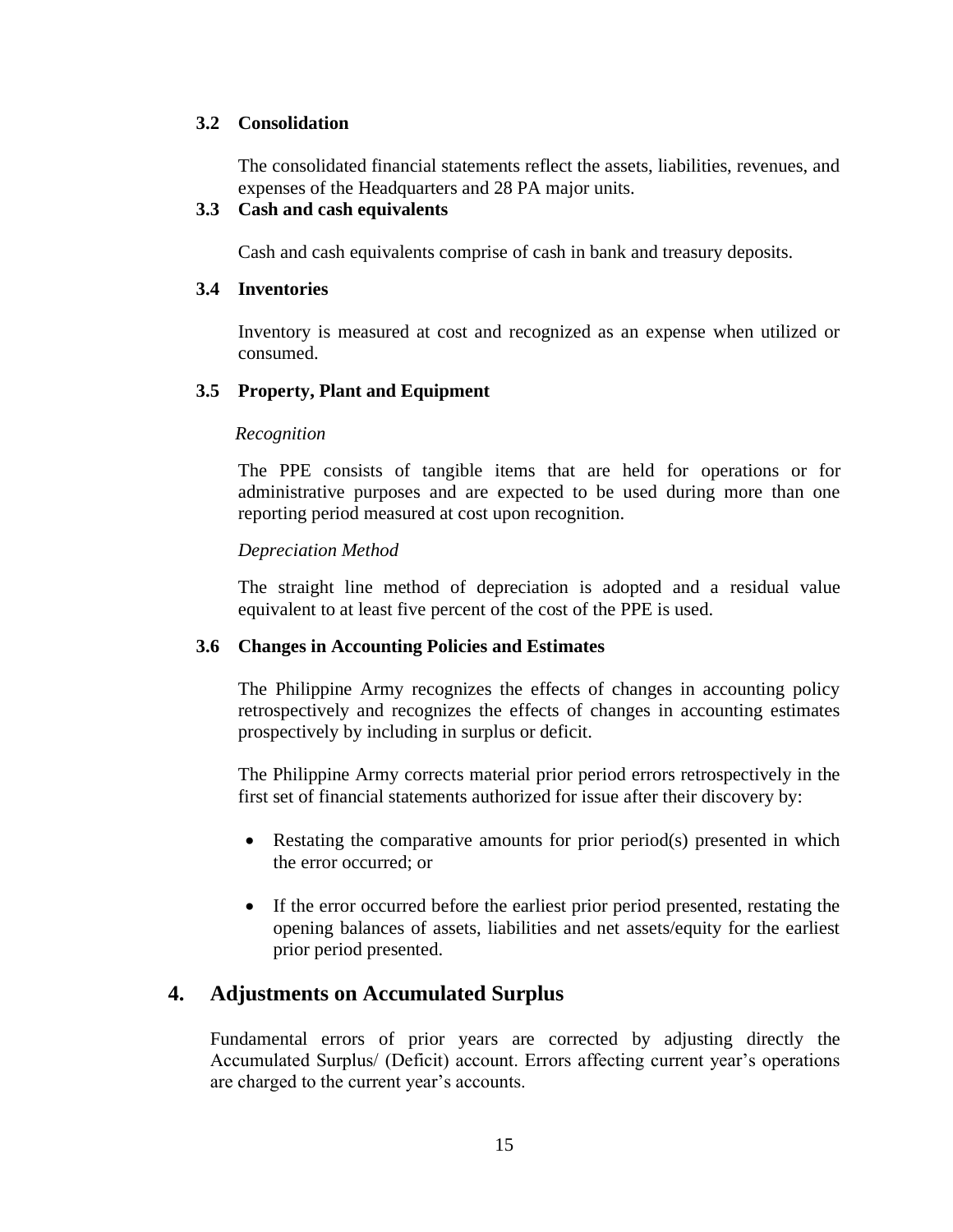### **5. Cash and Cash Equivalents**

| <b>Account</b>                    | 2017                           | 2016                   |
|-----------------------------------|--------------------------------|------------------------|
| Cash - Collecting Officers        |                                | P <sub>9</sub> ,640.02 |
| Cash in Bank-Local Currency,      | 1,057,155,752.91               | 1,215,442,021.64       |
| <b>Current Account (LCCA)</b>     |                                |                        |
| $Cash - Treasury/Agency$          | 240,386,216.77                 | 204,073,136.81         |
| Deposit, Trust                    |                                |                        |
| <b>Cash-Modified Disbursement</b> | 2,000,000.00                   |                        |
| System (MDS), Trust               |                                |                        |
| <b>Total</b>                      | P <sub>1</sub> ,299,541,969.68 | P1,419,524,798.47      |

**5.1** *Cash in Bank – Local Currency, Current Account (LCCA)* pertains to current accounts maintained with Land Bank of the Philippines and United Coconut Planters Bank. The amount includes the obligated fund for the payment of Re-Enlistment Clothing Allowance, Special Financial Allowance, Pay & Allowances, and Terminal Leave Benefits & Gratuity Claims of military and civilian Army personnel as at 31 December 2017. It also includes collection from the AFP Housing Board and other trust liabilities, hospital income, balance of unutilized inter-agency fund transfers, reimbursable fund balance under 72- 100RF and fund transfer for the opening of an irrevocable letter of credit.

| <b>PA Unit</b>            | 2017                       | 2016              |
|---------------------------|----------------------------|-------------------|
| $1st$ ID                  | P <sub>2</sub> ,889,404.91 | P997,038.24       |
| $2nd$ ID                  | 3,390,985.28               | 1,888,042.50      |
| $3rd$ ID                  | 11,537,763.63              | 1,815,733.53      |
| $4th$ ID                  | 36,723,737.57              | 7,534,413.96      |
| $5th$ ID                  | 1,352,169.70               | 1,288,439.70      |
| $6^{th}$ ID               | 11,756,740.00              | 10,676,510.38     |
| $7th$ ID                  | 4,561,337.57               | 7,856,212.38      |
| $8th$ ID                  | 3,902,682.09               | 2,835,211.35      |
| $9th$ ID                  | 12,083,573.03              | 244,432.38        |
| $10^{th}$ ID              | 226,217.00                 |                   |
| <b>MID</b>                | 908,897.87                 | 1,084,309.75      |
| <b>TRADOC</b>             | 872,201.90                 | 876,075.58        |
| $51st$ EBde               | 13,139,582.62              | 15,152,080.53     |
| 52 <sup>nd</sup> EBde     | 195,455,106.10             | 195,729,709.70    |
| $53rd$ EBde               | 7,136,121.00               | 5,992,541.87      |
| $54th$ EBde               | 299,836.20                 | 201,136.20        |
| <b>HPA</b> and Post Units | 750,919,396.44             | 961,270,133.59    |
| <b>Total</b>              | P1,057,155,752.91          | P1,215,442,021.64 |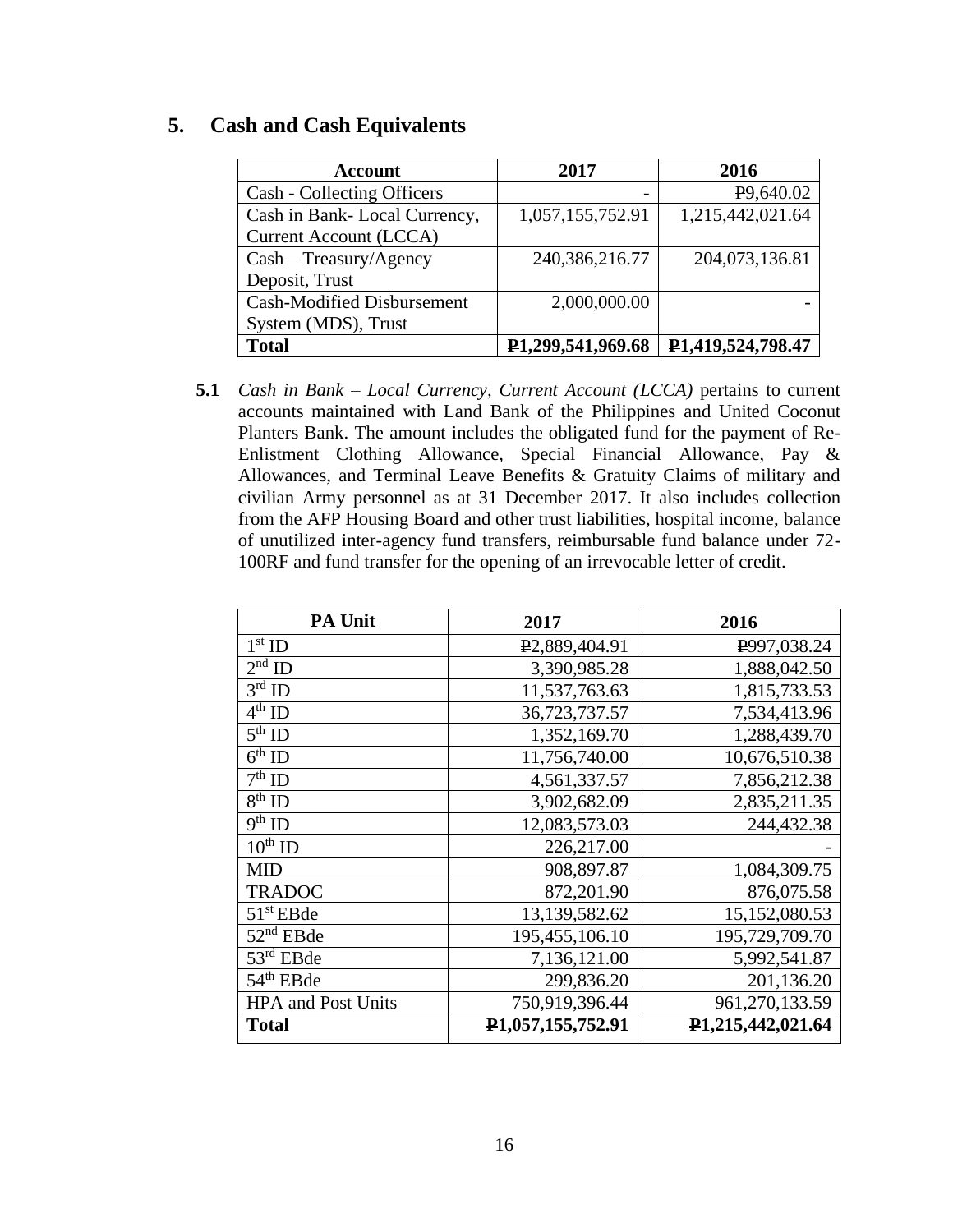| <b>PA Unit</b>            | 2017                     | 2016                         |
|---------------------------|--------------------------|------------------------------|
| $1st$ ID                  | P <sub>920</sub> ,049.88 | P <sub>920</sub> ,049.88     |
| $2nd$ ID                  | 2,094,347.49             | 1,397,096.49                 |
| $3rd$ ID                  | 2,754,259.94             | 2,754,259.94                 |
| $4^{\text{th}}$ ID        | 11,736,135.77            | 10,081,770.06                |
| $5th$ ID                  | 2,354,434.79             | 2,065,056.63                 |
| $6th$ ID                  | 7,017,367.51             | 5,711,118.26                 |
| $7^{\rm th}$ ID           | 22,359,239.62            | 17,280,974.76                |
| $8th$ ID                  | 3,935,172.51             | 4,043,410.01                 |
| $9th$ ID                  | 1,680,440.24             | 1,349,691.61                 |
| <b>MID</b>                | 168,000.00               | 98,000.00                    |
| $51st$ EBde               | 8,531,968.38             | 6,504,442.56                 |
| $52nd$ EBde               | 8,169.40                 | 8,169.40                     |
| 53rd EBde                 | 306,209.13               | 291,209.13                   |
| <b>HPA</b> and Post Units | 176,520,422.11           | 151,567,888.08               |
| <b>Total</b>              | P240,386,216.77          | P <sub>204</sub> ,073,136.81 |

**5.2** *Cash-Treasury/Agency Deposit, Trust* consists of trust receipts collected and deposited with National Treasury per Executive Order 1002.

**5.3** Cash-Modified Disbursement System (MDS), Trust pertains to amount transferred to 51<sup>st</sup> Engineer Brigade from PA Title X Fund to support the LRR's multi-purpose combat training facility.

## **6. Receivables**

| <b>Accounts</b>                       | 2017                           | 2016                           |
|---------------------------------------|--------------------------------|--------------------------------|
| <b>Accounts Receivable</b>            | P <sub>245</sub> , 402.35      | P <sub>293</sub> , 534.59      |
| Due from National Government          | 633,846,277.03                 | 1,025,916,106.81               |
| Agencies                              |                                |                                |
| Due from Government-Owned             | 5,404,233,905.72               | 1,606,092,565.12               |
| and/or Controlled Corporations        |                                |                                |
| Due from Bureaus                      | 1,575,576.94                   | 290,448.32                     |
| Due from Operating Units              | 224,373,396.20                 | 237,465,279.37                 |
| Due from Other Funds                  | 15,974.62                      | 15,974.62                      |
| Receivables-                          | 11,330,494.79                  | 10,484,406.36                  |
| Disallowances/Charges                 |                                |                                |
| <b>Officers</b><br>and<br>Due<br>from | 13,412,194.52                  | 3,994,318.80                   |
| <b>Employees</b>                      |                                |                                |
| of<br>Other<br>Receivables<br>(Net    | 148,010,584.30                 | 62,789,429.36                  |
| Allowance for Impairment)             |                                |                                |
| Total                                 | P <sub>6</sub> ,437,043,806.47 | P <sub>2</sub> ,947,342,063.35 |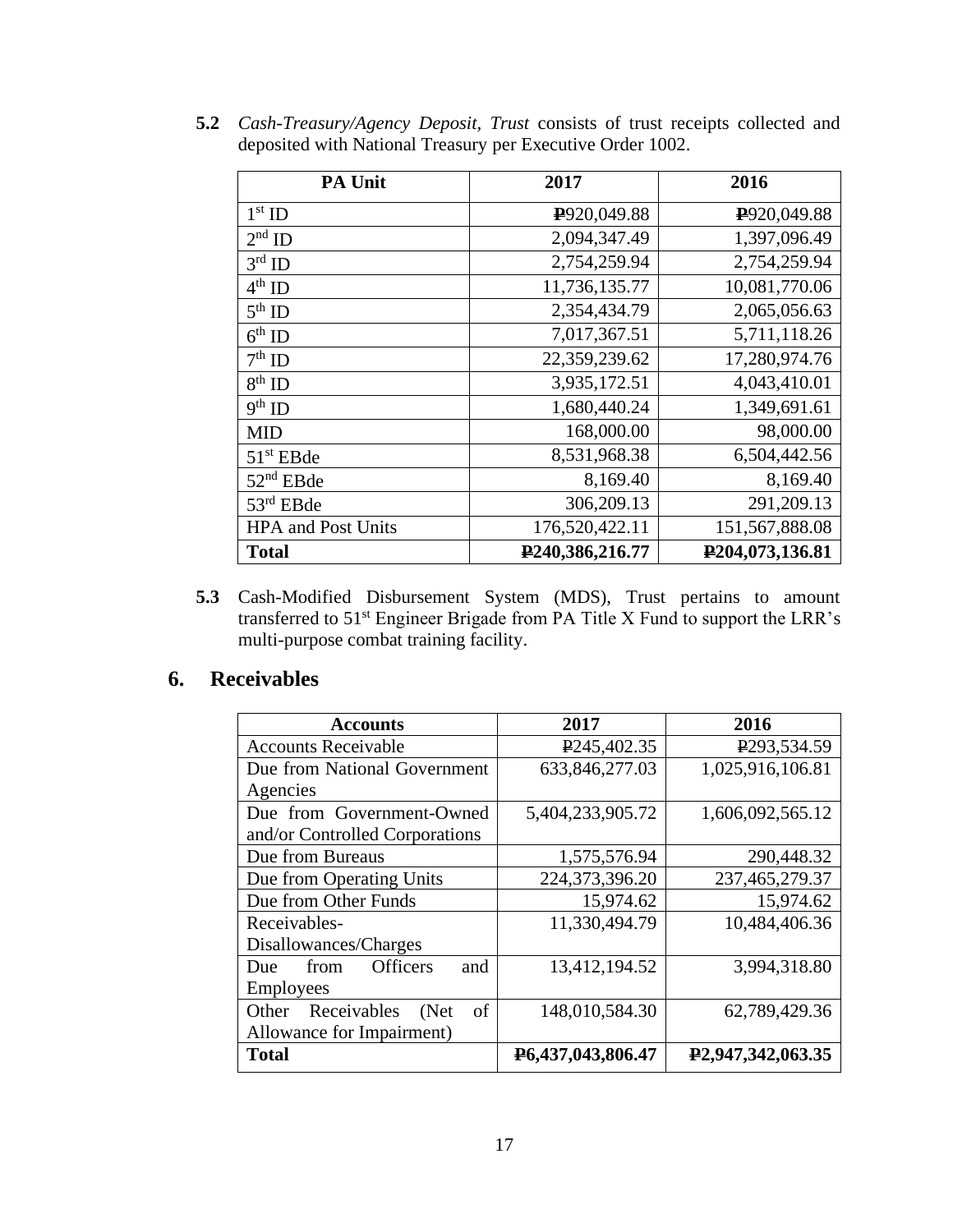| <b>PA Unit</b> | <b>Amount</b>             | Less than<br>30 days    | Less than<br>90 days | 91-365 days             | More than<br>365 days    |
|----------------|---------------------------|-------------------------|----------------------|-------------------------|--------------------------|
| $6th$ ID       | P181,852.20               |                         |                      |                         | P181,852.20              |
| $8th$ ID       | 42,000.00                 | 42,000.00               |                      |                         |                          |
| HPA and        | 21,550.15                 | 27.00                   | 376.15               | 21,147.00               |                          |
| Post units     |                           |                         |                      |                         |                          |
| <b>Total</b>   | P <sub>245</sub> , 402.35 | P <sub>42</sub> ,027.00 | P376.15              | P <sub>21</sub> ,147.00 | P <sub>181</sub> ,852.20 |

**6.1** *Accounts Receivable* represents the amount due arising from overpayment to suppliers.

**6.2** *Due from National Government Agencies* consists of the unliquidated fund transfers to other offices/units of the National Government such as PS-DBM and Government Arsenal. The decrease in the account is caused by liquidations of the Government Arsenal for the delivery of ammunitions.

| <b>PA Unit</b>        | <b>PS-DBM</b>            | <b>Arsenal</b>  | <b>OTHERS</b>              |  |
|-----------------------|--------------------------|-----------------|----------------------------|--|
| $1st$ ID              | P <sub>196</sub> ,818.38 |                 |                            |  |
| $2nd$ ID              | 5,371,095.49             |                 |                            |  |
| $4^{\text{th}}$ ID    | 46,574.66                |                 |                            |  |
| $5^{\text{th}}$ ID    | 21,550.05                |                 |                            |  |
| $7^{\rm th}$ ID       | 529,699.92               |                 |                            |  |
| $10^{th}$ ID          | 98,685.91                |                 |                            |  |
| <b>MID</b>            | 1,750,297.70             |                 |                            |  |
| <b>TRADOC</b>         | 2,283,373.01             |                 |                            |  |
| $51st$ EBde           | 761,553.66               |                 |                            |  |
| 52 <sup>nd</sup> Ebde | 115,358.10               |                 |                            |  |
| $53rd$ EBde           | 23,679.45                |                 |                            |  |
| 54 <sup>th</sup> EBde | 36,500.00                |                 |                            |  |
| <b>HPA</b> and Post   |                          |                 |                            |  |
| Units                 | 137, 178, 350.09         | 483,802,088.53  | 1,630,652.08               |  |
| Sub-total             | P148,413,536.42          | P483,802,088.53 | P <sub>1</sub> ,630,652.08 |  |
| <b>Total</b>          | P633,846,277.03          |                 |                            |  |

| <b>PA Unit</b> | <b>Amount</b>            | <b>Current</b> | <b>Non-Current</b> |
|----------------|--------------------------|----------------|--------------------|
| $1st$ ID       | P <sub>196</sub> ,818.38 | P111,906.25    | P84,912.13         |
| $2nd$ ID       | 5,371,095.49             | 2,120,941.61   | 3,250,153.88       |
| $4^{th}$ ID    | 46,574.66                | 1,442.26       | 45,132.40          |
| $5th$ ID       | 21,550.05                | 21,550.05      |                    |
| $7th$ ID       | 529,699.92               | 485,782.71     | 43,917.21          |
| $10^{th}$ ID   | 98,685.91                |                | 98,685.91          |
| <b>MID</b>     | 1,750,297.70             |                | 1,750,297.70       |
| <b>TRADOC</b>  | 2,283,373.01             |                | 2,283,373.01       |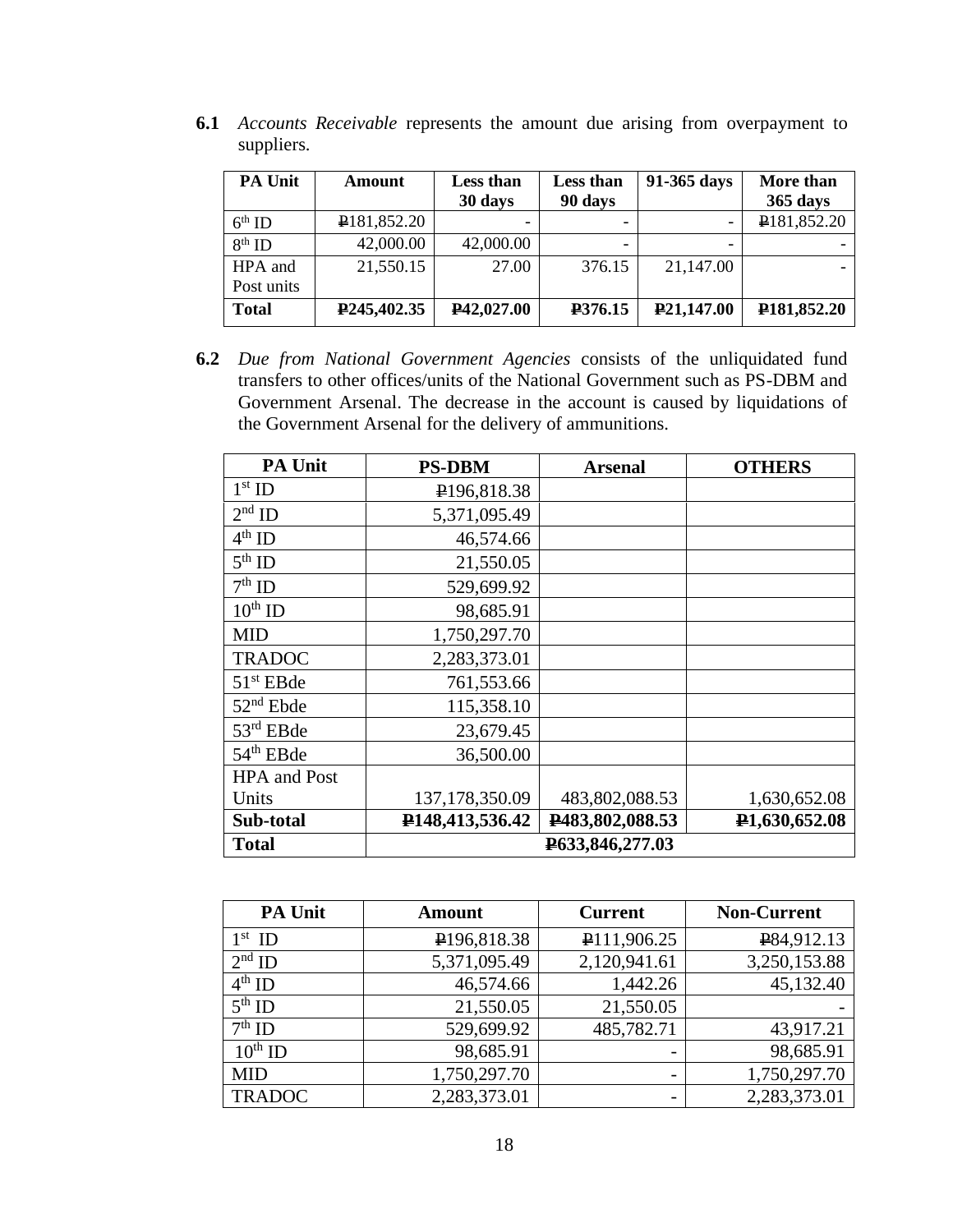| <b>PA Unit</b>      | Amount          | <b>Current</b>           | <b>Non-Current</b> |
|---------------------|-----------------|--------------------------|--------------------|
| $51st$ EBde         | 761,553.66      | 95,997.41                | 665,556.25         |
| $52nd$ EBde         | 115,358.10      | 104,055.08               | 11,303.02          |
| $53rd$ EBde         | 23,679.45       | 23,679.45                |                    |
| $54th$ EBde         | 36,500.00       | $\overline{\phantom{0}}$ | 36,500.00          |
| <b>HPA</b> and Post | 622,611,090.70  | 29,513,897.90            | 593,097,192.80     |
| Units               |                 |                          |                    |
| <b>Total</b>        | P633,846,277.03 | P32,479,252.72           | P601,367,024.31    |
|                     |                 |                          |                    |

**6.3** *Due from Government-Owned and/or Controlled Corporations* consists of fund transfers to the Philippine International Trading Corporation (PITC) per Agency Outsourcing Requests (AOR) which were not yet delivered nor liquidated; National Kidney Institute and Philippine Heart Center representing advance payment for the confinement of Philippine Army personnel which have been dormant since 2007.

| <b>PA Unit</b>               | <b>Amount</b>                                                | <b>Current</b>   | <b>Non-Current</b>             |
|------------------------------|--------------------------------------------------------------|------------------|--------------------------------|
| $51st$ EBde                  | P <sub>3</sub> ,500,000.00                                   |                  | P3.500,000.00                  |
| <b>HPA</b> and Post<br>Units | 5,400,733,905.72                                             | 4,085,063,369.91 | 1,315,670,535.81               |
| <b>Total</b>                 | $\textbf{P}5,404,233,905.72 \mid \textbf{P}4,085,063,369.91$ |                  | P <sub>1</sub> ,319,170,535.81 |

- **6.4** *Due from Bureaus* amounting to P379,576.94 represents the unutilized balance of the fund transferred to National Defense College of the Philippines and the newly transferred funds to Philippine Navy and Philippine Air Force amounting to P884,000.00 and P312,000.00 respectively to support the foreign travel of female soldiers to Hongkong for the observation tour on safety and security.
- **6.5** *Due from Other Funds* amounting to P15,974.62 represents over payment of Non-Appropriated Funds (NAF) accountability of retired personnel from commutation account to collecting officer.
- **6.6** *Receivables-Disallowances/Charges* represent audit disallowances for various transactions including error in computation and/or overpricing of the claims which had become final and executory.

| <b>PA Unit</b>      | Amount                   | Less than<br>365 days    | Over 1<br>Year           | Over 2<br>Years | <b>Over 3 Years</b>      |
|---------------------|--------------------------|--------------------------|--------------------------|-----------------|--------------------------|
| $1st$ ID            | P <sub>451</sub> ,601.42 | $\overline{\phantom{0}}$ | $\overline{\phantom{a}}$ |                 | P <sub>451</sub> ,601.42 |
| $3rd$ ID            | 1,008,967.86             | $\overline{\phantom{0}}$ | $\overline{\phantom{a}}$ |                 | 1,008,967.86             |
| $4th$ ID            | 3,281,028.00             | $\overline{\phantom{0}}$ | $\overline{\phantom{a}}$ |                 | 3,281,028.00             |
| $6th$ ID            | 13,781.81                | $\overline{\phantom{0}}$ | $\overline{\phantom{a}}$ |                 | 13,781.81                |
| $9^{\text{th}}$ ID  | 111,616.40               | $\overline{\phantom{0}}$ | $\overline{\phantom{0}}$ |                 | 111,616.40               |
| $10^{th}$ ID        | 843,334.48               | -                        | -                        |                 | 843,334.48               |
| 51 <sup>st</sup> EB | 212,800.99               | 212,800.99               | -                        | -               |                          |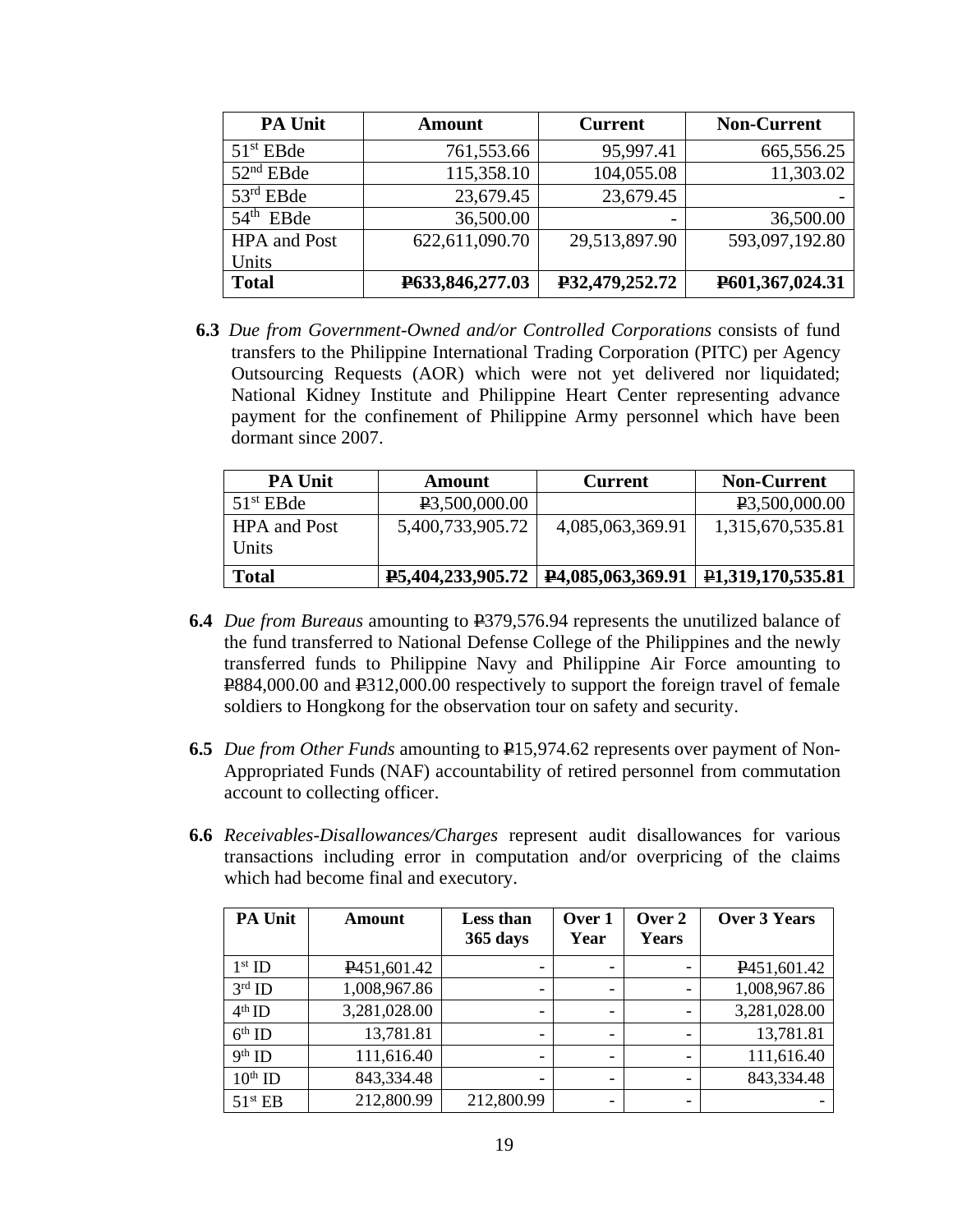| <b>PA Unit</b>           | Amount                      | <b>Less than</b><br>365 days | Over 1<br>Year | Over 2<br>Years | Over 3 Years               |
|--------------------------|-----------------------------|------------------------------|----------------|-----------------|----------------------------|
| HPA and<br>Post<br>Units | 5,407,363.83                |                              |                |                 | 5,407,363.83               |
| <b>Total</b>             | P <sub>11</sub> ,330,494.79 | P <sub>212</sub> ,800.99     |                |                 | P <sub>11</sub> ,117,693.8 |

**6.7** *Due from Officers and Employees* represents overpayment of salaries and wages and receivables from officers and employees pertaining to light and water consumption within PA premises. Details are as follows:

| <b>PA Unit</b>        | <b>Amount</b>               | <b>Current</b>           | <b>Non-Current</b>         |
|-----------------------|-----------------------------|--------------------------|----------------------------|
| 1 <sup>st</sup> ID    | P <sub>1</sub> ,208,394.40  |                          | P <sub>1</sub> ,208,394.40 |
| $3rd$ ID              | 93,744.01                   | 33,472.00                | 60,272.01                  |
| $4^{\text{th}}$ ID    | 1,000.08                    | 1,000.08                 |                            |
| $7th$ ID              | 14,701.01                   | 14,611.01                | 90.00                      |
| $8^{th}$ ID           | 1,850,700.00                | $\overline{\phantom{0}}$ | 1,850,700.00               |
| $52^{\text{nd}}$ EBde | 12,459.32                   | $\overline{\phantom{a}}$ | 12,459.32                  |
| $53rd$ EBde           | 4,029.80                    | 4,029.80                 |                            |
| <b>HPA</b> and Post   | 10,227,165.90               | 7,707,426.45             | 2,519,739.45               |
| Units                 |                             |                          |                            |
| <b>Total</b>          | P <sub>13</sub> ,412,194.52 | P7,760,539.34            | P <sub>5</sub> ,651,655.18 |

**6.8** *Other Receivables* consists of dormant accounts reclassified from Advances for Operating Expenses, Advances to Officers and Employees and Due from Officers and Employees. This also includes receivable from Bairam Enterprises amounting to P18,454,278.60 for the procurement of CVR Scorpion Tank Spare Parts which remained undelivered and dormant for years. This also includes an amount of P96,278,264.48 representing Repair, Maintenance and Construction (RMC) Fund derived from the agreement entered into by the DND and Petron Corp for the supply of DND-Wide Petroleum (LOT 1), Oil, Lubricants (LOT 2) and e-POL Card. The allocation of RMC for CY 2016 was 15 percent of the total contract price for Lot 1 and Lot 2 while for the Lot 3 was 6.5 percent based on the total payments made.

| <b>PA Unit</b>     | <b>Amount</b>           |
|--------------------|-------------------------|
| $1st$ ID           | P <sub>35</sub> ,780.00 |
| $2nd$ ID           | 7,072,788.50            |
| $3rd$ ID           | 1,711,798.70            |
| $4^{\text{th}}$ ID | 668,912.27              |
| $5th$ ID           | 314,265.95              |
| $6th$ ID           | 7,615,750.35            |
| $7th$ ID           | 1,499,612.18            |
| $8^{th}$ ID        | 660,836.71              |
| $9th$ ID           | 514,308.38              |
| $10^{\rm th}$ תו   | 39,322.47               |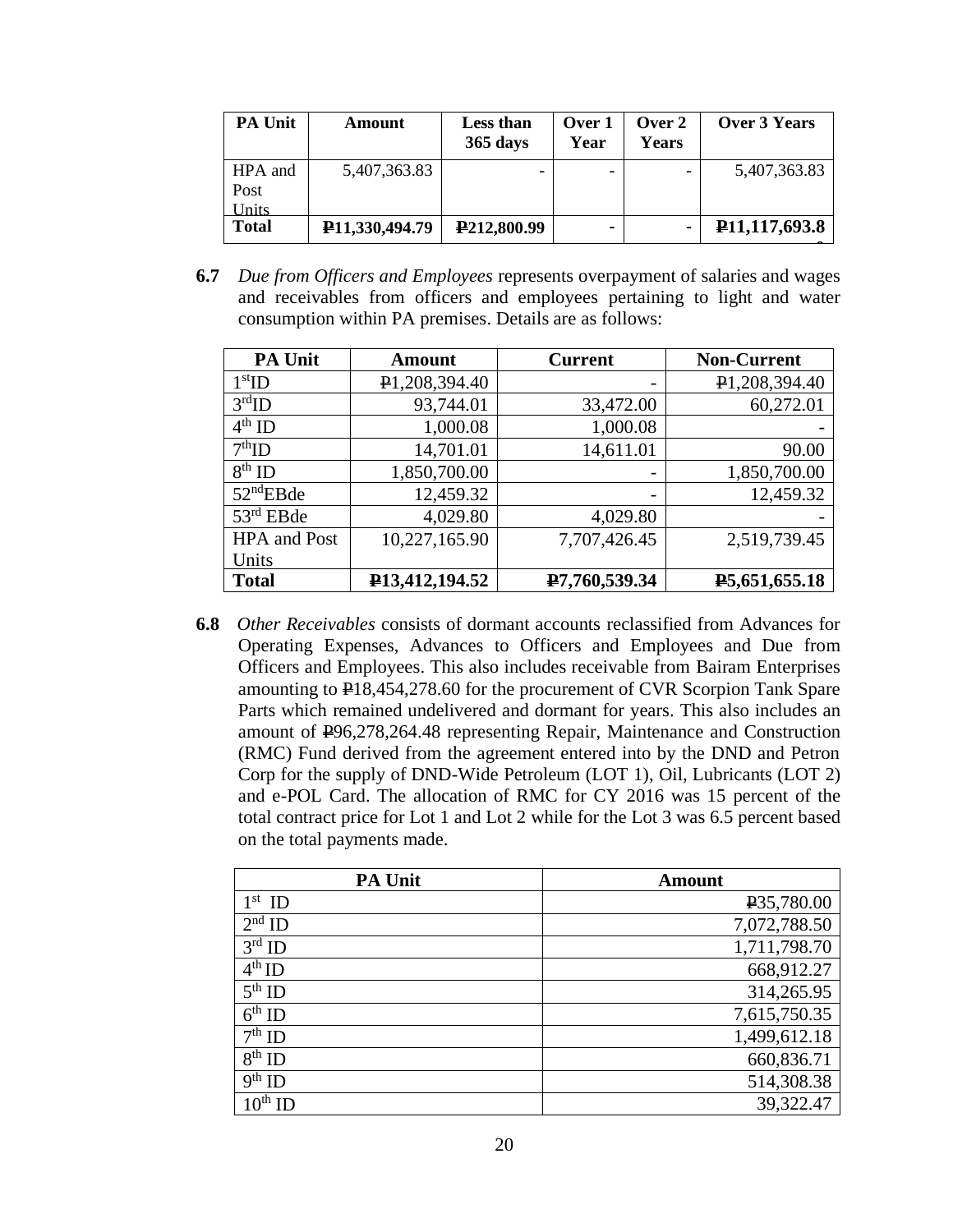| <b>PA Unit</b>                        | <b>Amount</b>   |
|---------------------------------------|-----------------|
| <b>MID</b>                            | 1,047,064.60    |
| $51^{\rm st}$ EB                      | 1,016,839.17    |
| $52nd$ EB                             | 19,500.00       |
| $53^{\text{rd}}$ EB                   | 1,596,117.16    |
| $54th$ EB                             | 4,000.00        |
| <b>HPA</b> and Post Units             | 146,515,209.03  |
| <b>Total</b>                          | P170,332,105.47 |
| <b>Less: Allowance for Impairment</b> | 22,321,521.17   |
| <b>Balance</b>                        | P148,010,584.30 |

## **7. Inventories**

| <b>Accounts</b>                                                                  | 2017             | 2016             |
|----------------------------------------------------------------------------------|------------------|------------------|
| <b>Office Supplies Inventory</b>                                                 | P151,908,986.24  | P146,880,812.71  |
| Accountable Forms, Plates and<br><b>Stickers Inventory</b>                       | 4,200.00         | 4,200.00         |
| Drugs and Medicines Inventory                                                    | 12,748,273.10    | 5,563,671.67     |
| Medical, Dental and Laboratory<br><b>Supplies Inventory</b>                      | 12,429,629.07    | 4,964,228.66     |
| Lubricants<br>Fuel.<br>Oil<br>and<br>Inventory                                   | 940,149,463.70   | 1,020,847,903.33 |
| Military, Police and Traffic<br><b>Supplies Inventory</b>                        | 4,835,191,354.66 | 3,898,411,971.98 |
| <b>Construction Materials Inventory</b>                                          | 7,113,004.30     | 7,584,911.27     |
| Other Supplies and Materials<br>Inventory                                        | 1,487,409,967.21 | 1,285,628,278.60 |
| Semi-Expendable Machinery                                                        | 471,779.00       |                  |
| Semi-Expendable Office<br>Equipment                                              | 1,707,526.85     | 1,001,633.76     |
| Semi-Expendable Information<br>and Communications<br><b>Technology Equipment</b> | 1,758,033.93     | 685,650.60       |
| Semi-Expendable<br><b>Communications Equipment</b>                               | 1,240,430.50     | 525,983.00       |
| Semi-Expendable Disaster<br><b>Response and Rescue Equipment</b>                 | 1,395,475.00     | 263,934.00       |
| Semi-Expendable Military,<br>Police and Security                                 | 6,890.00         |                  |
| Semi-Expendable Medical<br>Equipment                                             | 95,675.00        | 506,162.00       |
| Semi-Expendable Sports                                                           | 140,839.00       | 22,050.00        |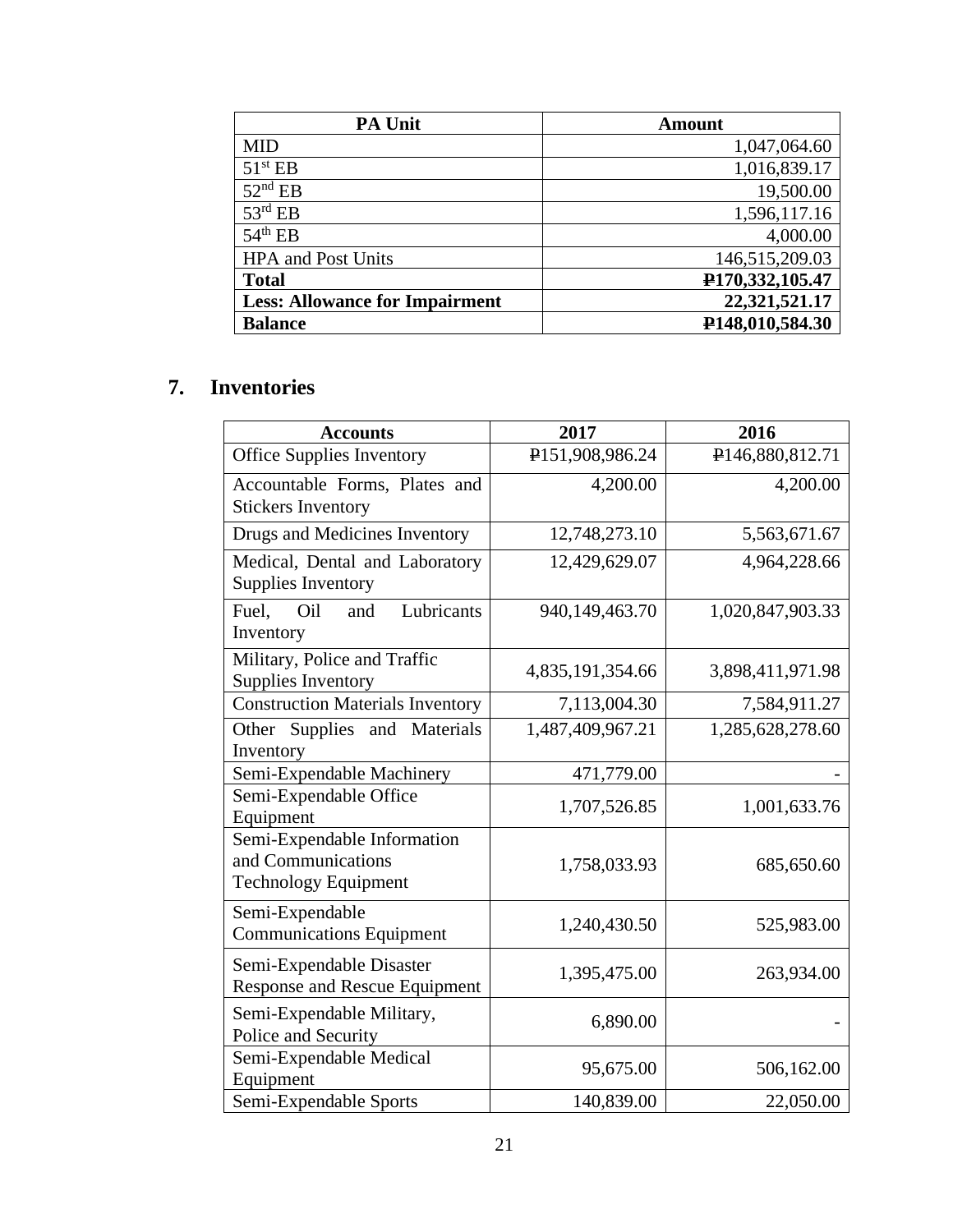| <b>Accounts</b>               | 2017              | 2016                              |
|-------------------------------|-------------------|-----------------------------------|
| Equipment                     |                   |                                   |
| Semi-Expendable Technical and |                   | 15,000.00                         |
| Scientific Equipment          |                   |                                   |
| Semi-Expendable Other         | 1,292,769.36      | 647,650.00                        |
| Machinery and Equipment       |                   |                                   |
| Semi-Expendable Furniture and | 3,048,861.50      | 2,386,598.00                      |
| Fixtures                      |                   |                                   |
| Semi-Expendable Books         | 5,750.00          |                                   |
| <b>Total</b>                  | P7,458,118,908.42 | P <sub>6</sub> , 375, 940, 639.58 |

**7.1** *Office Supplies Inventory* represents cost of office supplies purchased but requiring submission of Report of Supplies and Materials from Army Property Accountability Office to record the issuances.

| <b>PA Unit</b>            | 2017            | 2016                      |
|---------------------------|-----------------|---------------------------|
| $2nd$ ID                  |                 | P <sub>242</sub> , 513.07 |
| $4^{th}$ ID               | 1,594,433.77    | 3,017,753.51              |
| $5^{\text{th}}$ ID        | 735,975.00      |                           |
| $7th$ ID                  | 4,945,646.22    |                           |
| <b>MID</b>                | 6,816,323.52    | 6,017,908.35              |
| <b>TRADOC</b>             | 6,337,863.62    | 4,362,085.37              |
| $52nd$ EBde               | 255,739.90      | 285,691.60                |
| <b>HPA</b> and Post Units | 131,223,004.21  | 132,954,860.81            |
| <b>Total</b>              | P151,908,986.24 | P146,880,812.71           |

**7.2** *Drugs and Medicines Inventory* consists of the following:

| <b>PA Unit</b>            | 2017                        | 2016          |
|---------------------------|-----------------------------|---------------|
| $2nd$ ID                  |                             | P508,294.62   |
| $4th$ ID                  | 2,865,772.62                | 2,617,237.82  |
| $5th$ ID                  |                             |               |
| $7th$ ID                  | 659,553.50                  |               |
| <b>MID</b>                | 1,348,878.33                | 475,649.58    |
| <b>TRADOC</b>             | 1,766,474.40                | 1,285,545.40  |
| $52nd$ EBde               | 177,594.25                  | 177,594.25    |
| <b>HPA</b> and Post Units | 5,930,000.00                | 499,350.00    |
| <b>Total</b>              | P <sub>12</sub> ,748,273.10 | P5,563,671.67 |

**7.3** *Medical, Dental and Laboratory Supplies Inventory* includes supplies for the use of Army General Hospital for submission of liquidating instruments from APAO for the issued inventories.

| <b>PA Unit</b>         | 2017                     | 2016        |
|------------------------|--------------------------|-------------|
| $\gamma$ nd t $\Gamma$ | $\overline{\phantom{0}}$ | ₽165,397.19 |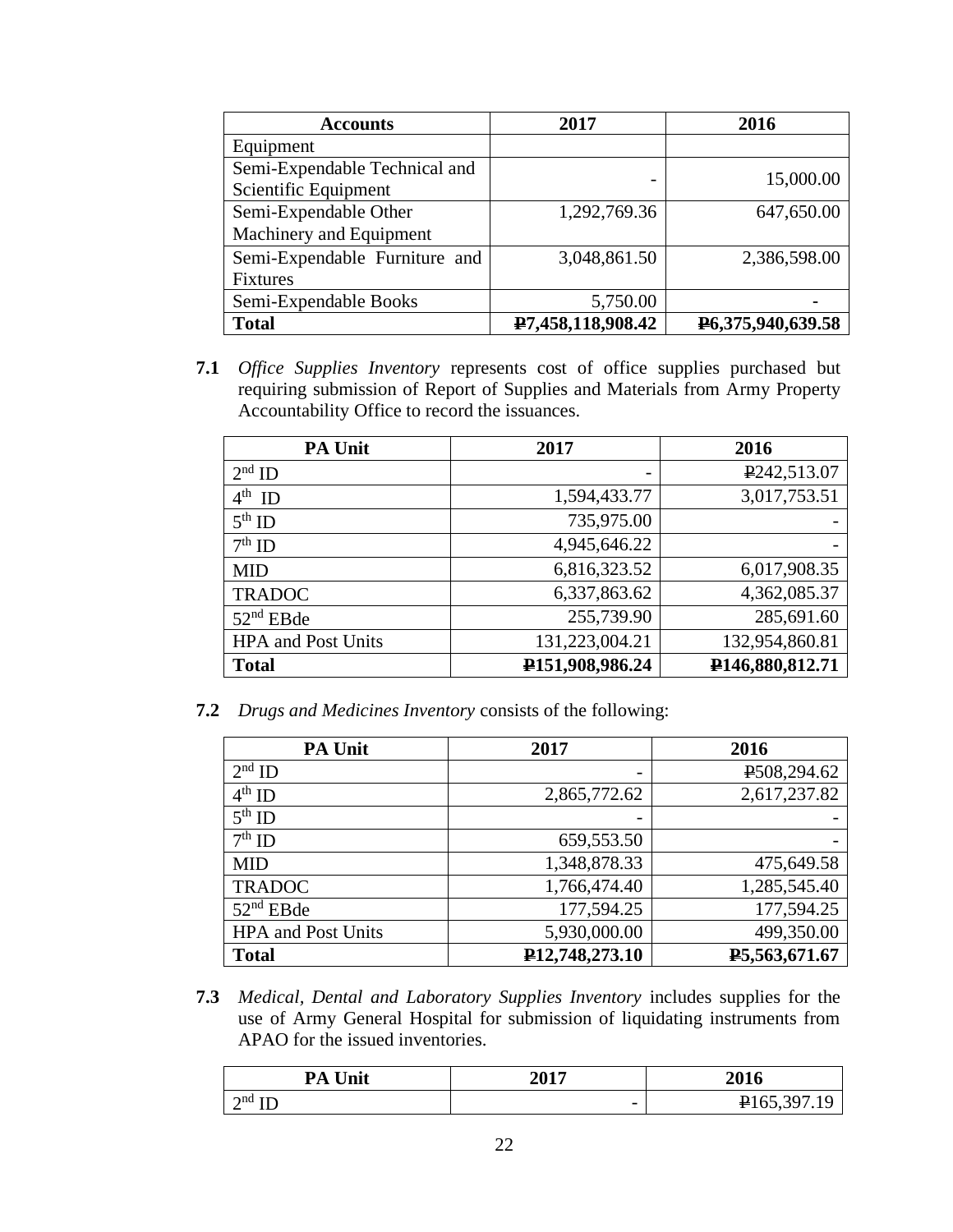| <b>PA Unit</b>            | 2017                        | 2016                       |
|---------------------------|-----------------------------|----------------------------|
| $4^{th}$ ID               | 651,593.97                  | 543,986.77                 |
| $7th$ ID                  | 5,595,182.50                |                            |
| <b>MID</b>                | 2,752,484.03                | 1,710,015.95               |
| <b>TRADOC</b>             | 714,741.01                  | 593,678.00                 |
| $52nd$ EBde               | 77,104.75                   | 77,104.75                  |
| <b>HPA</b> and Post Units | 2,638,522.81                | 1,874,046.00               |
| <b>Total</b>              | P <sub>12</sub> ,429,629.07 | P <sub>4</sub> ,964,228.66 |

**7.4** *Fuel, Oil and Lubricants Inventory* pertains to the deliveries made by Petron to the different PA units for use in their operation; awaiting liquidating instruments from PAO, GS for the issued inventories.

| <b>PA Unit</b>            | 2017             | 2016              |
|---------------------------|------------------|-------------------|
| $1st$ ID                  | P30,688,841.36   | P33,510,448.71    |
| $2nd$ ID                  | 3,427,725.28     | 7,525,874.46      |
| $3rd$ ID                  | 6,385,596.86     | 2,593,677.14      |
| $4^{\text{th}}$ ID        | 67, 612, 144. 47 | 24,444,664.86     |
| $5th$ ID                  |                  | 3,086,134.04      |
| $6th$ ID                  | 1,912,448.07     | 11,535,867.85     |
| $7th$ ID                  | 72,722,155.54    | 67,486,576.10     |
| $9th$ ID                  | 9,917,887.15     | 6,439,803.51      |
| $10^{th}$ ID              | 6,356,099.26     | 21,234,374.68     |
| <b>MID</b>                | 38,949,558.78    | 36,811,142.92     |
| <b>TRADOC</b>             | 3,053,224.12     | 4,021,480.35      |
| $51st$ EBde               |                  | 627,745.20        |
| $52nd$ EBde               | 18, 181, 351.08  | 11,081,456.48     |
| 53rd EBde                 |                  | 4,149,517.66      |
| 54 <sup>th</sup> EBde     | 6,131,461.76     | 8,233,863.81      |
| <b>HPA</b> and Post Units | 674,810,969.97   | 778,065,275.56    |
| <b>Total</b>              | P940,149,463.70  | P1,020,847,903.33 |

**7.5** *Military, Police and Traffic Supplies Inventory* represents cost of ammunitions, explosives, magazines, and other firearms accessories; awaiting liquidating instruments from PAO, GS for the issued inventories.

| <b>PA Unit</b>     | 2017           | 2016                       |
|--------------------|----------------|----------------------------|
| $1st$ ID           | -              | P <sub>2</sub> ,353,927.68 |
| $4^{\text{th}}$ ID | 656,042,587.50 | 656,042,587.50             |
| $5th$ ID           | 902,613.24     | 1,413,622.26               |
| $6^{\text{th}}$ ID | 104,590,426.02 | 104,635,275.71             |
| $7th$ ID           | 155,884,790.85 | 107,948,887.33             |
| $8^{th}$ ID        | 94,510,514.19  | 88,089,217.90              |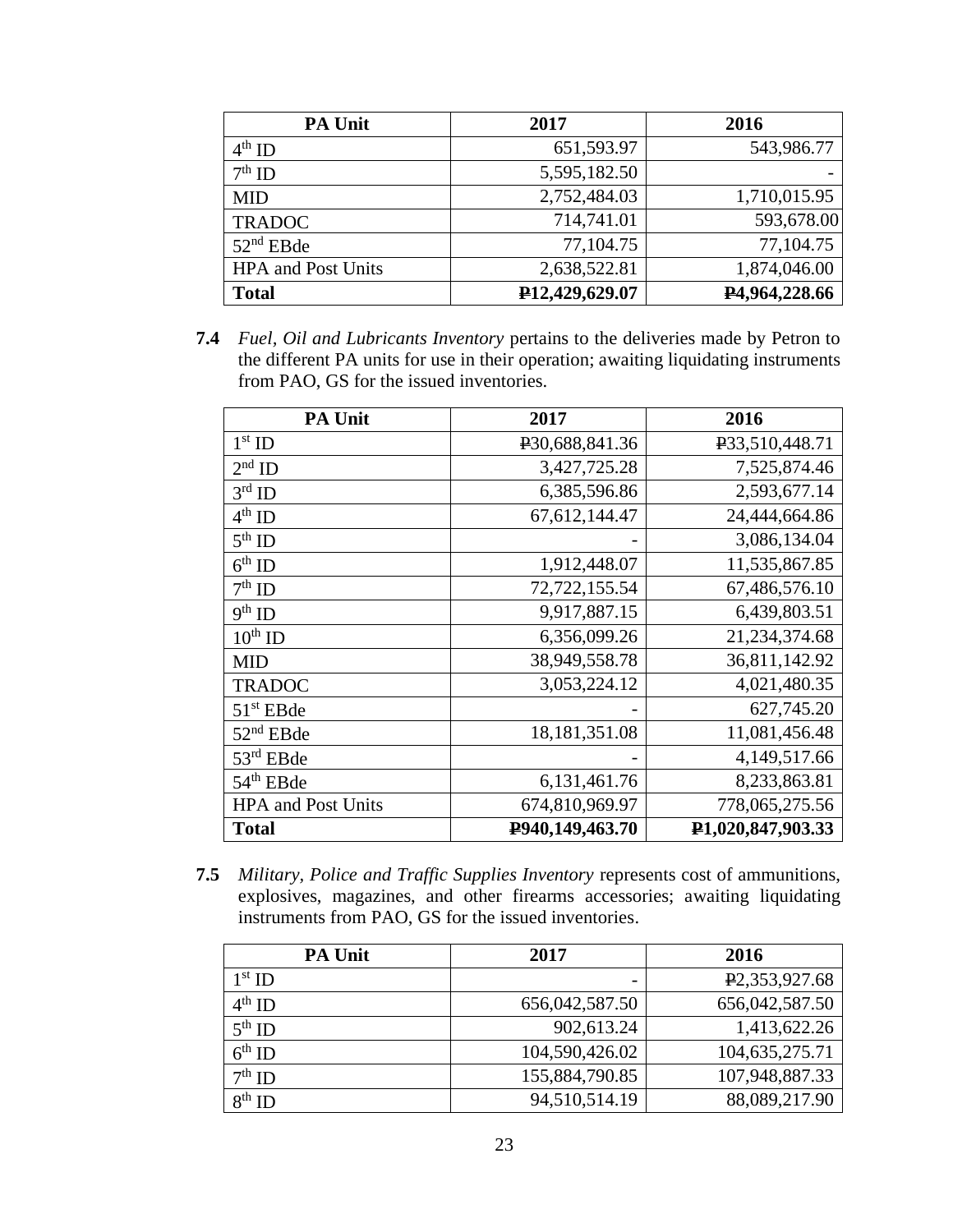| PA Unit                   | 2017              | 2016              |
|---------------------------|-------------------|-------------------|
| $9th$ ID                  |                   | 33,558,936.16     |
| $10^{th}$ ID              | 47,682,174.62     | 48,998,150.18     |
| <b>MID</b>                | 420,525.00        | 420,525.00        |
| <b>TRADOC</b>             | 300.00            |                   |
| $52nd$ EBde               | 15,404,217.22     | 15,404,217.22     |
| $53rd$ EBde               | 67,329,481.84     | 67,415,901.95     |
| <b>HPA</b> and Post Units | 3,692,423,724.18  | 2,772,130,723.09  |
| <b>Total</b>              | P4,835,191,354.66 | P3,898,411,971.98 |

**7.6** *Construction Materials Inventory* pertains to cost of construction materials purchased for the repairs and maintenance of various buildings and structures. This also includes the dormant balance of construction materials received by previous Unit Property Officer of CMOG.

| <b>PA Unit</b>            | 2017          | 2016          |
|---------------------------|---------------|---------------|
| $2nd$ ID                  | P86,286.80    | P3,358,874.77 |
| $4^{th}$ ID               | 2,430,893.50  | 2,955,086.50  |
| $5th$ ID                  | 85,220.00     |               |
| $9th$ ID                  | 3,611,528.00  |               |
| $52nd$ EBde               | 651,560.00    | 1,023,434.00  |
| <b>HPA</b> and Post Units | 247,516.00    | 247,516.00    |
| <b>Total</b>              | P7,113,004.30 | P7,584,911.27 |

**7.7** *Other Supplies and Materials Inventory* pertains to the balance of procured clothing and individual equipment, 72-100RF inventories, spare parts and other materials for the use of military personnel and repairs and maintenance of Army facilities and equipment. This also includes dormant and unserviceable items and still on the process of reconciliation.

| <b>PA Unit</b> | 2017          | 2016          |
|----------------|---------------|---------------|
| $1st$ ID       |               | P3,219,795.23 |
| $2nd$ ID       | 104,140.00    | 11,699,190.05 |
| $3rd$ ID       |               | 4,929,234.48  |
| $4th$ ID       | 5,292,283.60  | 5,156,320.17  |
| $5th$ ID       | 146,485.00    |               |
| $6th$ ID       | 271,305.90    | 605,890.45    |
| $7th$ ID       | 13,052,324.66 | 10,286,680.96 |
| $9th$ ID       | 17,255,657.61 | 16,844,917.61 |
| $10^{th}$ ID   |               | 10,267,919.67 |
| <b>MID</b>     | 22,123,453.67 | 18,221,000.27 |
| <b>TRADOC</b>  | 16,139,275.31 | 13,317,032.88 |
| $51st$ EBde    |               | 135,652.95    |
| $52nd$ EBde    | 883,227.80    | 1,033,459.80  |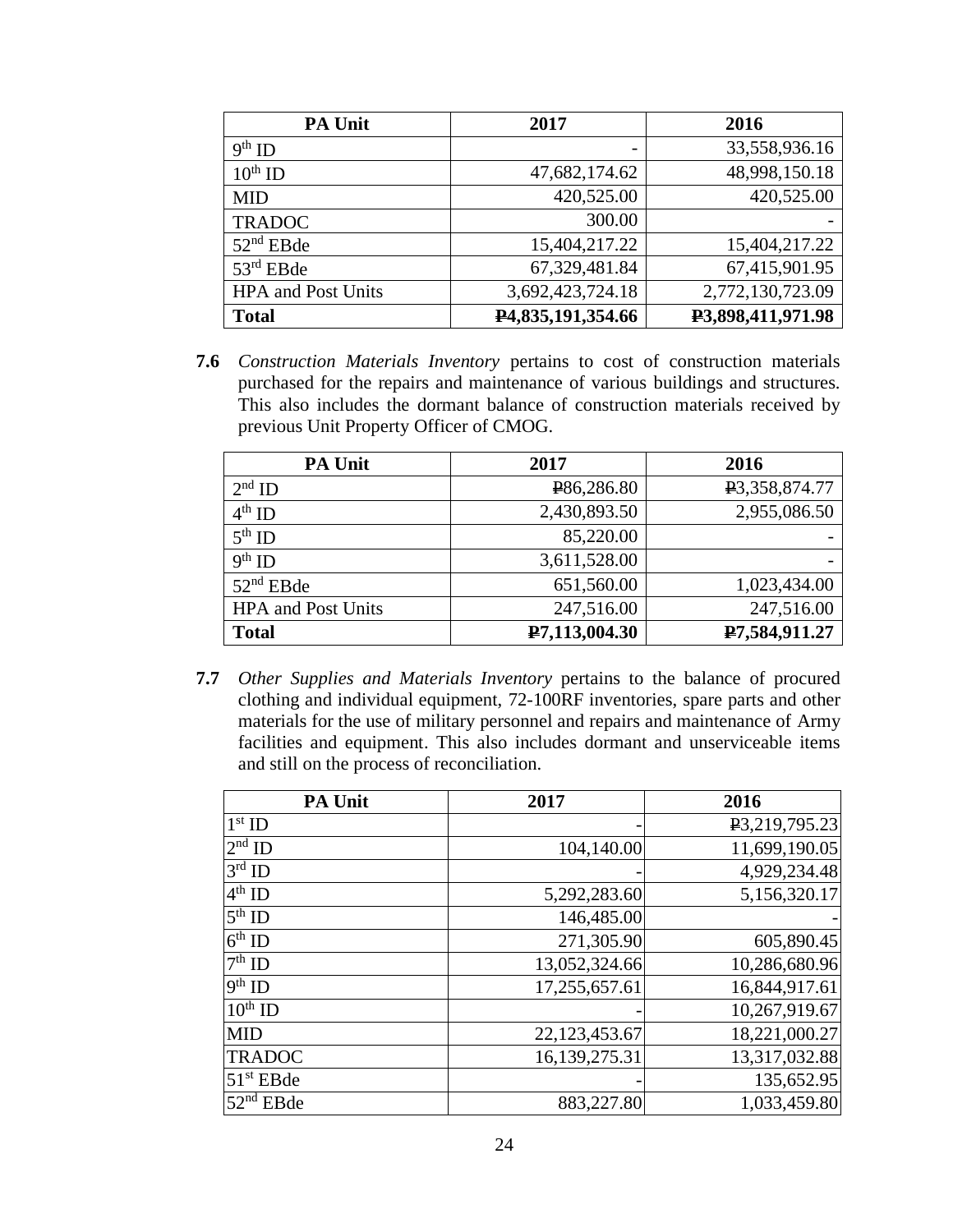| <b>PA Unit</b>            | 2017                           | 2016                           |
|---------------------------|--------------------------------|--------------------------------|
| $53rd$ EBde               |                                | 4,898,842.03                   |
| $54th$ EBde               | 7,375,345.86                   | 7,375,345.86                   |
| <b>HPA</b> and Post Units | 1,404,766,467.80               | 1,177,636,996.19               |
| <b>Total</b>              | P <sub>1</sub> ,487,409,967.21 | P <sub>1</sub> ,285,628,278.60 |

## **8.** .**Other Assets**

|                     | 2017             |                                | 2016                          |                    |
|---------------------|------------------|--------------------------------|-------------------------------|--------------------|
| <b>Particular</b>   | <b>Current</b>   | <b>Non Current</b>             | <b>Current</b>                | <b>Non Current</b> |
| Advances            |                  |                                |                               |                    |
| for                 |                  |                                |                               |                    |
| Operating           |                  |                                |                               |                    |
| Expenses            | P76,777,235.69   | P <sub>2</sub> ,243,012.50     | P25,893,973.14                | P1,852.20          |
| Advances            |                  |                                |                               |                    |
| for Payroll         | 2,368,426.37     | 687,434.87                     | 32,525,559.15                 | 2,871,634.82       |
| Advances to         |                  |                                |                               |                    |
| Special             |                  |                                |                               |                    |
| Disbursing          |                  |                                |                               |                    |
| <b>Officers</b>     | 5,894,713.09     | 3,386,815.20                   | 20,530,764.20                 |                    |
| Advances to         |                  |                                |                               |                    |
| Officers and        |                  |                                |                               |                    |
| Employees           | 9,283,435.24     | 646,838.80                     | 1,672,028.21                  | 825,090.93         |
| Advances to         |                  |                                |                               |                    |
| Contractors         | 2,698,376.94     | 88,973,032.92                  | 101,273,895.16                |                    |
| Other               |                  |                                |                               |                    |
| Prepayments         |                  | 119,132.51                     | 24.22                         | 119,132.51         |
| Deposits on         |                  |                                |                               |                    |
| Letters of          |                  |                                |                               |                    |
| Credit              | 1,114,138,458.28 | 701,859,229.28                 | 1,391,903,751.58              | 190,276,835.76     |
| Other               |                  |                                |                               |                    |
| Deposits            | 4,153,751.00     |                                |                               |                    |
| <b>Other Assets</b> |                  | 216,400,148.64                 |                               | 230, 292, 259. 18  |
|                     |                  |                                |                               |                    |
| Sub Total           |                  |                                |                               |                    |
| <b>Grand</b>        | 1,215,314,396.61 | 1,014,315,644.72               | 1,573,799,995.66              | 424,386,805.40     |
|                     |                  |                                |                               |                    |
| <b>Total</b>        |                  | P <sub>2</sub> ,229,630,041.33 | P <sub>1,998,186,801.06</sub> |                    |

**8.1** *Advances for Operating Expenses* represents the unliquidated cash advances granted to disbursing officers for MOOE of their respective units. Dormant accounts for more than two years were reclassified to Other Receivables. Aging as follows:

| <b>PA Unit</b>  | <b>Unliquidated</b><br><b>Cash Advance</b> | <b>Current</b>           | <b>Non-Current</b> |
|-----------------|--------------------------------------------|--------------------------|--------------------|
| $3^{\rm rd}$ ID | P546,453.00                                | P <sub>546</sub> ,453.00 |                    |
| ≂th.            | 2,328,057.63                               | 2,328,057.63             |                    |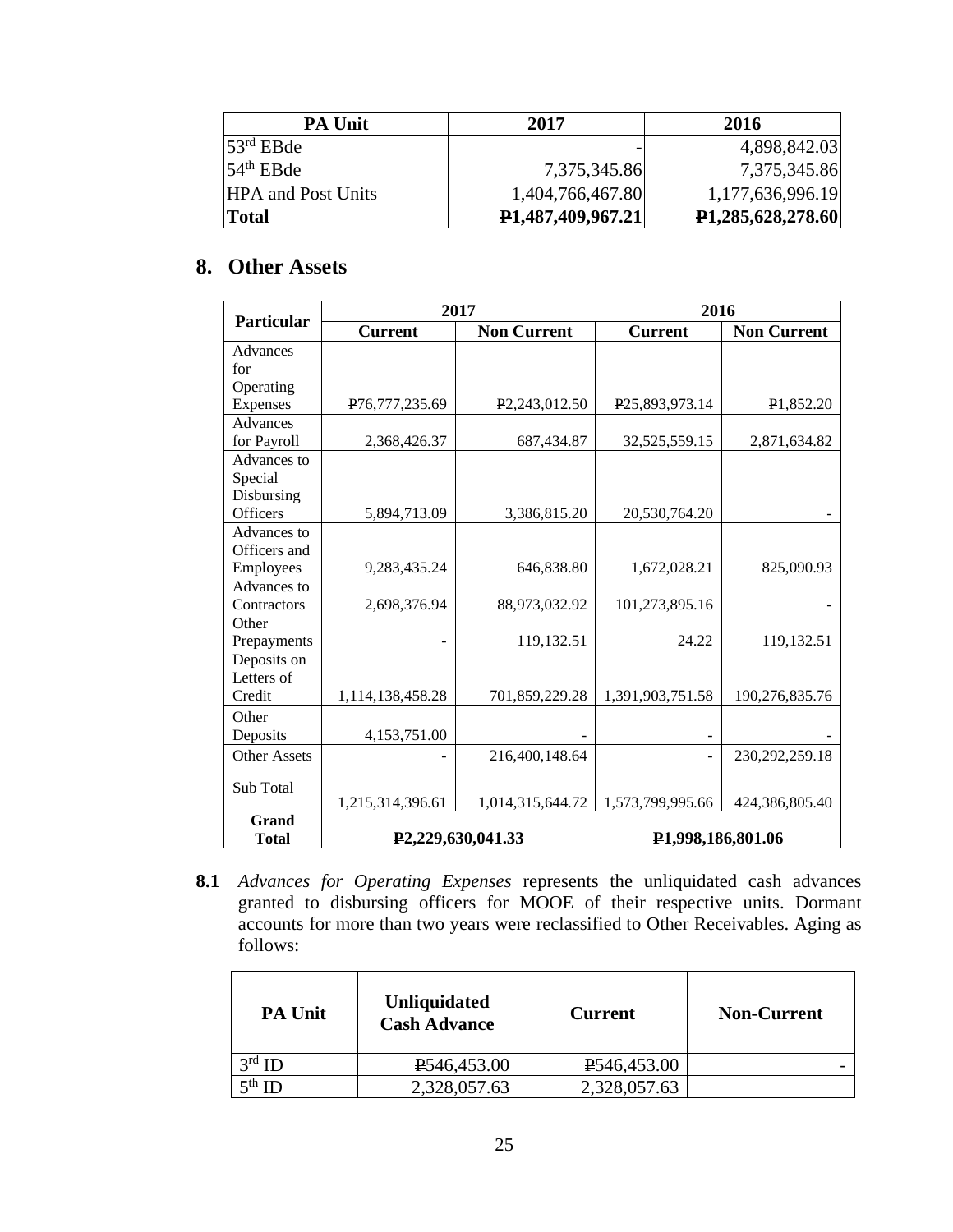| <b>PA Unit</b>         | <b>Unliquidated</b><br><b>Cash Advance</b> | <b>Current</b> | <b>Non-Current</b>         |
|------------------------|--------------------------------------------|----------------|----------------------------|
| 7 <sup>th</sup> ID/AAR | 2,247,983.00                               | 2,247,983.00   |                            |
| $9th$ ID               | 158,774.76                                 | 158,774.76     |                            |
| $10^{th}$ ID           | 245,876.44                                 | 245,876.44     |                            |
| $51^{\rm st}$ EB       | 304,000.00                                 | 304,000.00     |                            |
| $53^{\text{rd}}$ EB    | 1,300.00                                   | 1,300.00       |                            |
| <b>HPA</b> and Post    |                                            |                |                            |
| Units                  | 73,187,803.36                              | 70,944,790.86  | 2,243,012.50               |
| <b>Grand Total</b>     | P79,020,248.19                             | P76,777,235.69 | P <sub>2</sub> ,243,012.50 |

Of the unliquidated amount, P47,828,980.56 was liquidated from January to March 2018, while the remaining is in process for liquidation.

**8.2** *Advances for Payroll* represents cash advances granted to disbursing officers of the different field units for the payment of subsistence allowance and other benefits of military personnel and employees. Details are as follows:

|                     |                          | <b>Current</b>             |        | <b>Non-Current</b> |
|---------------------|--------------------------|----------------------------|--------|--------------------|
| <b>PA Unit</b>      | <b>Unliquidated</b>      |                            |        |                    |
|                     | <b>Cash Advance</b>      |                            | Over 1 |                    |
|                     |                          | Less than 1 year           | year   | Over 3 years       |
| $1st$ ID            | P <sub>204</sub> ,600.00 | P <sub>204,600.00</sub>    |        |                    |
| $3rd$ ID            | 70,839.52                | 70,839.52                  |        |                    |
| $4th$ ID            | 9,328.25                 | 9,328.25                   |        |                    |
| $7th$ ID/           |                          |                            |        |                    |
| SOCOM/              | 275,757.70               | 275,757.70                 |        |                    |
| AAR                 |                          |                            |        |                    |
| 51 <sup>st</sup> EB | 35,500.00                |                            |        | 35,500.00          |
| $53^{\text{rd}}$ EB | 901,817.10               | 901,817.10                 |        |                    |
| <b>MID</b>          | 1,105,018.67             | 453,083.80                 |        | 651,934.87         |
| <b>TRADOC</b>       | 453,000.00               | 453,000.00                 |        |                    |
| <b>Total</b>        | P3,055,861.24            | P <sub>2</sub> ,368,426.37 |        | P687,434.87        |

Of the unliquidated amount, P2,032,443.67 was liquidated from January to March 2018, while the remaining is in process for liquidation.

**8.3** *.Advances to Special Disbursing Officers* consists of the unliquidated cash advances granted to disbursing officers for special purpose/time-bound undertakings such as training and other special activities.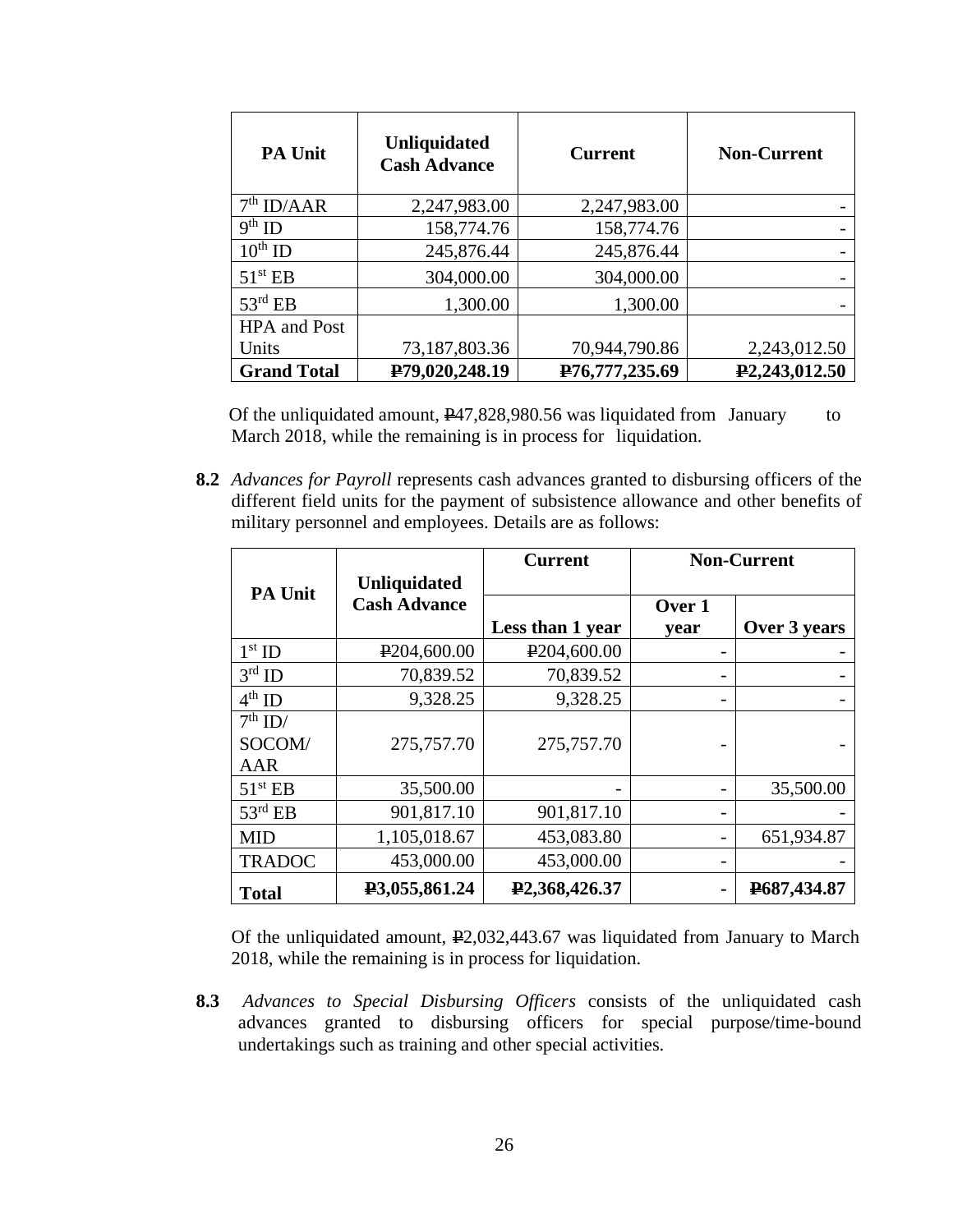| <b>PA Unit</b>      | <b>Unliquidated Cash</b> | <b>Current</b>           | <b>Non-Current</b> |
|---------------------|--------------------------|--------------------------|--------------------|
|                     | <b>Advance</b>           |                          |                    |
|                     |                          | Less than 1 year         | Over 1 year        |
| $4^{\text{th}}$ ID  | P <sub>498</sub> ,120.00 | P <sub>498</sub> ,120.00 |                    |
| $7th$ ID            | 1,177,598.70             | 1,177,598.70             |                    |
| $51st$ EB           | 190,051.17               | 190,051.17               |                    |
| $53^{\text{rd}}$ EB | 61,830.00                | 61,830.00                |                    |
| <b>MID</b>          | 1,278,284.75             | 1,278,284.75             |                    |
| <b>TRADOC</b>       | 2,688,828.47             | 2,688,828.47             |                    |
| <b>HPA</b> and Post |                          |                          |                    |
| Units               | 3,386,815.20             |                          | 3,386,815.20       |
| <b>Total</b>        | P9,281,528.29            | P5,894,713.09            | P3,386,815.20      |

Of the unliquidated amount, P8,435,968.29 was liquidated from January to March 2018, while the remaining was in process for liquidation.

**8.4** *Advances to Officers and Employees* pertains to the unliquidated cash advances granted to military personnel and civilian employees for their travelling expenses, both local and foreign.

| PA Unit             | <b>Unliquidated Cash</b> | <b>Current</b>          | <b>Non-Current</b> |
|---------------------|--------------------------|-------------------------|--------------------|
|                     | <b>Advance</b>           |                         |                    |
|                     |                          | Less than 1 year        | Over 1 year        |
| $1st$ ID            | P <sub>187,937.00</sub>  | P <sub>101,937.00</sub> | P86,000.00         |
| $2nd$ ID            | 8,056.00                 | 8,056.00                |                    |
| $8th$ ID            | 32,823.44                | 32,823.44               |                    |
| $4th$ ID            | 49,750.00                | 49,750.00               |                    |
| $52nd$ EB           | 57,888.98                | 57,888.98               |                    |
| <b>TRADOC</b>       | 84,296.09                | 70,606.09               | 13,690.00          |
| <b>HPA</b> and Post |                          |                         |                    |
| Units               | 9,509,522.53             | 8,962,373.73            | 547,148.80         |
| <b>Total</b>        | P9,930,274.04            | P9,283,435.24           | P646,838.80        |

Of the unliquidated amount,  $\overline{P7,478,633.88}$  was liquidated from January to March 2018, while the remaining is in process for liquidation.

- **8.5** *Advances to Contractors* represents 15 percent advance payment to contractors for the mobilization of projects.
- **8.6** *Other Prepayments* represents the remaining balance of advance payment to Petron Corporation for the procurement of FOL products.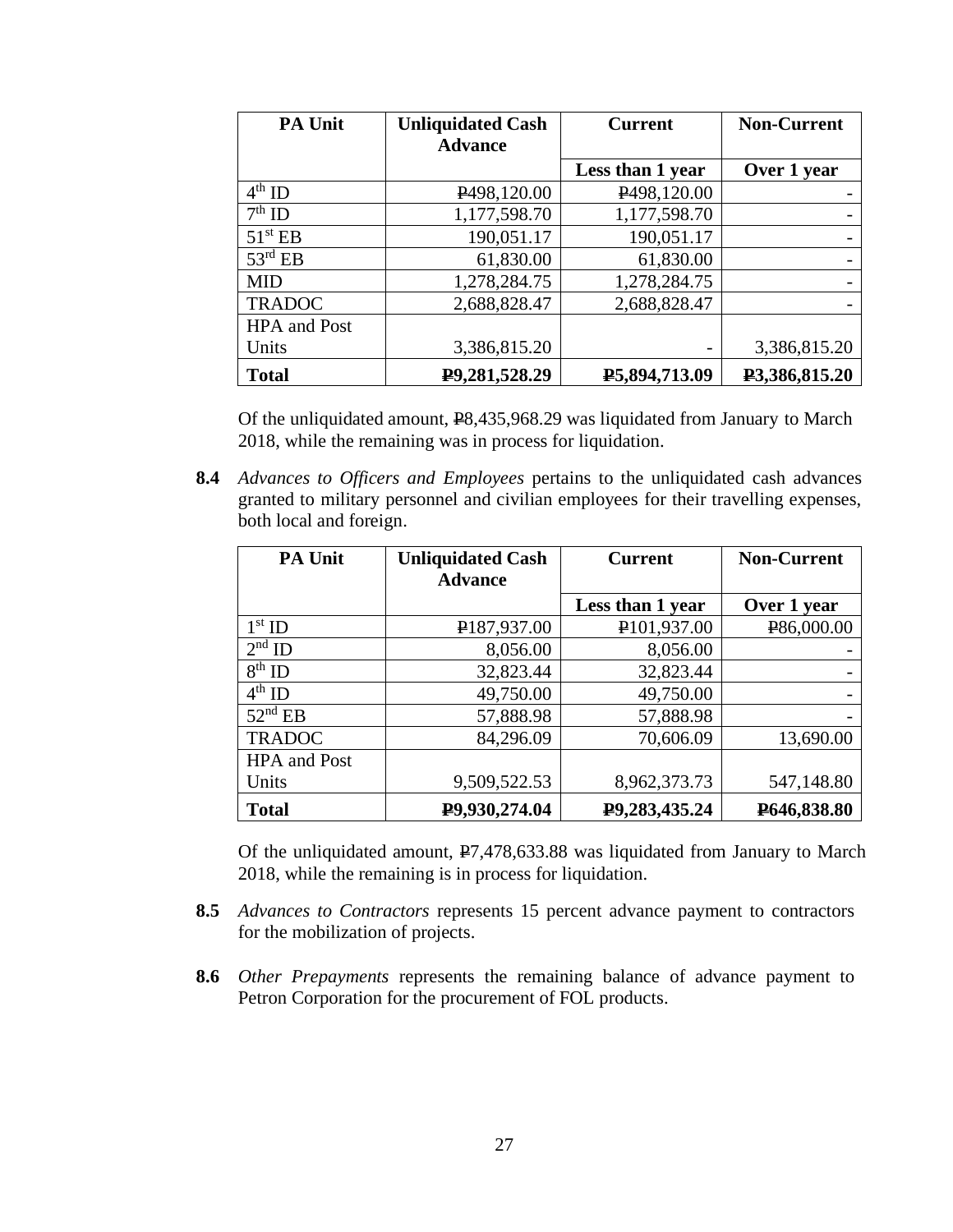- **8.7** *Deposit on Letters of Credit* represents deposits for the opening of Letter of Credit in favor of the Land Bank of the Philippines (LBP) and United Coconut Planters Bank (UCPB) for various procurements that are still unliquidated as at year end. This also includes three contracts recommended for termination.
- **8.9** *Other Deposits* represents amount paid to Development Bank of the Philippines for the expenses incurred during the Amendment No.1 to the Letter Offer and Acceptance for the packing, crafting, handling and transporting of EDA Grant of 2,253 units of M60 Machine Gun 7.62mm for the Philippine Army under FMS Case PI-B-IAK, chargeable against ASA 2200-2017-0168 & 0508 under ORS Nr. 17-07-503-504.

| PA Unit                   | 2017            | 2016            |
|---------------------------|-----------------|-----------------|
| $3rd$ ID                  | P10,542,410.73  | P10,542,410.73  |
| $4th$ ID                  | 62, 201, 779.88 | 62,201,779.88   |
| $5th$ ID                  | 325,475.56      | 325,475.56      |
| $6th$ ID                  | 14,815,163.32   | 62,732,688.32   |
| $8th$ ID                  | 26,477,187.49   | 26,477,187.49   |
| $9th$ ID                  | 47,221,695.58   | 6,659,762.90    |
| $10^{th}$ ID              | 33,899,870.58   | 33,899,870.58   |
| $52nd$ EBde               | 4,739,981.54    | 4,739,981.54    |
| $53rd$ EBde               | 1,155,535.54    | 7,692,053.76    |
| $54th$ EBde               | 5,781,333.76    | 5,781,333.76    |
| <b>HPA</b> and Post Units | 9,239,714.66    | 9,239,714.66    |
| <b>Total</b>              | P216,400,148.64 | P230,292,259.18 |

**8.10** *Other Assets* represents the residual value of fully depreciated assets and the cost of unserviceable turned-in assets for disposal.

## **9. Property Plant and Equipment**

| <b>Accounts</b>              | <b>Gross Cost (Asset</b><br><b>Account Balance</b> ) | <b>Less: Accumulated</b><br>Depreciation/<br><b>Impairment Losses</b> | <b>Carrying Amount,</b><br><b>December 31, 2017</b> |
|------------------------------|------------------------------------------------------|-----------------------------------------------------------------------|-----------------------------------------------------|
| Land                         | P75,642,962,756.65                                   |                                                                       | P75,642,962,756.65                                  |
| Land Improvements            | 753,463,714.93                                       | 392,737,018.25                                                        | 360,726,696.68                                      |
| <b>Infrastructure Assets</b> | 116,940,093.42                                       | 76,737,613.59                                                         | 40,202,479.83                                       |
| Buildings and Other          | 9,206,136,428.33                                     | 4,879,528,227.46                                                      | 4,326,608,200.87                                    |
| <b>Structures</b>            |                                                      |                                                                       |                                                     |
| Machinery and                | 17,288,231,384.66                                    | 11,346,179,396.93                                                     | 5,942,051,987.73                                    |
| Equipment                    |                                                      |                                                                       |                                                     |
| Transportation               | 2,826,209,639.26                                     | 2,275,840,130.76                                                      | 550,369,508.50                                      |
| Equipment                    |                                                      |                                                                       |                                                     |
| Furniture, Fixtures and      | 33,956,561.14                                        | 11,787,696.27                                                         | 22,168,864.87                                       |
| <b>Books</b>                 |                                                      |                                                                       |                                                     |
| Construction in              | 1,672,584,119.87                                     |                                                                       | 1,672,584,119.87                                    |
| Progress                     |                                                      |                                                                       |                                                     |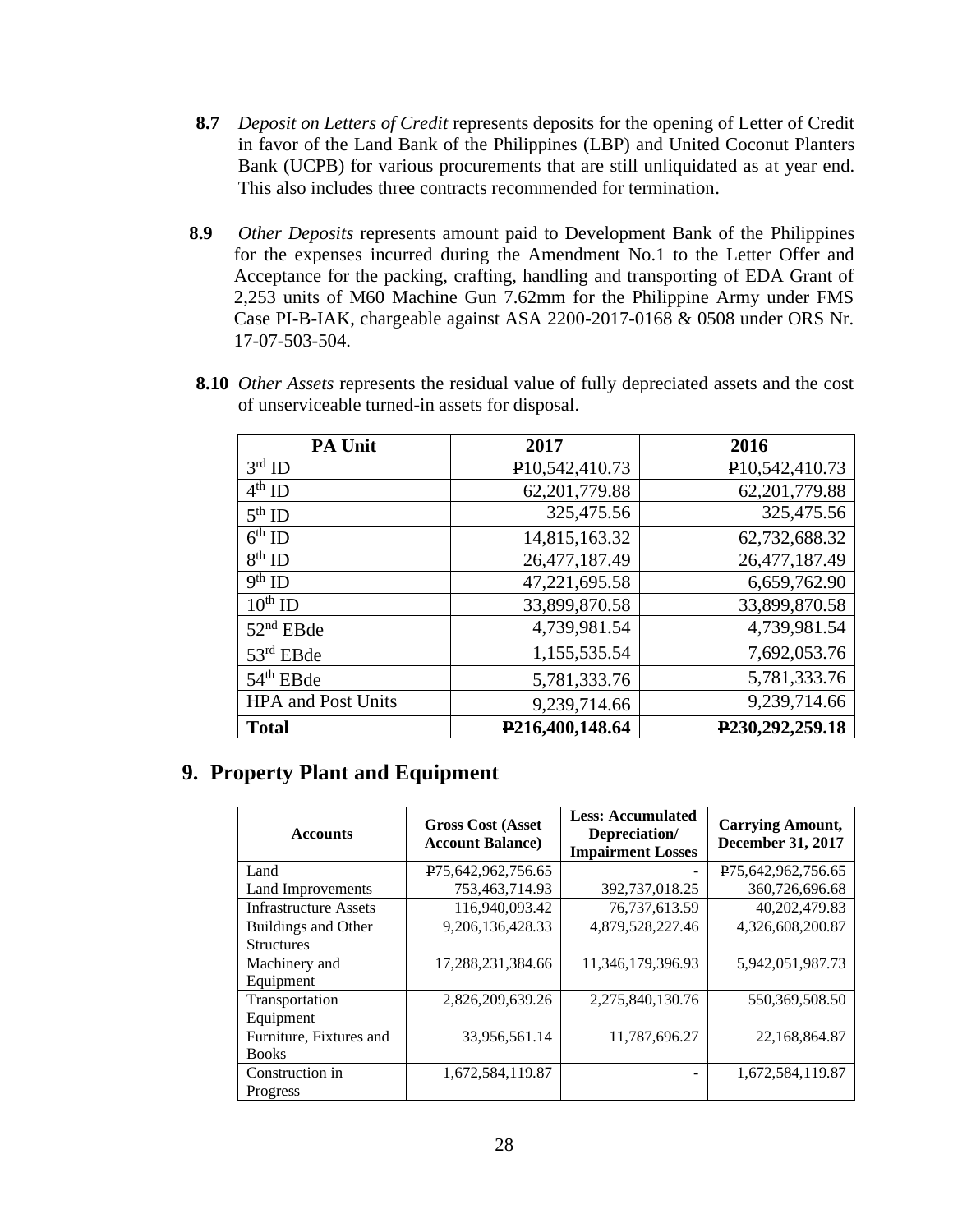| <b>Accounts</b>                              | <b>Gross Cost (Asset</b><br><b>Account Balance</b> ) | <b>Less: Accumulated</b><br>Depreciation/<br><b>Impairment Losses</b> | <b>Carrying Amount,</b><br><b>December 31, 2017</b> |
|----------------------------------------------|------------------------------------------------------|-----------------------------------------------------------------------|-----------------------------------------------------|
| Other Property Plant                         | 70,564,375.03                                        | 60,012,893.69                                                         | 10,551,481.34                                       |
| and Equipment                                |                                                      |                                                                       |                                                     |
| <b>Total Property Plant</b><br>and Equipment | P107,611,049,073.29                                  | P <sub>19</sub> ,042,822,976.95                                       | P88,568,226,096.34                                  |

## **10. Financial Liabilities**

| <b>Accounts</b>                     | 2017                           | 2016              |
|-------------------------------------|--------------------------------|-------------------|
| <b>Accounts Payable</b>             | P695,383,846.38                | P376,382,577.20   |
| <b>Officers</b><br>and<br>Due<br>tΩ | 1,365,893,040.06               | 1,750,774,929.43  |
| <b>Employees</b>                    |                                |                   |
| <b>Total</b>                        | P <sub>2</sub> ,061,276,886.44 | P2,127,157,506.63 |

**10.1** *Accounts Payable* consists of obligations due to external creditors for the procurement of various supplies and other requirements needed in the operations of the Command.

| <b>PA Unit</b>                  | 2017                          | 2016                           |
|---------------------------------|-------------------------------|--------------------------------|
| $1st$ ID                        | P <sub>35</sub> , 376, 980.83 | P <sub>23</sub> , 625, 793. 48 |
| $2nd$ ID                        | 17,840,181.25                 | 10,569,984.59                  |
| $3rd$ ID                        | 1,060,692.38                  | 267,110.02                     |
| $4^{\text{th}}$ ID              | 28,710,387.81                 | 3,221,934.51                   |
| $\overline{5^{th}$ ID           | 1,460,549.50                  | 190,163.03                     |
| $6th$ ID                        | 6,260,333.97                  | 1,431,672.61                   |
| $7th$ ID                        | 26, 191, 156. 98              | 15,599,966.33                  |
| $8^{th}$ ID                     | 4,385,981.71                  | 56,335.91                      |
| $\overline{9}$ <sup>th</sup> ID | 3,440,542.99                  | 736,676.15                     |
| $10^{th}$ ID                    | 4,991,177.26                  | 1,895,176.68                   |
| <b>MID</b>                      | 2,973,195.57                  | 9,853,260.90                   |
| <b>TRADOC</b>                   | 4,238,720.11                  | 23,931,643.79                  |
| $51st$ EBde                     | 98,621,429.34                 | 111,822,975.53                 |
| $52nd$ EBde                     | 12,108,975.28                 | 23,934.41                      |
| 53rd EBde                       | 2,000,108.75                  | 3,240,597.54                   |
| 54 <sup>th</sup> EBde           | 17,545,120.93                 | 184,340.38                     |
| <b>HPA</b> and Post             | 428,178,311.72                | 169,731,011.34                 |
| Units                           |                               |                                |
| <b>Total</b>                    | P695,383,846.38               | P376,382,577.20                |

**10.2** *Due to Officers and Employees* consists of obligations for the personnel services and other claims of military and civilian personnel.

| <b>PA Unit</b> | <b>2017</b>                 | 2016                       |
|----------------|-----------------------------|----------------------------|
| $1st$ ID       | P <sub>11,501</sub> ,899.17 | P <sub>2</sub> ,405,182.05 |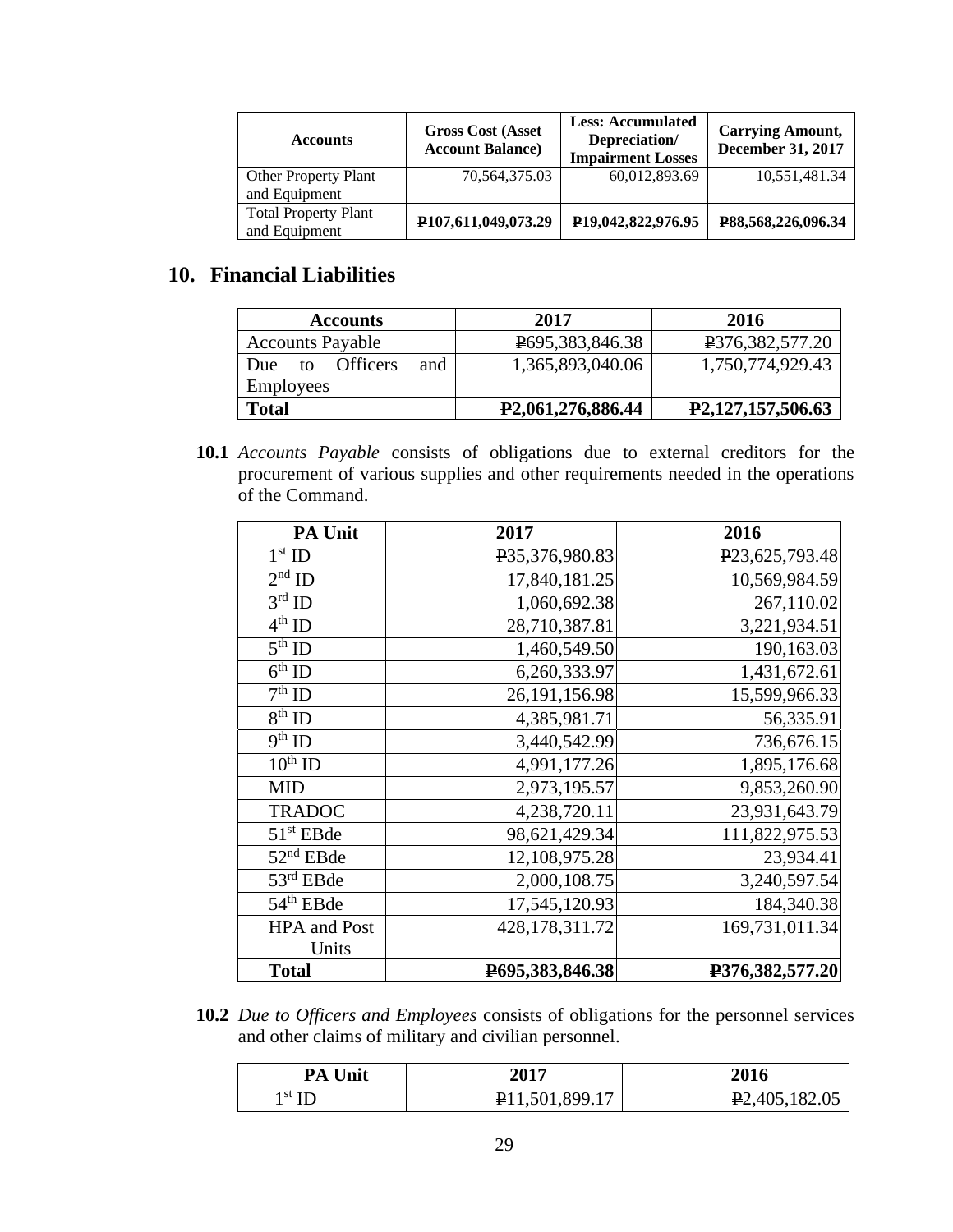| <b>PA Unit</b>        | 2017              | 2016              |
|-----------------------|-------------------|-------------------|
| $2nd$ ID              | 1,530,670.49      | 18,611,817.31     |
| $3rd$ ID              | 1,801,496.35      | 1,014,676.00      |
| $4^{th}$ ID           | 7,445,332.23      | 2,734,982.77      |
| $5th$ ID              | 2,735,584.63      | 2,104,730.90      |
| $6th$ ID              | 2,957,498.86      | 3,336,363.26      |
| $7^{\rm th}$ ID       | 14,776,202.77     | 14,132,091.92     |
| $8th$ ID              | 1,961,709.17      | 1,919,649.76      |
| $9^{\text{th}}$ ID    | 2,859,945.52      | 428,386.34        |
| $10^{th}$ ID          | 2,219,579.10      | 2,473,509.45      |
| <b>MID</b>            | 8,709,085.32      | 1,311,971.33      |
| <b>TRADOC</b>         | 11,565,673.82     | 4,196,550.09      |
| 51 <sup>st</sup> EBde | 5,222,722.38      | 4,339,067.14      |
| $52nd$ EBde           | 406,105.57        | 294,333.57        |
| 53rd EBde             | 3,360,433.29      | 2,162,511.15      |
| 54 <sup>th</sup> EBde | 3,833,553.39      | 27,044.43         |
| <b>HPA</b> and Post   | 1,283,005,548.00  | 1,689,282,061.96  |
| Units                 |                   |                   |
| <b>Total</b>          | P1,365,893,040.06 | P1,750,774,929.43 |

## **11. Inter-agency Payables**

| <b>Accounts</b>   | 2017                         | 2016              |
|-------------------|------------------------------|-------------------|
| Due to BIR        | P <sub>291</sub> ,168,960.31 | P235,227,702.64   |
| Due to GSIS       | 12,089,610.45                | 302,062.45        |
| Due to Pag-IBIG   | 68,772.72                    | 30,359.17         |
| Due to PhilHealth | 164,934.25                   | 97,131.47         |
| Due to NGAs       | 758,826,412.53               | 782,844,076.18    |
| Due to GOCCs      | 9,911.21                     | 9,911.21          |
| Due to LGUs       | 37,564.67                    | 324,064.67        |
| <b>Total</b>      | P1,062,366,166.14            | P1,018,835,307.79 |

**11.1** *Due to BIR* represents taxes withheld from compensation of personnel and payment to suppliers to be remitted thru either TRA (for Regular and BCDA Fund) or LBP Check (for other Fund Clusters) in January 2018.

| <b>PA Unit</b>     | 2017         | 2016                       |
|--------------------|--------------|----------------------------|
| $1st$ ID           | -            | P <sub>1</sub> ,408,806.74 |
| $2nd$ ID           | 1,664,115.13 | 1,366,970.10               |
| $3^{\text{rd}}$ ID | 536,195.70   | 420,793.22                 |
| $4^{th}$ ID        | 1,649,634.19 | 596,668.44                 |
| $5^{th}$ ID        | 522,582.37   | 702,073.90                 |
| $6^{\text{th}}$ ID | 704,935.37   | 893,173.07                 |
| $7th$ ID           | 1,287,378.56 | 1,322,927.93               |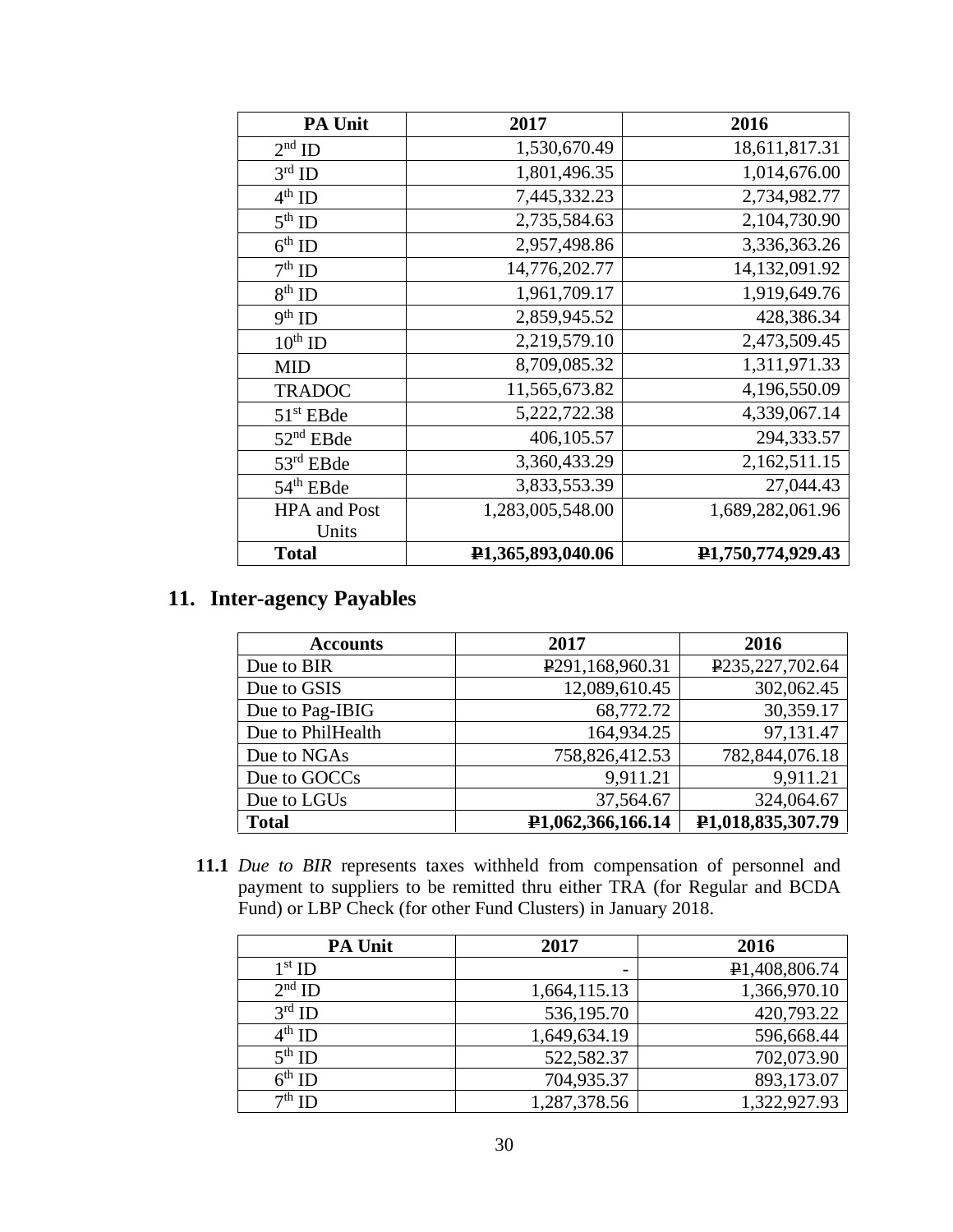| <b>PA Unit</b>            | 2017                         | 2016            |
|---------------------------|------------------------------|-----------------|
| $8th$ ID                  | 974,754.73                   |                 |
| $9th$ ID                  | 532,697.20                   | 180,521.16      |
| <b>MID</b>                | 4,582,893.56                 | 4,211,418.53    |
| <b>TRADOC</b>             | 261,764.38                   | 604,888.25      |
| $51st$ EBde               | 1,733,692.12                 | 1,398,102.87    |
| $52nd$ EBde               | 146,843.98                   | 31,593.77       |
| $53rd$ EBde               | 4,333.48                     | 341,359.73      |
| 54 <sup>th</sup> EBde     |                              | 21,969.69       |
| <b>HPA</b> and Post Units | 276, 567, 139. 54            | 221,726,435.24  |
| <b>Total</b>              | P <sub>291</sub> ,168,960.31 | P235,227,702.64 |

**11.2** *Due to GSIS* consists of employees' premium payments and other payables withheld for remittance to GSIS.

| <b>PA Unit</b>            | 2017                        | 2016        |
|---------------------------|-----------------------------|-------------|
| $2nd$ ID                  | -                           | P11,422.52  |
| $7th$ ID                  | 1,081.62                    | 1,081.62    |
| $8th$ ID                  | 670.49                      |             |
| $53rd$ EBde               | -                           | 650.15      |
| <b>HPA</b> and Post Units | 12,087,858.34               | 288,908.16  |
| <b>Total</b>              | P <sub>12</sub> ,089,610.45 | P302,062.45 |

11.3 *Due to Pag-IBIG* represents the employee's premium and other payables withheld for remittance to Pag-ibig.

| <b>PA Unit</b>            | 2017       | 2016       |
|---------------------------|------------|------------|
| $2nd$ ID                  |            | P900.00    |
| $7th$ ID                  | 4,600.00   |            |
| $8th$ ID                  | 16,568.90  | 299.93     |
| <b>HPA</b> and Post Units | 47,603.82  | 29,159.24  |
| <b>Total</b>              | P68,772.72 | P30,359.17 |

**11.4** *Due to PhilHealth* consists of employees' premium and other payables withheld for remittance to PhilHealth. The balance includes the additional premiums withheld due to salary differential for the period January to March 2016.

| <b>PA Unit</b>            | 2017                      | 2016                   |
|---------------------------|---------------------------|------------------------|
| $2nd$ ID                  |                           | P <sub>1</sub> ,456.90 |
| $3rd$ ID                  | 5,434.04                  |                        |
| $7th$ ID                  | 31,101.34                 | 124.24                 |
| $8th$ ID                  | 3,529.65                  | 1,837.76               |
| <b>HPA</b> and Post Units | 124,869.22                | 93,712.57              |
| <b>Total</b>              | P <sub>164</sub> , 934.25 | P97,131.47             |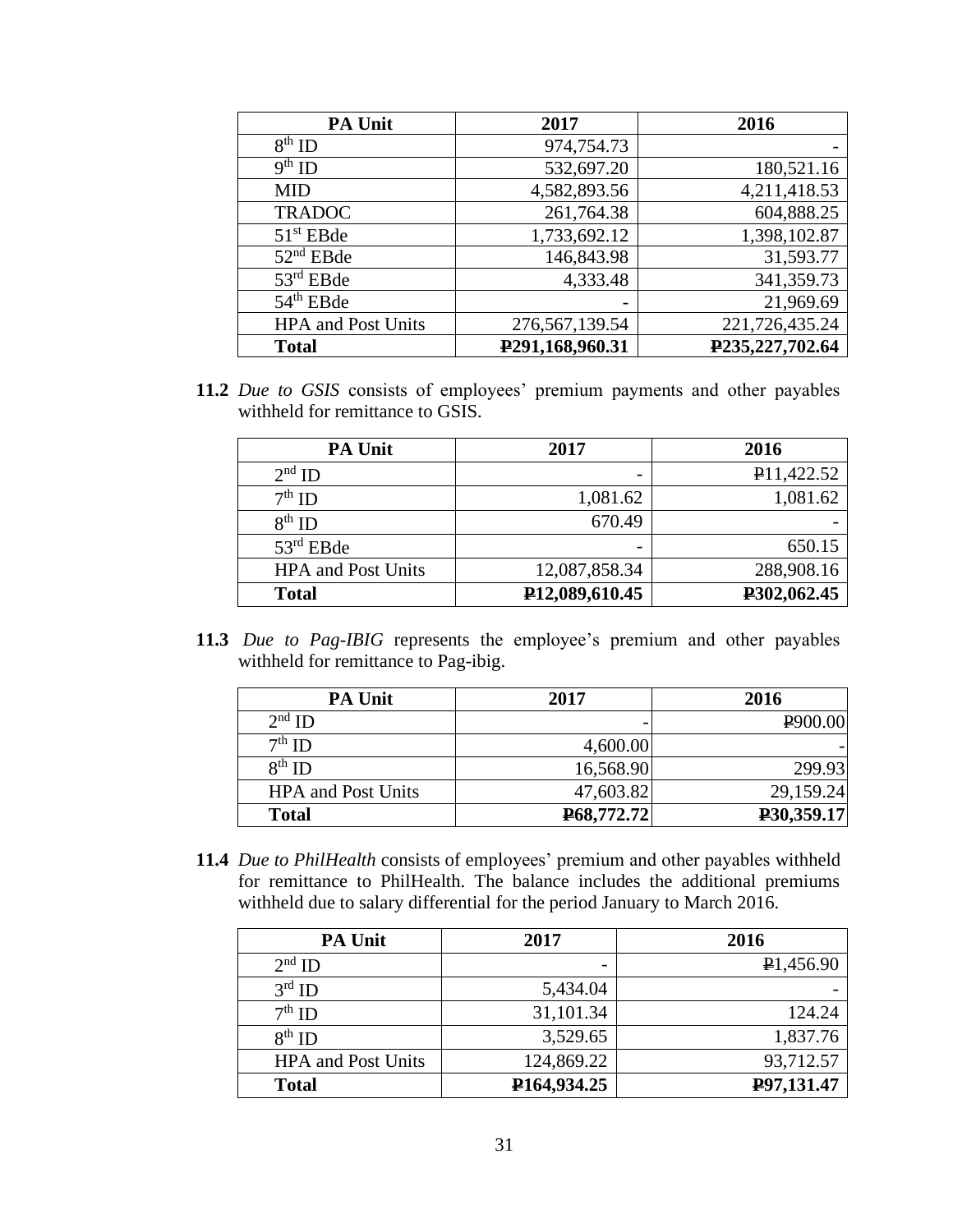**11.5** *Due to NGAs* pertains to the unliquidated balance of inter-agency transferred fund for on-going projects from national government agencies being implemented by the military units as indicated below:

| <b>PA Unit</b>        | 2017                       | 2016            |
|-----------------------|----------------------------|-----------------|
| $2nd$ ID              | P <sub>1</sub> ,900,360.00 |                 |
| $3rd$ ID              | 8,593,430.10               |                 |
| $4^{\text{th}}$ ID    | 29,339,045.22              | 646,045.22      |
| $7th$ ID              | 211.70                     | 211.70          |
| $8th$ ID              | 943,302.04                 |                 |
| $9th$ ID              | 11,647,803.00              |                 |
| $10^{th}$ ID          | 16,000.00                  |                 |
| <b>MID</b>            | 598,636.41                 | 466,896.41      |
| <b>TRADOC</b>         | 2,528.00                   | 2,528.00        |
| $51st$ EBde           | 20,748,091.17              | 25,006,115.11   |
| $52nd$ EBde           | 319, 351, 054. 45          | 319,632,964.21  |
| $53rd$ EBde           | 24,922,658.27              | 28,522,658.09   |
| 54 <sup>th</sup> EBde | 53,019.23                  | 53,019.23       |
| <b>HPA</b>            | 340,710,272.94             | 408,513,638.21  |
| <b>Total</b>          | P758,826,412.53            | P782,844,076.18 |

**11.6** *Due to LGUs* consists of balance of fund transferred for the implementation of specific programs or projects*.* 

### **12. Intra-Agency Payables**

| <b>Accounts</b>       | 2017                          | 2016                        |
|-----------------------|-------------------------------|-----------------------------|
| Due to Central Office | P <sub>14,501</sub> ,993.59   | P <sub>14</sub> ,840,035.84 |
| Due to Bureaus        | 1,200,000.00                  | 1,200,000.00                |
| <b>Total</b>          | P <sub>15</sub> , 701, 993.59 | P <sub>16</sub> ,040,035.84 |

- **12.1** *Due to Central Office* pertains to the balance of transferred fund to operating units from HPA for the implementation of various projects.
- **12.2** *Due to Bureaus* represents the receipt of fund from PA Provident Fund for the acquisition of motor vehicle.

#### **13. Trust Liabilities**

| <b>Accounts</b>          |          | 2017                         | 2016                         |
|--------------------------|----------|------------------------------|------------------------------|
| <b>Trust Liabilities</b> |          | P <sub>231,965</sub> ,633.37 | P <sub>146</sub> ,608,409.09 |
| Guaranty/Security        | Deposits | 145,687,674.25               | 77,398,094.20                |
| Payable                  |          |                              |                              |
| <b>Total</b>             |          | P377,653,307.62              | P <sub>224</sub> ,006,503.29 |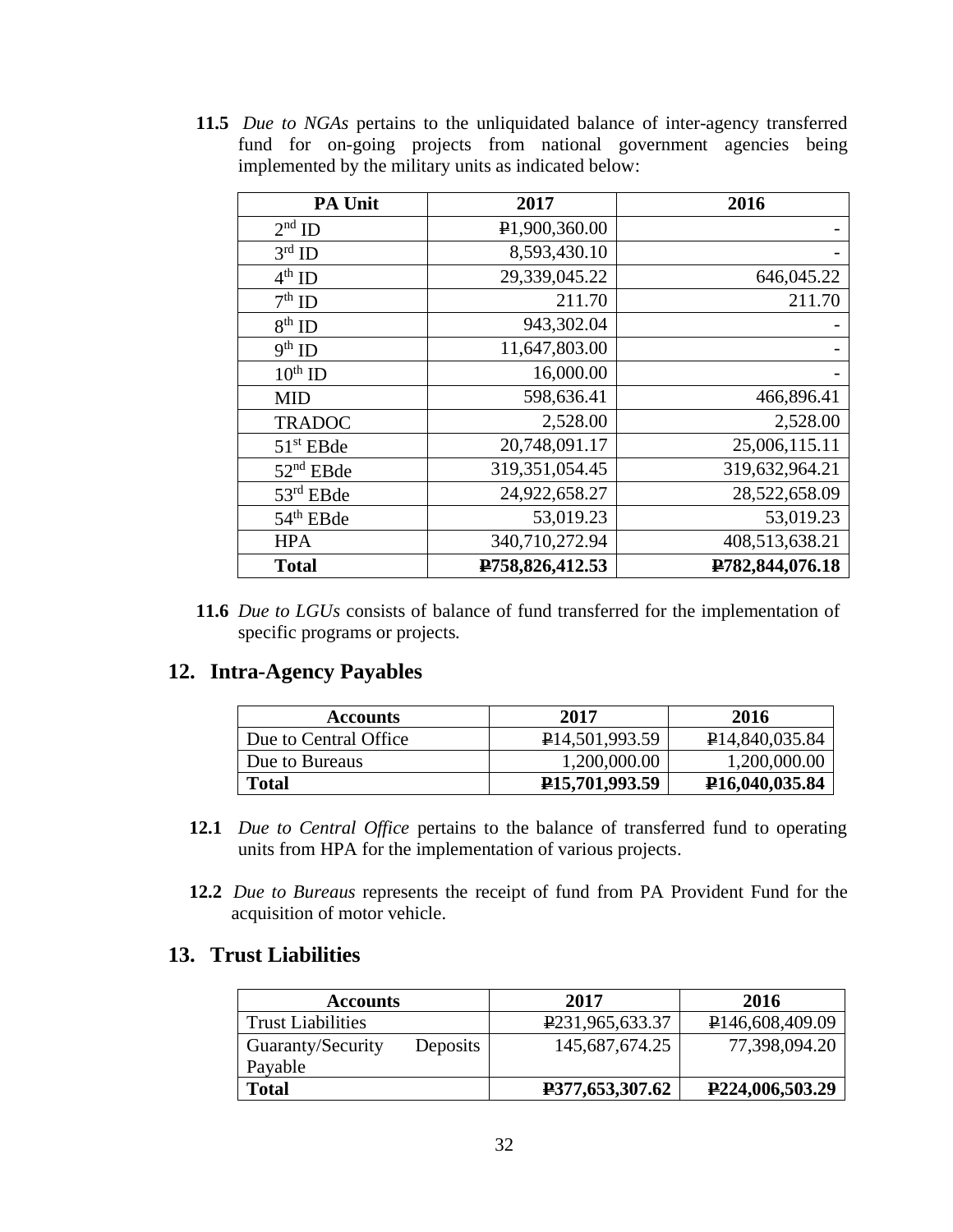**13.1** *Trust Liabilities* pertains to receipt of amount held in trust for specific purpose. This includes collections from light and water, Married Officers Quarters, proceeds from the sale of bid documents, receipt of performance bond, and insurance claimed from AFPGIC.

| <b>PA Unit</b> | 2017                   | 2016            |
|----------------|------------------------|-----------------|
| $1st$ ID       | P <sub>6</sub> ,489.04 |                 |
| $2nd$ ID       |                        | 431,855.00      |
| $3rd$ ID       | 1,525,200.00           | 419,500.00      |
| $4th$ ID       | 18,380,247.76          | 16,210,592.24   |
| $5th$ ID       | 2,141,537.99           | 1,852,159.83    |
| $7th$ ID       | 4,000.00               |                 |
| $9th$ ID       | 1,680,440.23           | 1,349,691.60    |
| $10^{th}$ ID   | 210,217.00             |                 |
| $52nd$ EBde    | 6,050.00               |                 |
| $53rd$ EBde    | 7,201,534.24           | 5,352,000.00    |
| <b>HPA</b>     | 200,809,917.11         | 120,992,610.42  |
| <b>Total</b>   | P231,965,633.37        | P146,608,409.09 |

**13.2** *Guaranty/Security Deposits Payable* pertains to collections of winning bidder's bond, performance bond and 10 percent retention money payable to suppliers.

| <b>PA Unit</b> | 2017                    | 2016           |
|----------------|-------------------------|----------------|
| $2nd$ ID       | P <sub>79</sub> ,874.34 | P170,476.78    |
| $4th$ ID       |                         | 26,000.00      |
| $7th$ ID       | 373,198.08              |                |
| <b>TRADOC</b>  | 544,364.10              | 544,364.10     |
| $51st$ EBde    | 40,147,709.41           | 34,384,599.18  |
| $53rd$ EBde    | 291,130.77              |                |
| <b>HPA</b>     | 104,251,397.55          | 42,272,654.14  |
| <b>Total</b>   | P145,687,674.25         | P77,398,094.20 |

#### **14. Deferred Credits/Unearned Income**

| <b>Accounts</b>               | 2017                          | 2016                          |
|-------------------------------|-------------------------------|-------------------------------|
| <b>Other Deferred Credits</b> | P <sub>10</sub> , 357, 416.34 | $\mathbf{P}4, 197, 205.91$    |
| <b>Other Unearned Revenue</b> | 385,000.00                    | 385,000.00                    |
| Total                         | P <sub>10</sub> , 742, 416.34 | P <sub>4</sub> , 582, 205. 91 |

**14.1** *Other Deferred Credits* consists of collection of overpayment of pay and allowances and B-4 accounts from military personnel. The B-4 accounts are deductions from the salaries of military personnel until such time that those overpayments have been fully recovered by the Agency.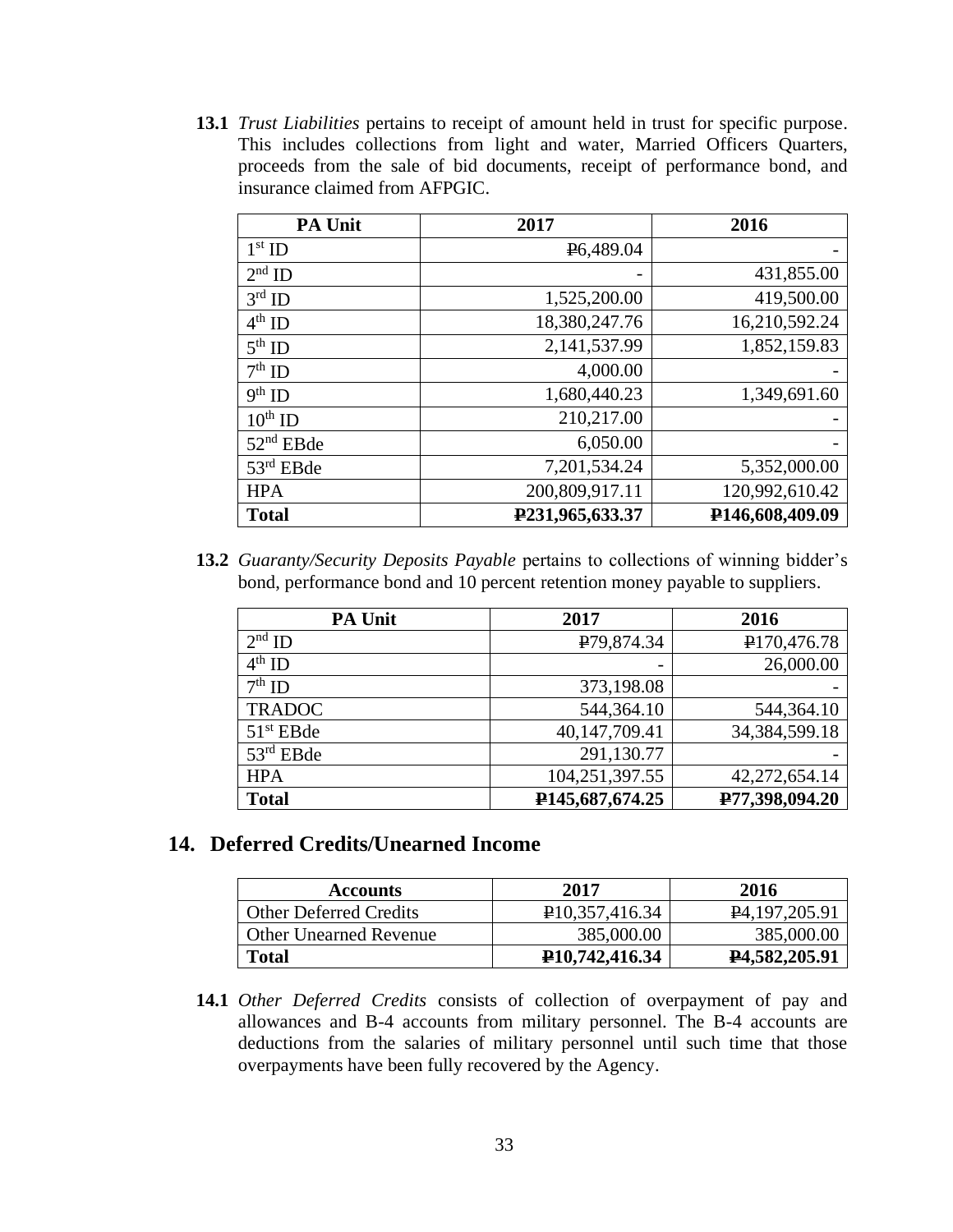- **14.2** *Other Unearned Revenue* represents collections from military personnel for lost firearms.
- **15. Other Payables** consists of deduction from the salaries of active employees pending remittances to various financial institutions, stale and cancelled checks from RCA/SFA and commutation account. It also includes collection from PA trust receipts such as rental fee from concessionaires, reimbursement from PhilHealth including professional fees, and unpaid Class "E" Allotment.

| <b>Particulars</b>                   | 2017           | 2016                         |
|--------------------------------------|----------------|------------------------------|
| <b>Service Income</b>                | P62,621,804.25 | P93,829,211.43               |
| Legal Fees                           |                | 273,941.17                   |
| <b>Fines and Penalties - Service</b> | 721,612.73     | 40,804,892.70                |
| Income                               |                |                              |
| <b>Other Service Income</b>          | 61,900,191.52  | 52,750,377.56                |
| <b>Business Income</b>               | P30,058,449.17 | P23,315,847.57               |
| Rent/Lease Income                    | 7,703,829.58   | 7,530,565.50                 |
| <b>Hospital Fees</b>                 | 20,808,966.62  | 13,781,453.00                |
| <b>Affiliation Fees</b>              |                | 160.00                       |
| <b>Interest Income</b>               | 1,520,241.90   | 2,003,669.07                 |
| Fines and Penalties - Business       | 25,411.07      |                              |
| Income                               |                |                              |
| <b>Total Service and Business</b>    |                |                              |
| Income                               | P92,680,253.42 | P <sub>117</sub> ,145,059.00 |

## **16. Service and Business Income**

### **17. Gains**

| <b>PA Unit</b> | 2017                       | 2016                    |
|----------------|----------------------------|-------------------------|
| $1st$ ID       |                            | P <sub>45</sub> ,000.00 |
| $4^{th}$ ID    | $\overline{\phantom{0}}$   | 101,805.17              |
| $5th$ ID       | 5.12                       | 362,011.77              |
| $7th$ ID       | 4,656,070.11               | 2,856,537.85            |
| <b>HPA</b>     | 178,623.63                 | 121,116.57              |
| <b>Total</b>   | P <sub>4</sub> ,834,698.86 | P3,486,471.36           |

## **18. Personnel Services**

| <b>Accounts</b>                        | 2017                            | 2016                            |
|----------------------------------------|---------------------------------|---------------------------------|
| Salaries and Wages                     | P <sub>19</sub> ,011,629,652.44 | P <sub>18</sub> ,496,952,168.76 |
| <b>Other Compensation</b>              | 25,393,630,661.09               | 22,166,054,656.35               |
| <b>Personnel Benefit Contributions</b> | 546,424,096.19                  | 470,266,802.77                  |
| <b>Other Personnel Benefits</b>        | 3,195,572,697.84                | 2,725,158,325.33                |
| <b>Total</b>                           | P48,147,257,107.56              | P43,858,431,953.21              |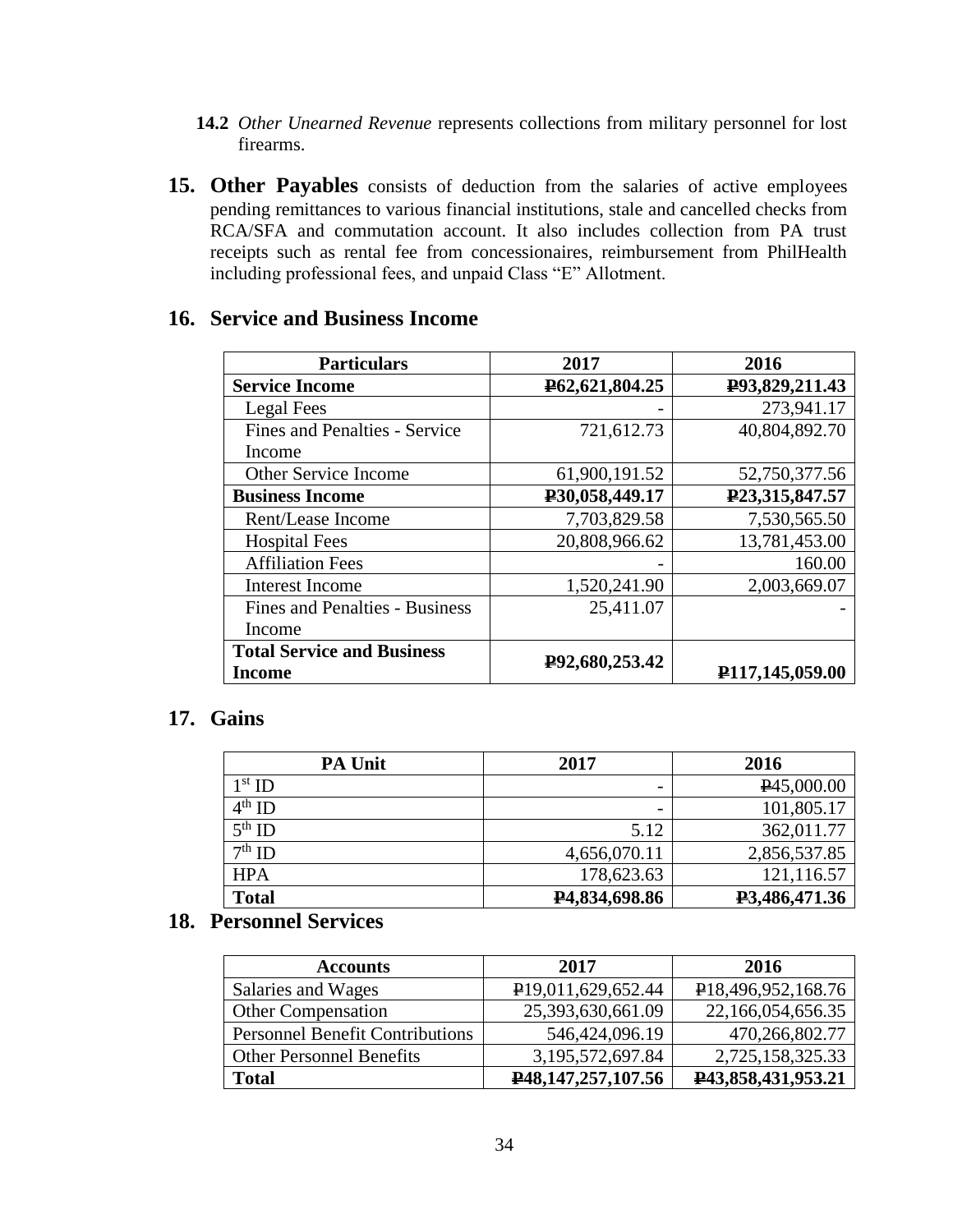### **18.1** *Salaries and Wages*

| <b>Particulars</b>                         | 2017                            | 2016                            |
|--------------------------------------------|---------------------------------|---------------------------------|
| Basic Salary-Civilian                      | P <sub>283</sub> , 433, 655.41  | P <sub>251</sub> ,621,682.75    |
| Base Pay – Military/Uniformed<br>Personnel | 18,728,195,997.03               | 18,245,330,486.01               |
| <b>Total Salaries and Wages</b>            | P <sub>19</sub> ,011,629,652.44 | P <sub>18</sub> ,496,952,168.76 |

### **18.2** *Other Compensation*

| <b>Particulars</b>                  | 2017                                | 2016                            |
|-------------------------------------|-------------------------------------|---------------------------------|
| Personal Economic Relief            | P1,978,774,462.27                   | P1,938,101,759.94               |
| Allowance (PERA)                    |                                     |                                 |
| Representation Allowance (RA)       | 286,774.19                          | 240,000.00                      |
| Transportation Allowance (TA)       | 286,774.20                          | 240,000.00                      |
| Clothing/Uniform Allowance          | 416,787,519.70                      | 422,396,799.87                  |
| <b>Subsistence Allowance</b>        | 7,642,114,727.73                    | 7,309,453,940.33                |
| <b>Laundry Allowance</b>            | 32,555,239.67                       | 33,695,214.57                   |
| <b>Quarters Allowance</b>           | 431,299,466.64                      | 421,118,951.20                  |
| Productivity Incentive              |                                     |                                 |
| Allowance                           |                                     | 2,000.00                        |
| Honoraria                           | 100,219.75                          |                                 |
| <b>Hazard Pay</b>                   | 622,507,826.34                      | 614,119,655.27                  |
| <b>Longevity Pay</b>                | 3,914,563,523.39                    | 3,926,163,847.67                |
| Overtime Pay and Night Pay          | 1,292,436.42                        | 1,068,940.07                    |
| Year End Bonus                      | 3,126,392,818.03                    | 3,054,901,950.97                |
| Cash Gift                           | 438,972,720.60                      | 414,971,744.00                  |
| <b>Other Bonuses and Allowances</b> | 6,787,696,152.16                    | 4,029,579,852.46                |
| <b>Total Other Compensation</b>     | P <sub>25</sub> , 393, 630, 661. 09 | P <sub>22</sub> ,166,054,656.35 |

Effective January this year, the first tranche of salary standardization law under E.O No. 201 s. 2016 was implemented resulting in the increase in basic salary, bonus and other bonuses and allowances.

### **18.3** *Personnel Benefit Contribution*

| <b>Particulars</b>                                         | 2017                           | 2016                           |
|------------------------------------------------------------|--------------------------------|--------------------------------|
| Retirement and Life Insurance<br>Premiums                  | P <sub>25</sub> , 443, 494. 78 | P <sub>29</sub> , 744, 494. 75 |
| Pag-IBIG Contributions                                     | 100,287,621.25                 | 95,533,056.69                  |
| <b>PhilHealth Contributions</b>                            | 227,370,443.67                 | 220,918,833.33                 |
| <b>Employees Compensation</b><br><b>Insurance Premiums</b> | 103,184,569.19                 | 98,228,863.00                  |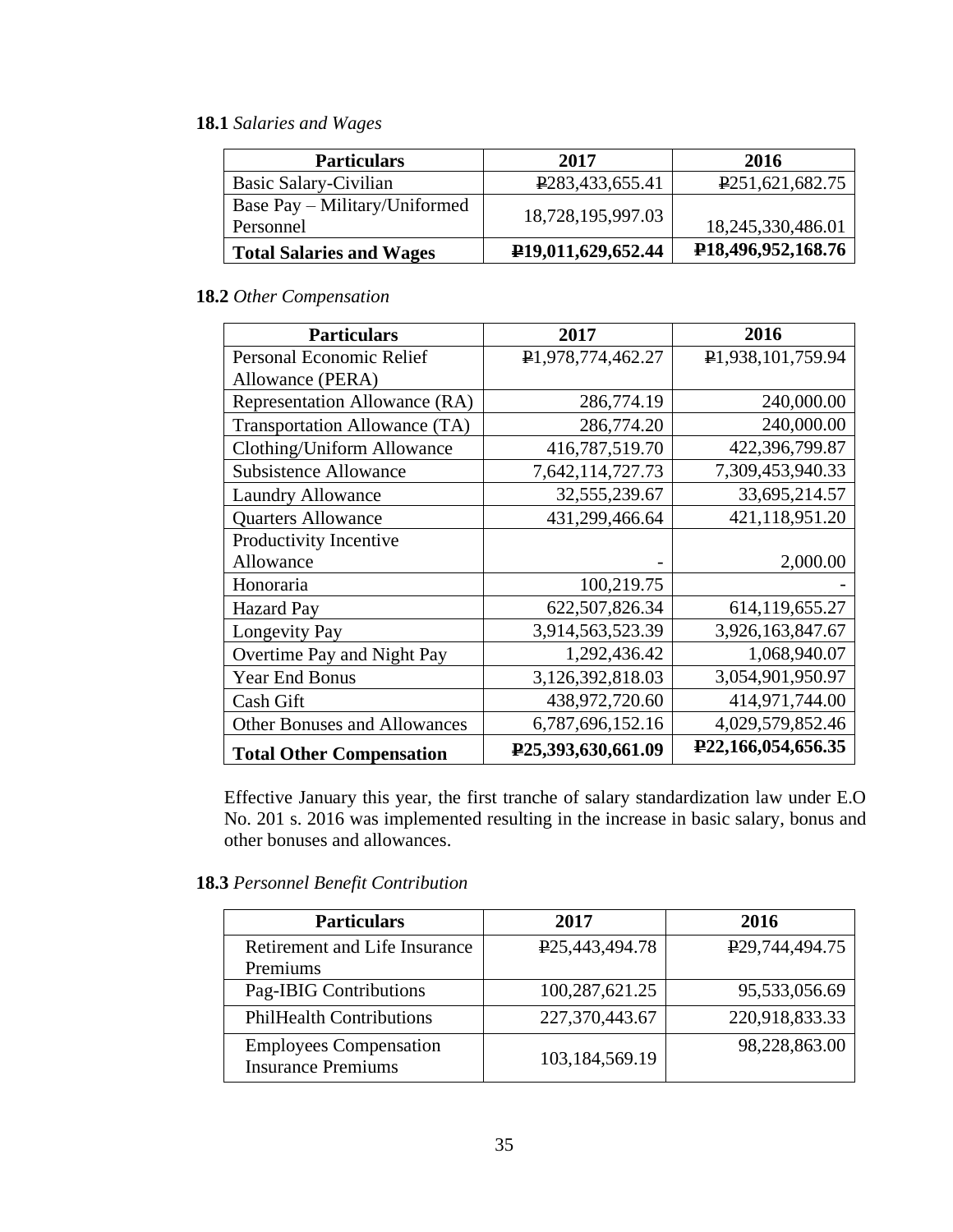| <b>Particulars</b>             | 2017            | 2016            |
|--------------------------------|-----------------|-----------------|
| <b>Special Group Term</b>      | 14,072,563.30   |                 |
| Insurance                      |                 |                 |
| Provident/Welfare Fund         | 76,065,404.00   | 25,841,555.00   |
| Contributions                  |                 |                 |
| <b>Total Personnel Benefit</b> |                 |                 |
| <b>Contributions</b>           | P546,424,096.19 | P470,266,802.77 |

## **18.4** *Other Personnel Benefits*

| <b>Particulars</b>                    | 2017              | 2016                               |
|---------------------------------------|-------------------|------------------------------------|
| <b>Retirement Gratuity</b>            | P7,329,779.92     | P8,581,219.21                      |
| <b>Terminal Leave Benefits</b>        | 2,798,283,829.68  | 2,078,315,543.01                   |
| <b>Other Personnel Benefits</b>       | 389,959,088.24    | 638, 261, 563. 11                  |
| <b>Total Other Personnel Benefits</b> | P3,195,572,697.84 | P <sub>2</sub> , 725, 158, 325. 33 |

# **19. Maintenance and Other Operating Expenses**

| <b>Accounts</b>                  | 2017              | 2016                           |
|----------------------------------|-------------------|--------------------------------|
| <b>Traveling Expenses</b>        | P304,720,790.66   | P268,239,980.92                |
| Training and Scholarship         | 368, 643, 094. 47 | 355, 117, 771.61               |
| <b>Expenses</b>                  |                   |                                |
| <b>Supplies and Materials</b>    | 2,485,304,212.70  | 2,160,093,612.32               |
| <b>Expenses</b>                  |                   |                                |
| <b>Utility Expenses</b>          | 456,039,888.88    | 407,464,621.13                 |
| <b>Communication Expenses</b>    | 113,358,478.20    | 113,016,304.72                 |
| <b>Awards/Rewards and Prizes</b> | 4,034,730.18      | 7,009,947.30                   |
| Survey, Research, Exploration    | 1,705,350.00      | 1,391,346.00                   |
| and Development Expenses         |                   |                                |
| Demolition/Relocation and        | 750,000.00        | 1,010,000.00                   |
| Desilting/Dredging Expenses      |                   |                                |
| Confidential, Intelligence and   | 444,000,000.00    | 64,000,000.00                  |
| <b>Extraordinary Expenses</b>    |                   |                                |
| <b>Professional Services</b>     | 28,888,722.18     | 10,677,964.53                  |
| <b>General Services</b>          | 7,634,268.27      | 8,246,640.33                   |
| <b>Repairs and Maintenance</b>   | 850, 821, 349. 27 | 627, 235, 277. 94              |
| Taxes, Insurance Premiums        | 294,626,226.24    | 164,260,367.15                 |
| and Other Fees                   |                   |                                |
| Labor and Wages                  | 65,981,195.05     | 62,836,642.13                  |
| Other Maintenance and            | 388,518,512.37    | 466,954,865.50                 |
| <b>Operating Expenses</b>        |                   |                                |
| <b>Total Maintenance and</b>     | P5,815,026,818.47 | P <sub>4</sub> ,717,555,341.58 |
| <b>Other Operating Expenses</b>  |                   |                                |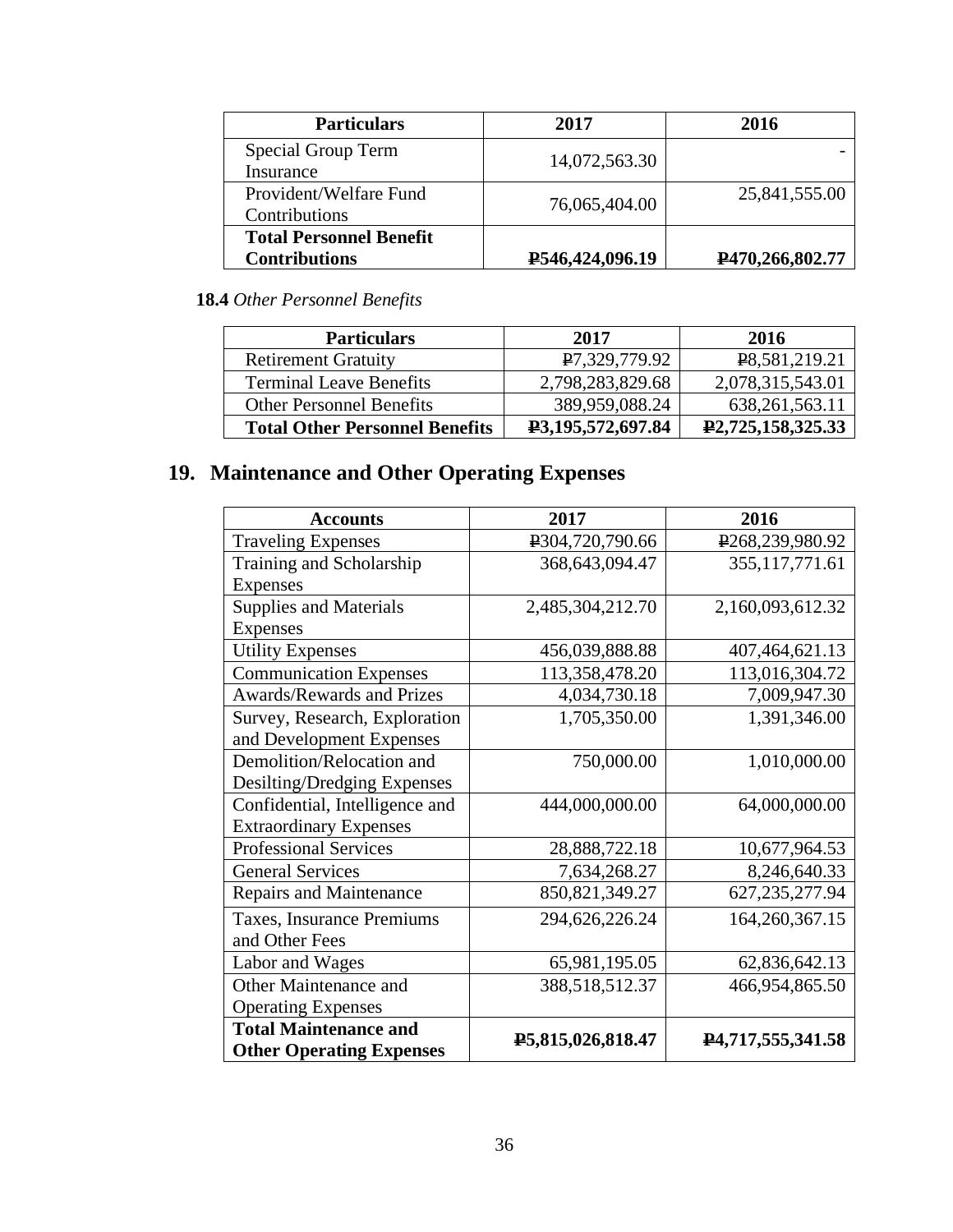## **19.1** *Travelling Expenses*

| <b>Particulars</b>              | 2017                            | 2016                            |
|---------------------------------|---------------------------------|---------------------------------|
| Traveling Expenses – Local      | P <sub>229</sub> , 254, 064. 78 | P <sub>2</sub> 19,829,586.36    |
| Traveling Expenses - Foreign    | 75,466,725.88                   | 48,410,394.56                   |
| <b>Total Traveling Expenses</b> | P304,720,790.66                 | P <sub>268</sub> , 239, 980. 92 |

## **19.2** *Training and Scholarship Expenses*

| <b>Particulars</b>                    | 2017                           | 2016                         |
|---------------------------------------|--------------------------------|------------------------------|
| <b>Training Expenses</b>              | P <sub>367</sub> , 665, 779.28 | P <sub>354,582</sub> ,103.61 |
| Scholarship Grants/Expenses           | 977,315.19                     | 535,668.00                   |
| <b>Total Training and Scholarship</b> | P368,643,094.47                | P355,117,771.61              |
| <b>Expenses</b>                       |                                |                              |

## **19.3** *Supplies and Materials Expenses*

| <b>Particulars</b>                     | 2017                           | 2016                           |
|----------------------------------------|--------------------------------|--------------------------------|
| <b>Office Supplies Expenses</b>        | P126,079,815.42                | P130,460,757.20                |
| <b>Accountable Forms Expenses</b>      | 764,896.00                     | 1,085,532.00                   |
| <b>Non-Accountable Forms Expenses</b>  |                                | 1,752,200.00                   |
| Animal/Zoological Supplies             |                                | 6,739,750.00                   |
| <b>Expenses</b>                        | 4,803,690.00                   |                                |
| <b>Food Supplies Expenses</b>          | 5,244,202.50                   | 10,980,967.00                  |
| <b>Welfare Goods Expenses</b>          | 399,042,857.18                 | 327,620,515.78                 |
| Drugs and Medicines Expenses           | 66, 263, 267. 61               | 50,340,098.44                  |
| Medical, Dental and Laboratory         | 84,978,114.88                  | 52,382,435.69                  |
| <b>Supplies Expenses</b>               |                                |                                |
| Fuel, Oil and Lubricants Expenses      | 794,909,236.04                 | 533,717,811.38                 |
| Military, Police and Traffic           | 66,995,271.05                  | 16,591,278.40                  |
| <b>Supplies Expenses</b>               |                                |                                |
| <b>Chemical and Filtering Supplies</b> | 1,346,519.00                   | 688,091.00                     |
| <b>Expenses</b>                        |                                |                                |
| Semi-Expendable Machinery and          | 30,276,853.29                  | 8,571,955.96                   |
| <b>Equipment Expenses</b>              |                                |                                |
| Semi-Expendable Furniture,             | 5,463,701.70                   | 374,920.88                     |
| <b>Fixtures and Books Expenses</b>     |                                |                                |
| <b>Other Supplies and Materials</b>    | 899,135,788.03                 | 1,018,787,298.59               |
| <b>Expenses</b>                        |                                |                                |
|                                        |                                |                                |
| <b>Total Supplies and Materials</b>    | P <sub>2</sub> ,485,304,212.70 | P <sub>2</sub> ,160,093,612.32 |
| <b>Expenses</b>                        |                                |                                |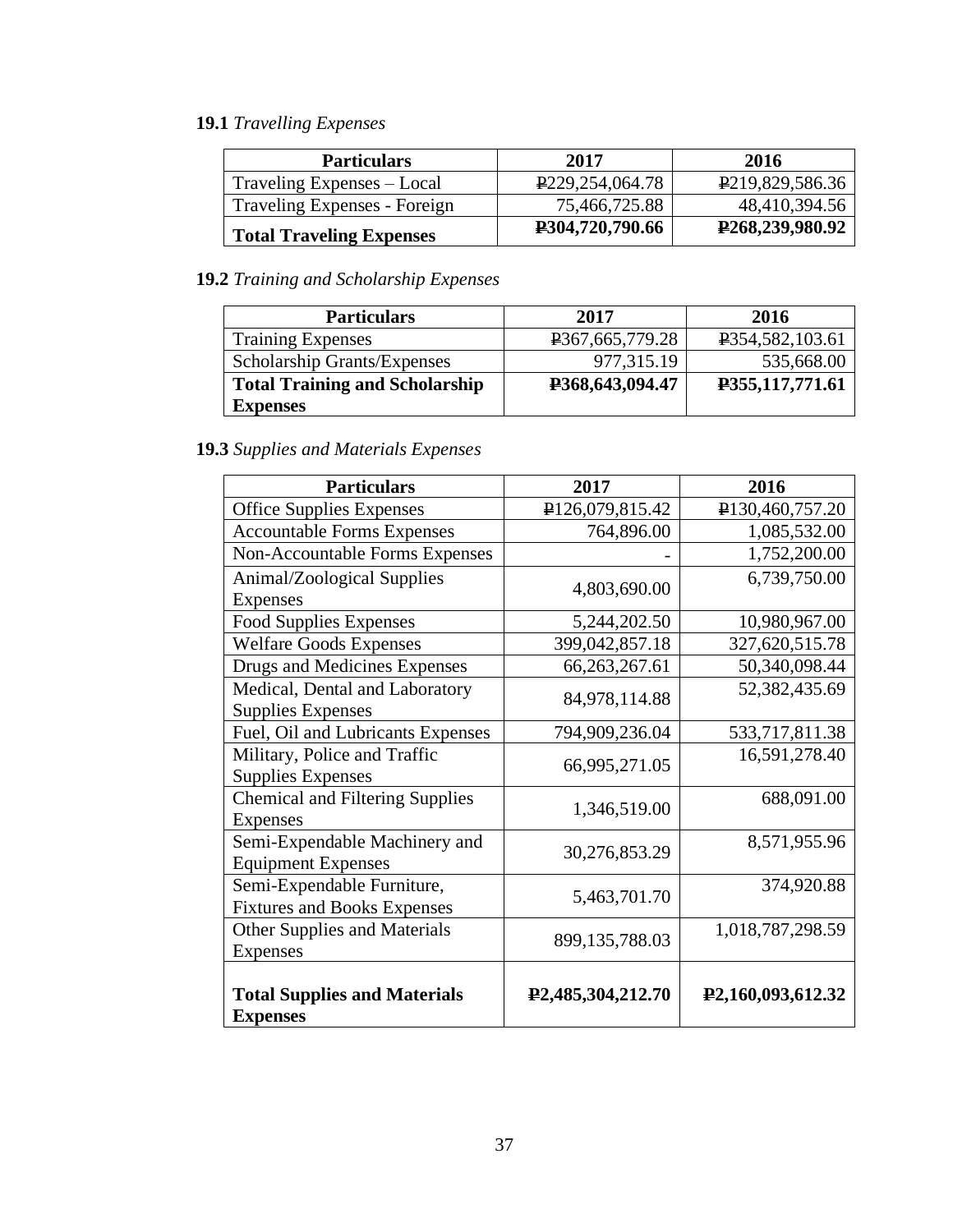## **19.4 Utility Expenses**

| <b>Particulars</b>            | 2017                           | 2016                            |
|-------------------------------|--------------------------------|---------------------------------|
| Water Expenses                | P <sub>129</sub> , 017, 237.54 | P <sub>114</sub> , 302, 336. 72 |
| <b>Electricity Expenses</b>   | 327,022,651.34                 | 293, 162, 284. 41               |
| <b>Total Utility Expenses</b> | P <sub>456</sub> ,039,888.88   | <b>P407,464,621.13</b>          |

## **19.5** *Communication Expenses*

| <b>Particulars</b>                                | 2017                            | 2016                            |
|---------------------------------------------------|---------------------------------|---------------------------------|
| Postage and Courier Services                      | P <sub>1</sub> ,709,851.32      | P <sub>2</sub> ,010,537.98      |
| <b>Telephone Expenses</b>                         | 69,823,365.09                   | 74,550,095.14                   |
| <b>Internet Subscription Expenses</b>             | 19,793,623.81                   | 15,913,435.05                   |
| Cable, Satellite, Telegraph and<br>Radio Expenses | 22,031,637.98                   | 20, 542, 236. 55                |
| <b>Total Communication Expenses</b>               | P <sub>113</sub> , 358, 478. 20 | P <sub>113</sub> , 016, 304. 72 |

### **19.6** *Awards/Rewards and Prizes*

| <b>Particulars</b>                     | 2017                          | 2016                         |
|----------------------------------------|-------------------------------|------------------------------|
| Awards/Rewards Expenses                | P <sub>3</sub> , 107, 447. 18 | P <sub>5</sub> , 243, 355.00 |
| <b>Prizes</b>                          | 927,283.00                    | 1,766,592.30                 |
| <b>Total Awards/Rewards and Prizes</b> | <b>P4,034,730.18</b>          | P7,009,947.30                |

### **19.7** *Professional Services*

| <b>Particulars</b>                 | 2017                        | 2016                        |
|------------------------------------|-----------------------------|-----------------------------|
| <b>Legal Services</b>              | P586,477.41                 | P <sub>247</sub> ,500.00    |
| <b>Auditing Services</b>           | 2,609,454.63                | 3,251,550.55                |
| <b>Consultancy Services</b>        | 17,886,674.00               | 3,316,364.00                |
| <b>Other Professional Services</b> | 7,806,116.14                | 3,862,549.98                |
| <b>Total Professional Services</b> | P <sub>28</sub> ,888,722.18 | P <sub>10</sub> ,677,964.53 |

#### **19.8** *General Services*

| <b>Particulars</b>                   | 2017          | 2016                       |
|--------------------------------------|---------------|----------------------------|
| <b>Environment/Sanitary Services</b> | P80,000.00    | P27,000.00                 |
| <b>Janitorial Services</b>           | 5,298,134.67  | 6,570,640.33               |
| <b>Other General Services</b>        | 2,256,133.60  | 1,649,000.00               |
| <b>Total General Services</b>        | P7,634,268.27 | P <sub>8</sub> ,246,640.33 |

### **19.9** *Repairs and Maintenance*

| <b>Particulars</b>           | 2017                       | 2016          |
|------------------------------|----------------------------|---------------|
| Repairs and Maintenance-Land | P <sub>2</sub> ,816,692.00 | P3,777,703.96 |
| Improvements                 |                            |               |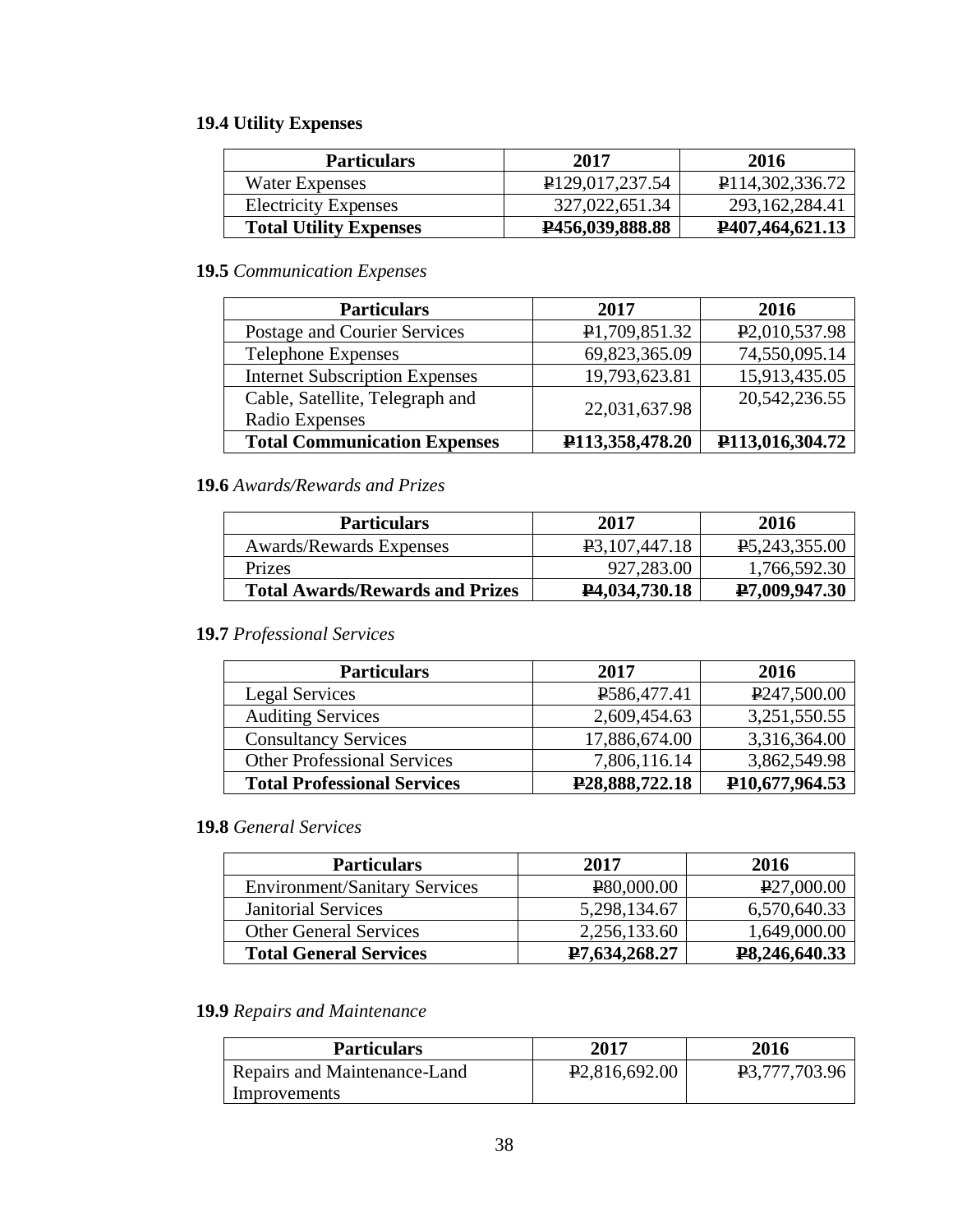| <b>Particulars</b>                       | 2017            | 2016            |
|------------------------------------------|-----------------|-----------------|
| Repairs and Maintenance-                 |                 | 11,660,847.17   |
| <b>Infrastructure Assets</b>             | 11,583,405.76   |                 |
| Repairs and Maintenance-Buildings        |                 | 216,866,158.33  |
| and Other Structures                     | 291,359,084.90  |                 |
| Repairs and Maintenance-Machinery        |                 | 164,781,548.84  |
| and Equipment                            | 295,306,143.93  |                 |
| Repairs and Maintenance-                 |                 | 225,644,592.96  |
| <b>Transportation Equipment</b>          | 244,396,279.68  |                 |
| Repairs and Maintenance-Furniture        |                 | 4, 157, 559. 71 |
| and Fixtures                             | 2,932,654.00    |                 |
| Repairs and Maintenance-Leased           |                 | 22,000.00       |
| Assets                                   |                 |                 |
| Repairs and Maintenance-Leased           |                 | 8,000.00        |
| <b>Assets Improvements</b>               |                 |                 |
| Repairs and Maintenance- Semi-           |                 |                 |
| Expendable Machinery and                 |                 |                 |
| Equipment                                | 2,306,850.00    | 10,000.00       |
| Repairs and Maintenance- Semi-           |                 |                 |
| <b>Expendable Furniture and Fixtures</b> | 48,000.00       |                 |
| Repairs and Maintenance-Other            |                 |                 |
| Property, Plant and Equipment            | 72,239.00       | 306,866.97      |
| <b>Total Repairs and Maintenance</b>     | P850,821,349.27 | P627,235,277.94 |
| <b>Expenses</b>                          |                 |                 |

**19.10** *Taxes, Insurance Premiums and Other Fees*

| <b>Particulars</b>                     | 2017                           | 2016                            |
|----------------------------------------|--------------------------------|---------------------------------|
| Taxes, Duties and Licenses             | P <sub>267</sub> , 248, 169.94 | P137,753,987.55                 |
| <b>Fidelity Bond Premiums</b>          | 8,544,409.39                   | 7,662,159.96                    |
| <b>Insurance Expenses</b>              | 18,833,646.91                  | 18,844,219.64                   |
| <b>Total Taxes, Insurance Premiums</b> |                                |                                 |
| and Other Fees                         | P <sub>294</sub> ,626,226.24   | P <sub>164</sub> , 260, 367. 15 |

**19.11** *Other Maintenance and Operating Expenses*

| <b>Particulars</b>                                    | 2017                     | 2016           |
|-------------------------------------------------------|--------------------------|----------------|
| <b>Advertising Expenses</b>                           | P <sub>401</sub> ,131.80 | P736,648.60    |
| Printing and Publication Expenses                     | 13,061,511.56            | 12,075,083.65  |
| <b>Representation Expenses</b>                        | 317,750,118.88           | 381,899,276.99 |
| <b>Transportation and Delivery Expenses</b>           | 29,561,234.41            | 10,730,987.31  |
| Rent/Lease Expenses                                   | 13,942,001.08            | 41,415,437.77  |
| Membership Dues and Contributions<br>to Organizations | 179,656.00               | 59,700.00      |
| <b>Subscription Expenses</b>                          | 2,036,668.40             | 2,295,670.70   |
| Donations                                             | 50,000.00                | 50,000.00      |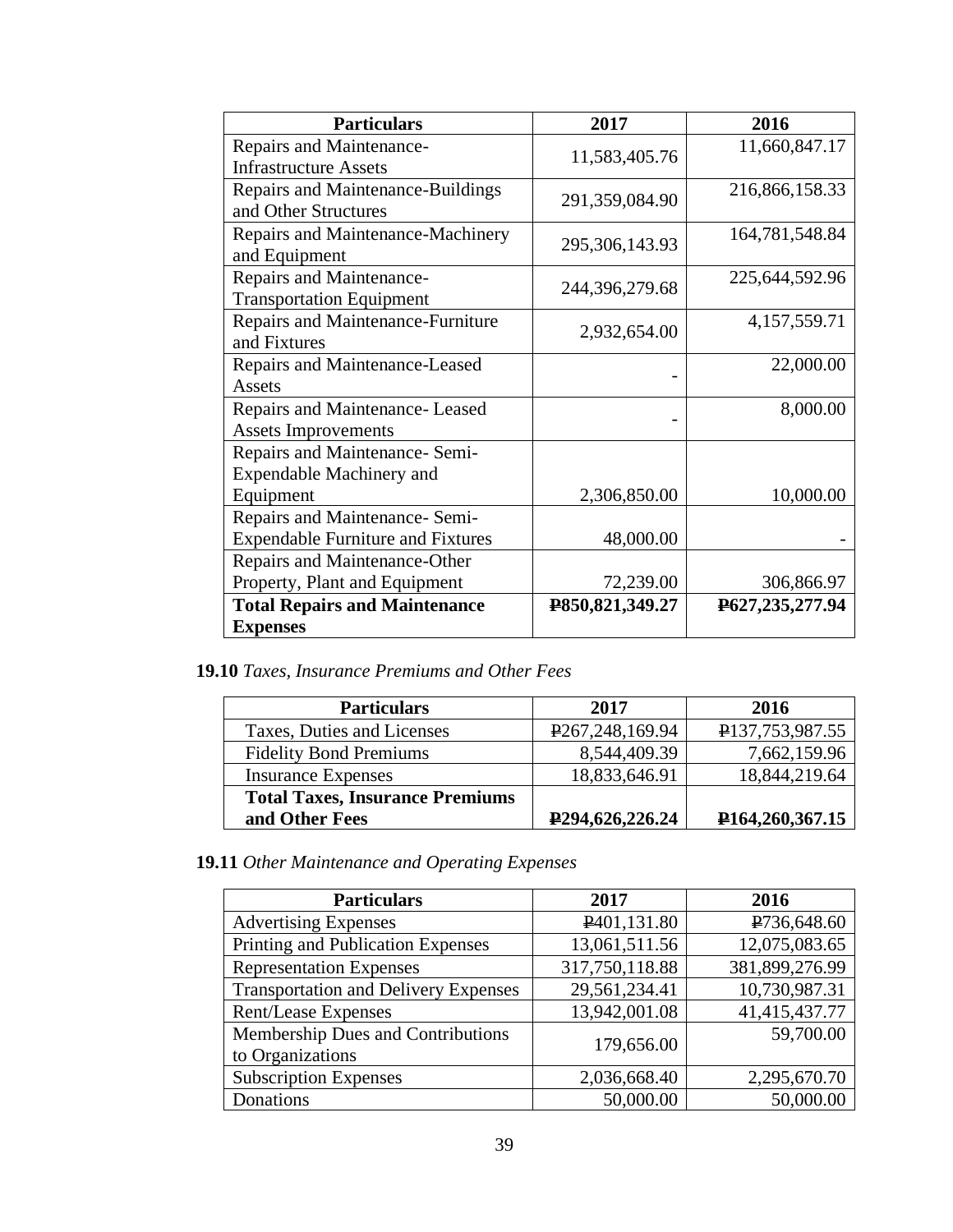| <b>Particulars</b>                          | 2017            | 2016                           |
|---------------------------------------------|-----------------|--------------------------------|
| Litigation/Acquired Assets Expenses         |                 | 1,000,000.00                   |
| Other Maintenance and Operating<br>Expenses | 11,536,190.24   | 16,692,060.48                  |
| <b>Total Other Maintenance and</b>          | P388,518,512.37 | P <sub>466</sub> , 954, 865.50 |
| <b>Operating Expenses</b>                   |                 |                                |

# **20. Non-Cash Expenses**

| <b>Particulars</b>                                    | 2017              | 2016                           |
|-------------------------------------------------------|-------------------|--------------------------------|
| <b>Depreciation/Impairment Loss</b>                   |                   |                                |
| Depreciation-Land Improvements                        | P36,392,360.84    | P <sub>28</sub> , 707, 010.15  |
| <b>Depreciation-Infrastructure Assets</b>             | 5,040,266.70      | 6,434,588.73                   |
| Depreciation-Buildings and Other<br><b>Structures</b> | 273,110,079.73    | 369, 275, 177. 35              |
| Depreciation-Machinery and<br>Equipment               | 804,700,805.22    | 721,644,324.36                 |
| Depreciation-Transportation<br>Equipment              | 211,629,292.03    | 337,160,883.83                 |
| Depreciation-Furniture, Fixtures<br>and Books         | 1,901,683.29      | 2,334,645.67                   |
| Depreciation-Other Property, Plant<br>Equipment       | 2,082,763.52      | 19,588,138.51                  |
| <b>Impairment Loss</b>                                | 10,374,901.82     | 11,952,686.82                  |
| <b>Total Non-Cash Expenses</b>                        | P1,345,232,153.15 | P <sub>1</sub> ,497,097,455.42 |

# **21. Net Financial Assistance and Subsidy**

| <b>Particulars</b>                               | 2017               | 2016                               |
|--------------------------------------------------|--------------------|------------------------------------|
| NCA received from DBM &                          |                    |                                    |
| <b>GHO</b>                                       |                    |                                    |
| <b>Regular Agency</b>                            | P57,713,359,192.00 | P <sub>50</sub> , 211, 133, 114.80 |
| <b>BCDA</b>                                      | 219,315,788.00     | 155,160,728.00                     |
| Total                                            | 57,932,674,980.00  | 50,366,293,842.80                  |
| <b>Add: Tax Remittance Advice</b>                |                    |                                    |
| Regular Agency                                   | 2,607,976,054.16   | 1,991,073,192.92                   |
| <b>BCDA</b>                                      | 14,772,948.44      |                                    |
| Adjustments                                      | 116,136,720.74     | 179,451,175.40                     |
| <b>Total Subsidy from National</b><br>Government | 60,671,560,703.34  | 52, 536, 818, 211. 12              |
| Less: Reversion of Unutilized                    |                    |                                    |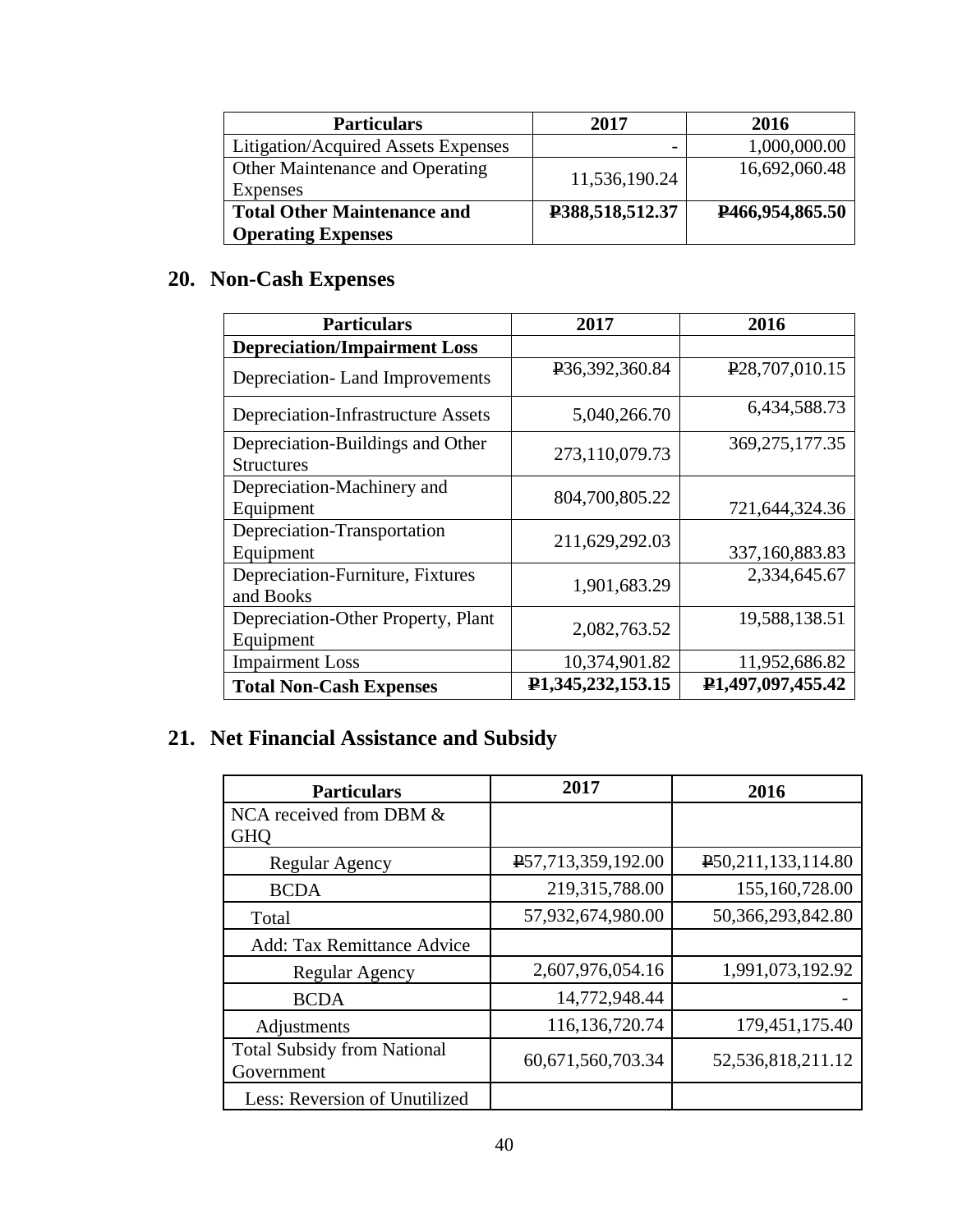| <b>Particulars</b>                                  | 2017               | 2016               |
|-----------------------------------------------------|--------------------|--------------------|
| <b>NCA</b>                                          |                    |                    |
| Regular Agency                                      | 142,803.20         | 6,256,751.09       |
| <b>BCDA</b>                                         | 151,395.85         | 529,986.91         |
| <b>Total Reversion</b>                              | 294,199.05         | 6,786,738.00       |
| Transferred to AFPMC, GHQ                           | 8,223,584.60       |                    |
| Sub-Total                                           | 8,517,783.65       | 6,786,738.00       |
| Net Subsidy from National<br>Government             | 60,663,042,919.69  | 52,530,031,473.12  |
| <b>Subsidy from Central Office</b>                  | 350, 359, 244. 52  | 398,472,923.60     |
| <b>Subsidy to Operating Units</b>                   | (278, 018, 511.24) | (495, 248, 605.45) |
| Subsidy-Others                                      | (620, 888, 190.00) |                    |
| <b>Total Financial</b><br><b>Assistance/Subsidy</b> | P60,114,495,462.97 | P52,433,255,791.27 |

# **22. Other Non-Operating Income**

| <b>PA Unit</b>            | 2017               | 2016           |
|---------------------------|--------------------|----------------|
| 2ID                       | $\text{P}1,200.00$ |                |
| 4ID                       | 40,315.98          |                |
| $53rd$ EBde               | 21,600.00          |                |
| <b>HPA</b> and Post Units | 21, 144, 163. 75   |                |
| <b>Total</b>              | P21,207,279.73     | $\blacksquare$ |

# **23. Adjustments on Accumulated Surplus:**

|                    | <b>Debit</b>                | <b>Credit</b>                | <b>Balance</b>   |
|--------------------|-----------------------------|------------------------------|------------------|
| a. Prior Period    |                             |                              |                  |
| Errors/Unrecorde   |                             |                              |                  |
| d Income and       |                             |                              |                  |
| <b>Expenses</b>    |                             |                              |                  |
| Unrecorded         |                             | 2,205,458.48                 | 2,205,458.48     |
| Income/(Expenses)  |                             |                              |                  |
| Transfer of        |                             |                              |                  |
| Property, Plant,   | 17,654,400.00               |                              | (17,654,400.00)  |
| and Equipment to   |                             |                              |                  |
| FAUs               |                             |                              |                  |
| <b>Total</b>       | P <sub>17</sub> ,654,400.00 | P <sub>2</sub> , 205, 458.48 | P(15,448,941.52) |
|                    |                             |                              |                  |
| b. Other           |                             |                              |                  |
| <b>Adjustments</b> |                             |                              |                  |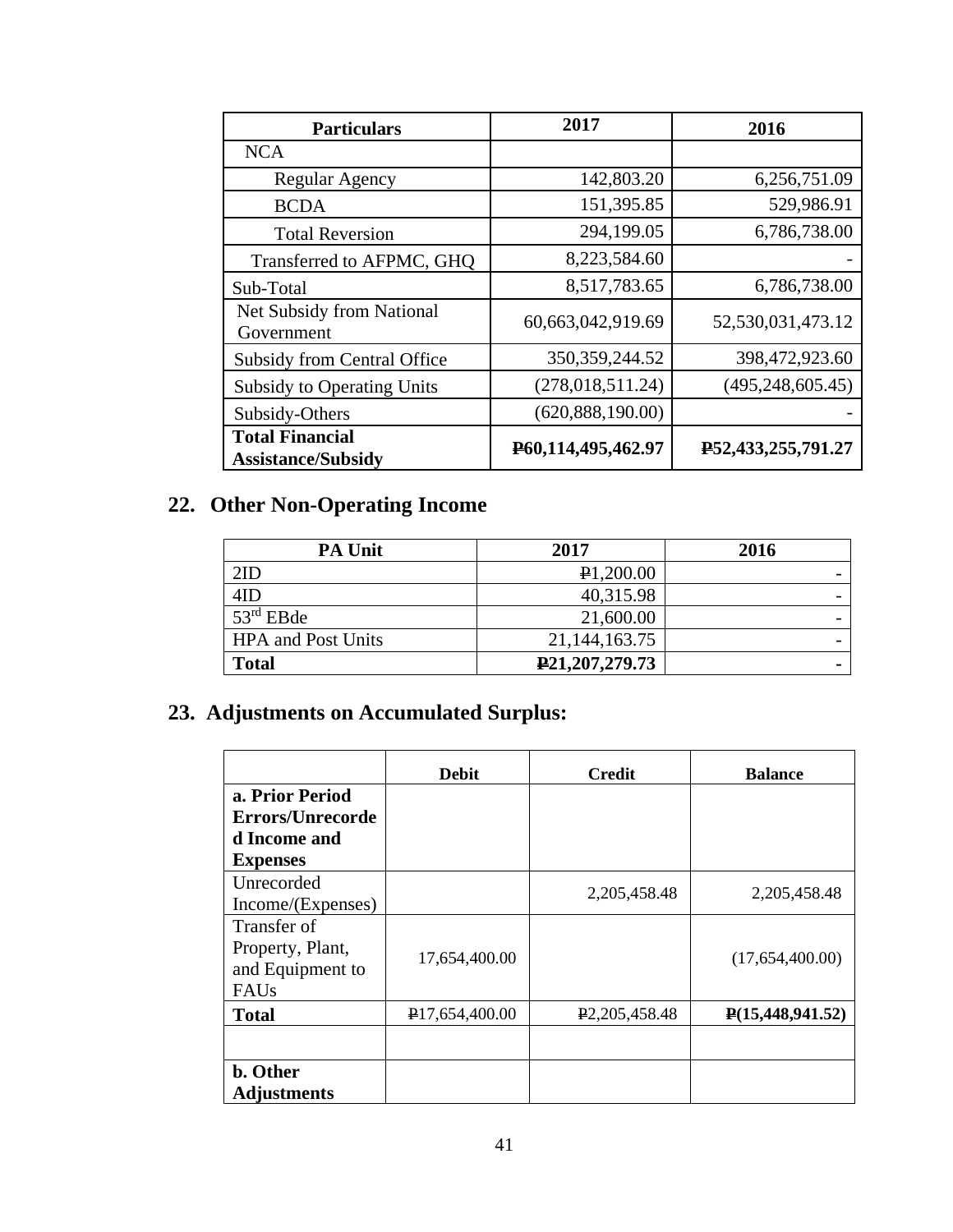|                                                                                                                   | <b>Debit</b>     | <b>Credit</b>    | <b>Balance</b>     |
|-------------------------------------------------------------------------------------------------------------------|------------------|------------------|--------------------|
| Transfer of<br>Property, Plant,<br>and Equipment to<br>FAUs                                                       |                  | 35,729,900.98    | 35,729,900.98      |
| Constructive<br>Receipt of NCA<br>for TRA                                                                         |                  | 208,921,790.18   | 208,921,790.18     |
| Adjustments in<br>recording Tax<br><b>Remittance Advice</b>                                                       |                  | 750,384.68       | 750,384.68         |
| Unrecorded<br>Income/(Expenses)                                                                                   | 595,299,520.16   |                  | (595, 299, 520.16) |
| Set up of<br>Receivable<br>Account                                                                                |                  | 53,757.15        | 53,757.15          |
| Issuance of Semi-<br>Expendable<br>Property, Plant,<br>and Equipment                                              | 99,507.93        |                  | (99, 507.93)       |
| Transfer/Issuance/<br>Liquidation/<br>Adjustment of<br>Inventories                                                | 698,482,916.10   |                  | (698, 482, 916.10) |
| Repair,<br>Maintenance and<br>Construction<br>(RMC) Fund for<br>CY 2015 and 2016                                  |                  | 96,278,264.48    | 96,278,264.48      |
| Receipt/Acquisitio<br>n of Property,<br>Plant, and<br><b>Equipment</b> (Found<br>in station and from<br>transfer) |                  | 741,791,830.21   | 741,791,830.21     |
| Transfer/Issuance/<br>Adjustment of<br>Property, Plant,<br>and Equipment<br>Accounts                              |                  | 8,233,019,029.04 | 8,233,019,029.04   |
| Prior Year<br>Liquidations of<br><b>Cash Advances</b>                                                             | 34, 307, 044. 21 |                  | (34,307,044.21)    |
| Liquidation of<br><b>Other Receivables</b>                                                                        | 178,380.00       |                  | (178,380.00)       |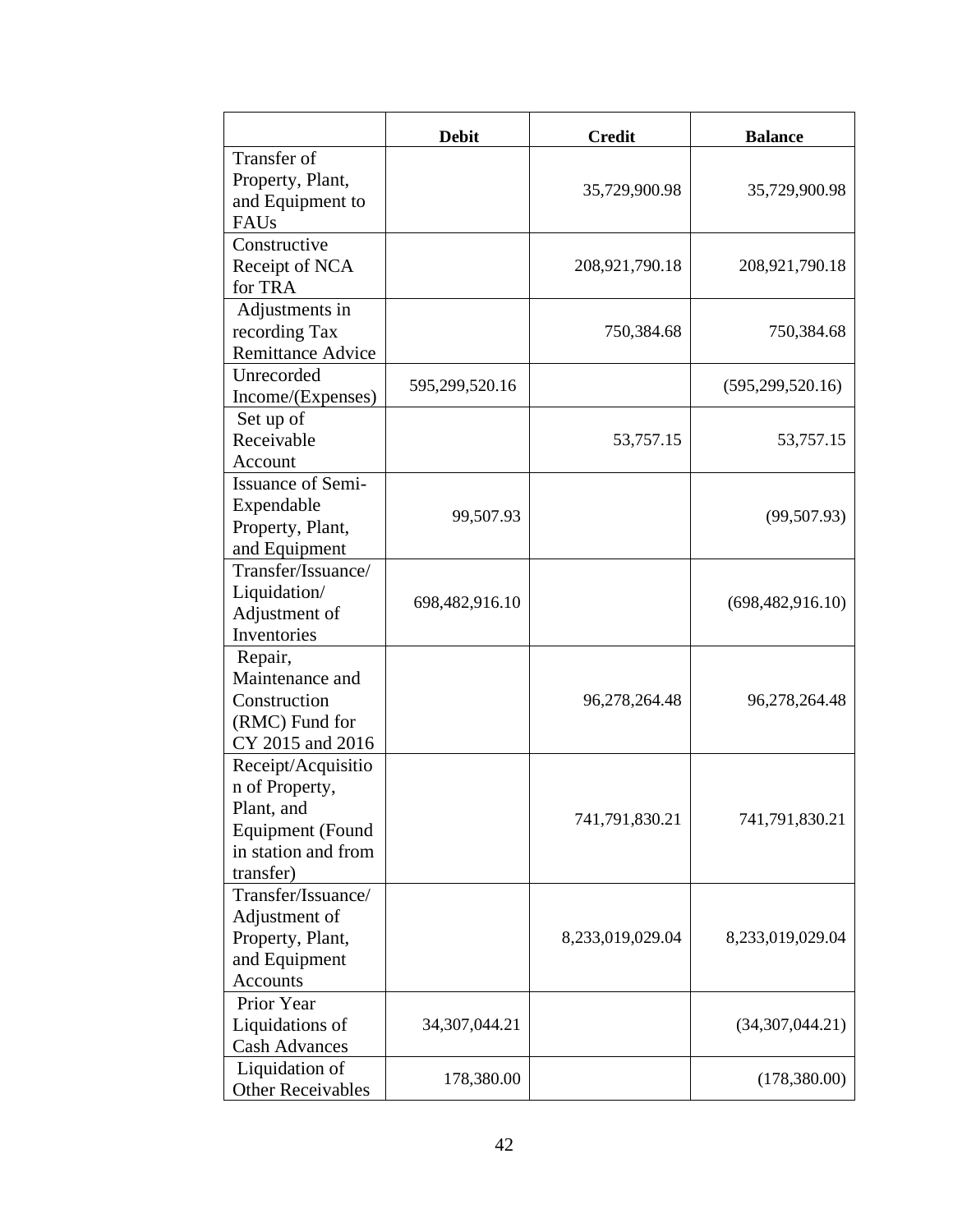|                           | <b>Debit</b>   | <b>Credit</b>     | <b>Balance</b>     |
|---------------------------|----------------|-------------------|--------------------|
| Liquidation of            |                |                   |                    |
| Prior Year                | 22,557,966.47  |                   | (22, 557, 966.47)  |
| Obligations               |                |                   |                    |
| Set up/Receipt of         | 289,114,609.55 |                   | (289, 114, 609.55) |
| Payable Accounts          |                |                   |                    |
| <b>Transfer of</b>        |                | 288, 351, 350. 82 | 288, 351, 350. 82  |
| Payable Accounts          |                |                   |                    |
| Reversion of              |                |                   |                    |
| Payables as per           |                |                   |                    |
| General                   |                |                   |                    |
| Guidelines of             |                | 121,903,772.33    | 121,903,772.33     |
| DBM and COA in            |                |                   |                    |
| Joint Circular No.        |                |                   |                    |
| 99-6 dated 13             |                |                   |                    |
| November 1999             |                |                   |                    |
| Payment of Prior          | 1,413,581.44   |                   | (1,413,581.44)     |
| <b>Year Expenses</b>      |                |                   |                    |
| Cancellation of           | 117,982.78     |                   | (117,982.78)       |
| Checks                    |                |                   |                    |
| Collections of            |                | 59,003,002.11     | 59,003,002.11      |
| 101MAIN                   |                |                   |                    |
| Transfer of               |                |                   |                    |
| Collections and           |                | 286,514.80        | 286,514.80         |
| Deposits to FAUs          |                |                   |                    |
| Prior Year                |                |                   |                    |
| Collections from          |                | 230,537.70        | 230,537.70         |
| FAUs                      |                |                   |                    |
| Overpayment of            |                |                   |                    |
| Pay and                   |                |                   |                    |
| Allowances                |                | 18,601,281.22     | 18,601,281.22      |
| deducted from             |                |                   |                    |
| Commutation of            |                |                   |                    |
| <b>Military Personnel</b> |                |                   |                    |
| Refund of                 |                | 591,794.85        | 591,794.85         |
| Overpayment               |                |                   |                    |
| Remittance to             |                |                   |                    |
| Bureau of the             | 174,071,452.16 |                   | (174, 071, 452.16) |
| Treasury                  |                |                   |                    |
| Remittance of             |                | 1,212,981.69      | 1,212,981.69       |
| <b>Withholding Taxes</b>  |                |                   |                    |
| Overstated/(Under         |                |                   |                    |
| statement) of             | 16,182,280.90  |                   | (16, 182, 280.90)  |
| Accumulated               |                |                   |                    |
| Depreciation of           |                |                   |                    |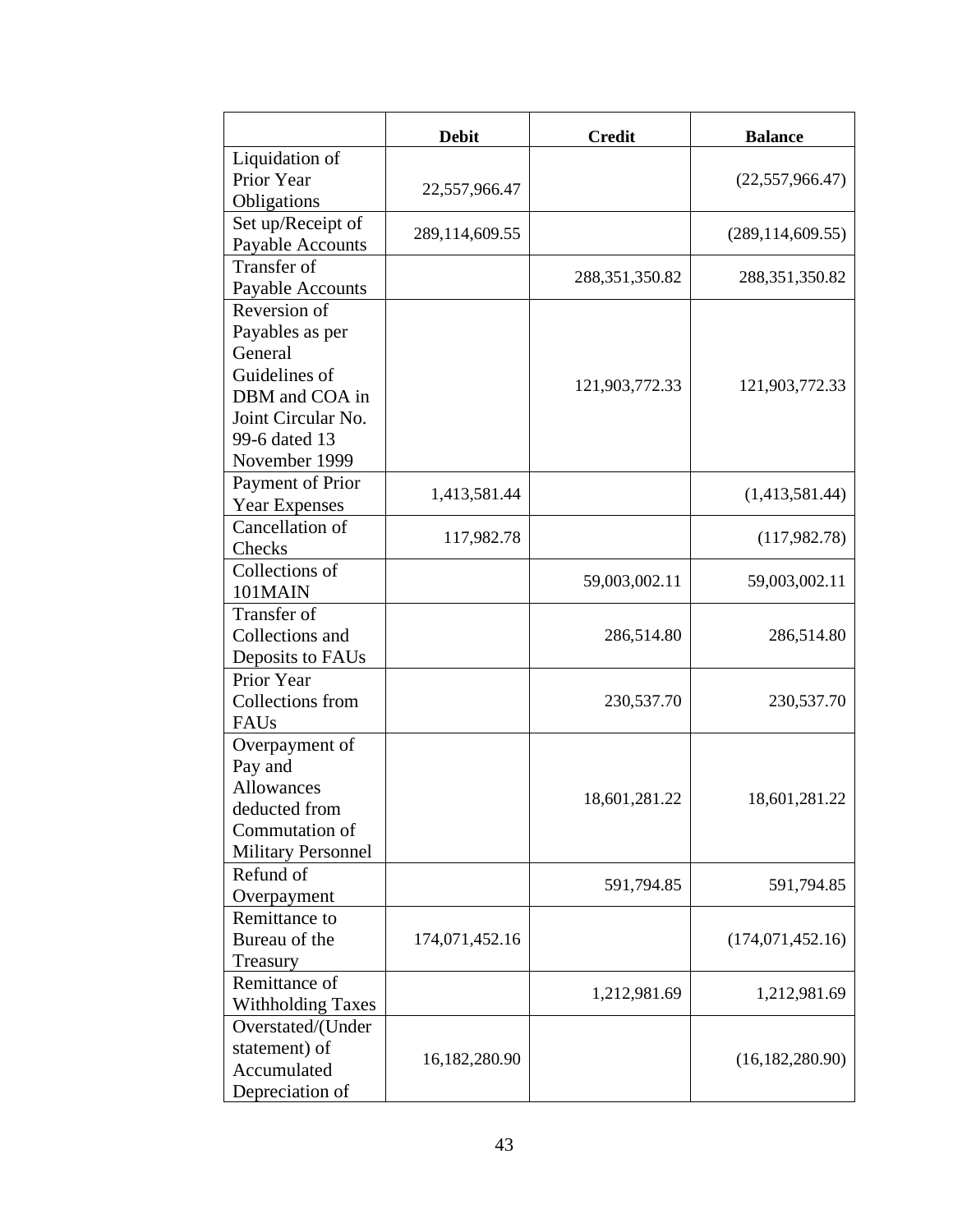|                          | <b>Debit</b>                | <b>Credit</b>      | <b>Balance</b>                      |
|--------------------------|-----------------------------|--------------------|-------------------------------------|
| <b>PPE</b>               |                             |                    |                                     |
| Write-off of             | 378,646.02                  |                    | (378, 646.02)                       |
| <b>Dormant Accounts</b>  |                             |                    |                                     |
| Closing of               |                             |                    |                                     |
| Treasury/Agency          |                             | 387,404,527.41     | 387,404,527.41                      |
| <b>Deposit Accounts</b>  |                             |                    |                                     |
| Other Adjustments        |                             |                    |                                     |
| - Reclassification       |                             |                    |                                     |
| of Subsidiary            |                             |                    |                                     |
| Ledger,                  |                             |                    |                                     |
| Adjustment on Set        |                             | 52,689,258,356.65  | 52,689,258,356.65                   |
| up of Accounts,          |                             |                    |                                     |
| <b>Erroneous Posting</b> |                             |                    |                                     |
| of Accounts and          |                             |                    |                                     |
| others                   |                             |                    |                                     |
| <b>Total</b>             | ₽1,832,203,887.72           | P62,883,389,076.30 | P <sub>61</sub> , 051, 185, 188. 58 |
|                          |                             |                    |                                     |
| c. Adjustment of         |                             |                    |                                     |
| <b>Net Revenue</b>       |                             |                    |                                     |
| recognized               |                             |                    |                                     |
| <b>Directly in Net</b>   |                             |                    |                                     |
| <b>Assets/Equity</b>     |                             |                    |                                     |
| Closing of               |                             |                    |                                     |
| Treasury/Deposit         | 19,309,204.08               |                    | (19,309,204.08)                     |
| Accounts                 |                             |                    |                                     |
| Unrecorded               | 32,044.55                   |                    | (32,044.55)                         |
| Collections              |                             |                    |                                     |
| Adjustments of           |                             |                    |                                     |
| Property, Plant,         | 146,673.78                  |                    | (146, 673.78)                       |
| and Equipment            |                             |                    |                                     |
| Other Adjustments        | 1,944,457.46                |                    | (1,944,457.46)                      |
| <b>Total</b>             | P <sub>21</sub> ,432,379.87 |                    | P(21, 432, 379.87)                  |
|                          |                             |                    |                                     |
| d. Others                |                             |                    |                                     |
| Property, Plant,         |                             |                    |                                     |
| and Equipment            | 430,733,803.34              |                    | (430, 733, 803.34)                  |
| Adjustments              |                             |                    |                                     |
| Prior Year               |                             |                    |                                     |
| Liquidations of          |                             |                    |                                     |
| Inter-Agency             |                             | 764,476.81         | 764,476.81                          |
| <b>Transferred Funds</b> |                             |                    |                                     |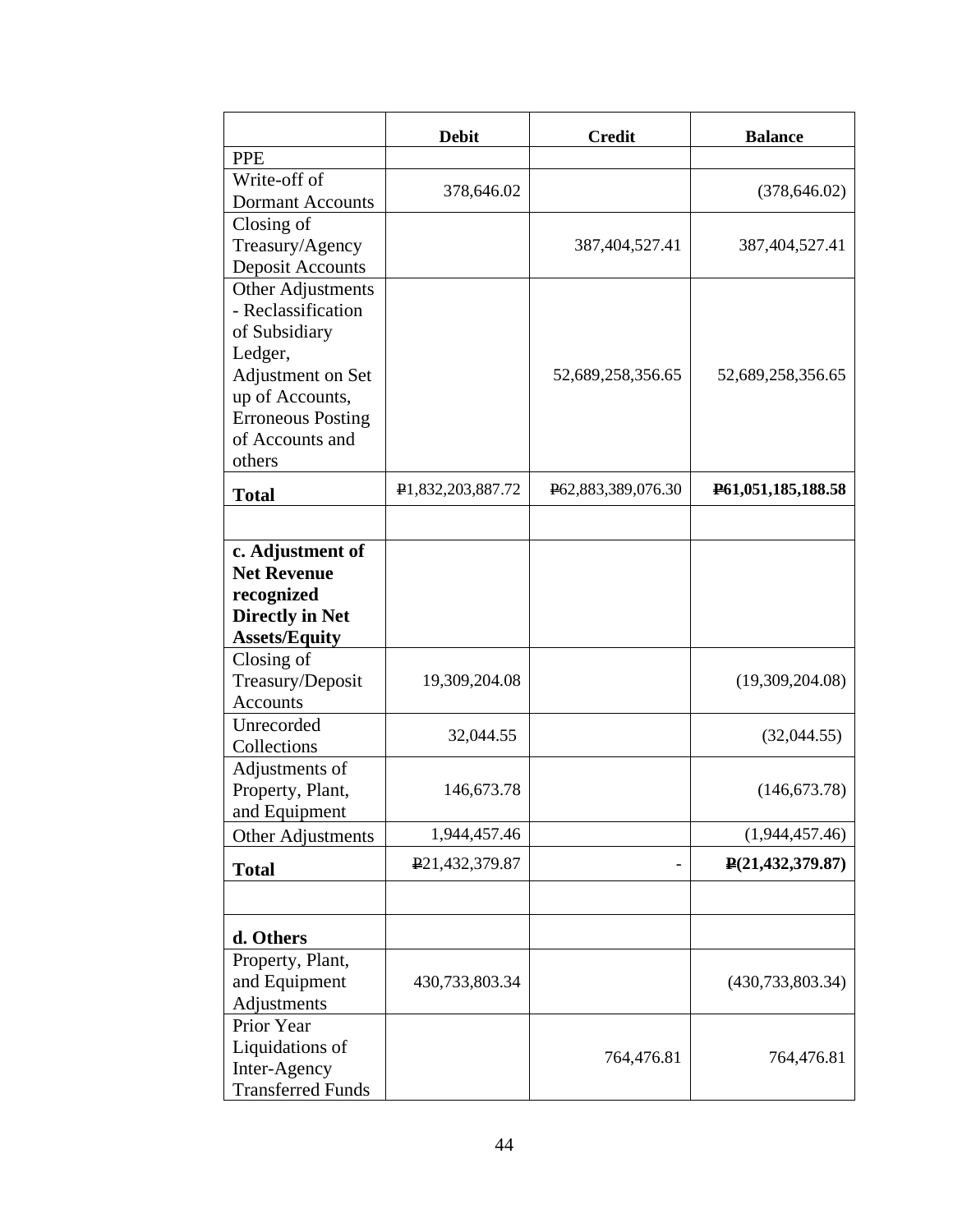|                          | <b>Debit</b>    | <b>Credit</b>  | <b>Balance</b>                 |
|--------------------------|-----------------|----------------|--------------------------------|
| Set-up of                |                 |                |                                |
| Receivable               |                 | 3,841,893.04   | 3,841,893.04                   |
| Account                  |                 |                |                                |
| Transfer of              |                 |                |                                |
| Collections to           | 23,337,819.30   |                | (23, 337, 819.30)              |
| Other Fund               |                 |                |                                |
| Clusters                 |                 |                |                                |
| Unrecorded               |                 | 24,761,601.44  | 24,761,601.44                  |
| Income/(Expenses)        |                 |                |                                |
| Receipt/Acquisitio       |                 |                |                                |
| n of Property,           |                 |                |                                |
| Plant, and               |                 |                |                                |
| Equipment                |                 | 1,117,968.75   | 1,117,968.75                   |
| (Found-in                |                 |                |                                |
| Station/from             |                 |                |                                |
| transfer)                |                 |                |                                |
| Unrecorded               |                 | 23,032,819.30  | 23,032,819.30                  |
| Collections              |                 |                |                                |
| Other Adjustments        |                 |                |                                |
| - Reclassification       |                 |                |                                |
| of Subsidiary            |                 |                |                                |
| Ledger,                  |                 |                |                                |
| Adjustment on Set        | 2,478,876.31    |                | (2,478,876.31)                 |
| up of Accounts,          |                 |                |                                |
| <b>Erroneous Posting</b> |                 |                |                                |
| of Accounts and          |                 |                |                                |
| others                   |                 |                |                                |
| <b>Total</b>             | P456,550,498.95 | P53,518,759.34 | $\mathbf{P}(403, 031, 739.61)$ |

# **24. Revaluation Surplus**

| <b>Particulars</b>       | 2017                           | 2016               |
|--------------------------|--------------------------------|--------------------|
| <b>Forwarded Balance</b> | P54,973,926,671.82             |                    |
| Recognition of 321.0997  |                                | 1,181,311,971.82   |
| hectares of land         |                                |                    |
| Recognition of 321.0997  |                                | 53,796,738,200.00  |
| hectares of land         |                                |                    |
| Add/(Deduct):            | (53,796,738,200.00)            | (4,123,500.00)     |
| Adjustments              |                                |                    |
| <b>Total</b>             | P <sub>1</sub> ,177,188,471.82 | P54,973,926,671.82 |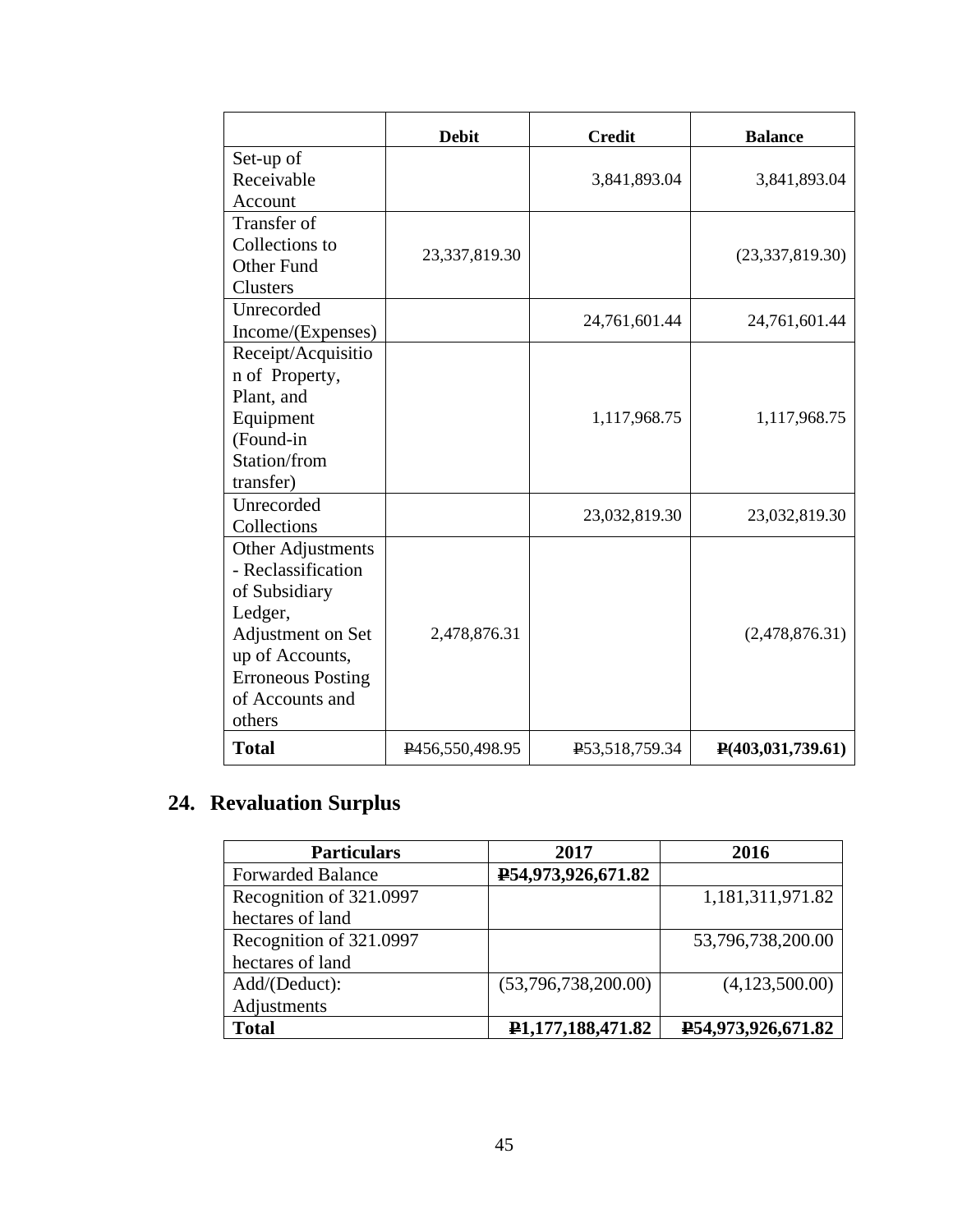# **25. Adjustment on Cash Flows**

| <b>Particulars</b>                                                           | 2017                            | 2016                           |
|------------------------------------------------------------------------------|---------------------------------|--------------------------------|
| <b>Adjustment on Cash Inflows</b>                                            |                                 |                                |
| Restoration of cash for                                                      |                                 |                                |
| cancelled/lost/stale checks/ADA                                              | 12,186,591.91                   | 15,112,828.80                  |
| Reversal of Unused NCA for Special<br><b>Account and Trust Receipts Fund</b> |                                 | 4,428,928.38                   |
| Other adjustments-Inflow                                                     | 1,357,833,060.95                | 18,744,711.68                  |
| <b>Total Adjustments on Cash Inflows</b>                                     | P1,370,019,652.86               | P38,286,468.86                 |
| <b>Adjustment on Cash Outflows</b>                                           |                                 |                                |
| Reversing entry for unreleased                                               |                                 |                                |
| checks in previous year                                                      |                                 | 41,236,528.90                  |
| Receipt of NCA for Trust and Other                                           |                                 |                                |
| Receipts                                                                     |                                 | 80,233,679.00                  |
| Closing of Cash-Treasury/Agency                                              |                                 |                                |
| Deposit Regular                                                              | 416,766,858.65                  | 1,722,275.94                   |
| Other adjustments-Outflow                                                    | 360,498,876.02                  | 8,316,927.52                   |
| <b>Total Adjustments on Cash</b>                                             |                                 |                                |
| <b>Outflows</b>                                                              | P <sub>777</sub> , 265, 734. 67 | P <sub>131</sub> , 509, 411.36 |

# **26. Status of Allotments, Obligations and Balances**

| <b>Expense Class</b>     | <b>Allotment</b><br><b>Received</b> | <b>Obligation</b>  | <b>Unobligated</b><br><b>Balances</b> |
|--------------------------|-------------------------------------|--------------------|---------------------------------------|
| <b>Regular Fund</b>      |                                     |                    |                                       |
| Personnel                |                                     |                    |                                       |
| Services                 | P43,995,199,639.00                  | P43,995,199,639.00 |                                       |
| Maintenance<br>and Other |                                     |                    |                                       |
| Operating                |                                     |                    |                                       |
| <b>Expenses</b>          | 10,638,218,000.00                   | 10,629,061,831.25  | 9,156,168.75                          |
| Capital Outlay           | 2,743,987,000.00                    | 2,710,730,362.89   | 33,256,637.11                         |
| <b>Total Regular</b>     |                                     |                    |                                       |
| <b>Fund</b>              | 57,377,404,639.00                   | 57,334,991,833.14  | 42,412,805.86                         |
| <b>Automatic</b>         |                                     |                    |                                       |
| <b>Appropriation</b>     |                                     |                    |                                       |
| $RLIP$ (PS)              | 32,558,018.00                       | 32,558,018.00      |                                       |
| Customs,                 |                                     |                    |                                       |
| Duties and               |                                     |                    |                                       |
| Taxes (MOOE)             | 255, 267, 118.00                    | 255, 267, 118.00   |                                       |
| <b>Total</b>             |                                     |                    |                                       |
| <b>Automatic</b>         | 287, 825, 136.00                    | 287,825,136.00     |                                       |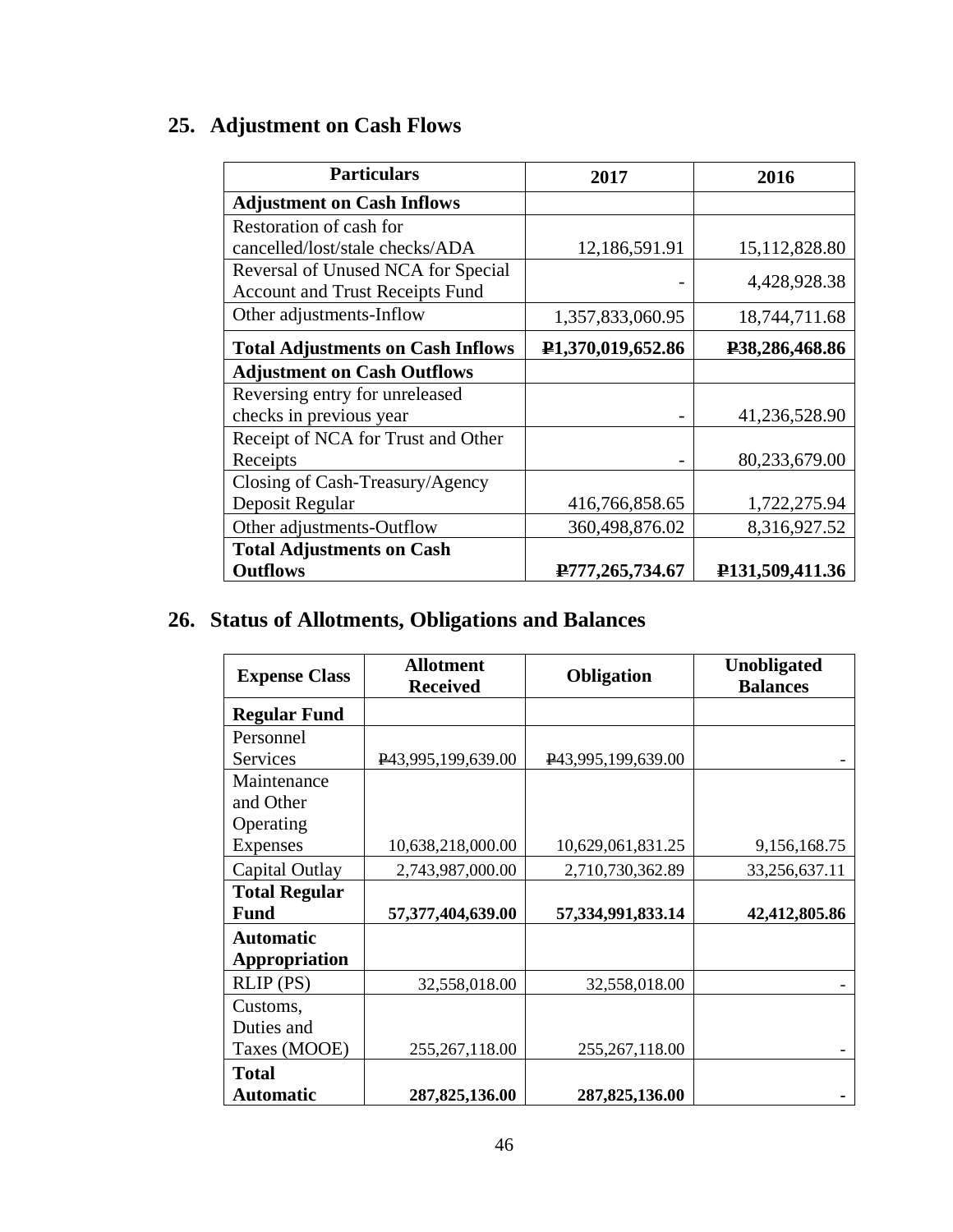| <b>Expense Class</b>           | <b>Allotment</b><br><b>Received</b> | <b>Obligation</b> | <b>Unobligated</b><br><b>Balances</b> |
|--------------------------------|-------------------------------------|-------------------|---------------------------------------|
| Appropriation                  |                                     |                   |                                       |
| <b>Special</b>                 |                                     |                   |                                       |
| <b>Purpose Fund</b>            |                                     |                   |                                       |
| Misc. Personnel                |                                     |                   |                                       |
| <b>Benefit Fund</b>            | 3,431,523,393.00                    | 3,431,523,393.00  |                                       |
| Pension and                    |                                     |                   |                                       |
| <b>Gratuity Fund</b>           | 1,749,445,370.00                    | 1,745,482,481.55  | 3,962,888.45                          |
| Requirements                   |                                     |                   |                                       |
| for Filling-up of              |                                     |                   |                                       |
| Positions                      | 332, 323, 577.00                    | 332, 323, 577.00  |                                       |
| Proc of                        |                                     |                   |                                       |
| Ammunition                     |                                     |                   |                                       |
| (Contingent                    |                                     |                   |                                       |
| Fund)                          | 688,585,501.00                      | 688,585,500.00    | 1.00                                  |
| <b>Total Special</b>           |                                     |                   |                                       |
| <b>Purpose Fund</b>            | 6,201,877,841.00                    | 6,197,914,951.55  | 3,962,889.45                          |
| <b>Other Releases</b>          |                                     |                   |                                       |
| GHQ-MOOE                       | 25,431,331.42                       | 25,426,163.67     | 5,167.75                              |
| MOOE-                          |                                     |                   |                                       |
| Philippine Navy                | 3,500,000.00                        | 3,500,000.00      |                                       |
| MOOE-                          |                                     |                   |                                       |
| Philippine                     |                                     |                   |                                       |
| Airforce                       | 3,833,797.00                        | 3,833,797.00      |                                       |
| <b>Total GHQ</b>               |                                     |                   |                                       |
| <b>Releases</b>                | 32,765,128.42                       | 32,759,960.67     | 5,167.75                              |
| $\overline{\text{Continuing}}$ |                                     |                   |                                       |
| <b>Appropriation</b>           |                                     |                   |                                       |
| DBM - MOOE                     | 1,347,356,459.51                    | 1,335,117,999.26  | 12,238,460.25                         |
| GHQ - MOOE                     | 46,010,687.74                       | 46,010,594.00     | 93.74                                 |
| DBM - CO                       | 161,802,649.55                      | 158,068,940.63    | 3,733,708.92                          |
| $DBM - CO-$                    |                                     |                   |                                       |
| <b>AARM</b>                    | 54,000,000.00                       | 52,730,000.00     | 1,270,000.00                          |
| DBM-                           |                                     |                   |                                       |
| Contingent                     |                                     |                   |                                       |
| Fund                           | 97,500,000.00                       | 94,884,625.00     | 2,615,375.00                          |
| PHIL NAVY -                    |                                     |                   |                                       |
| <b>MOOE</b>                    | 3,500,000.00                        | 3,431,437.00      | 68,563.00                             |
| PHIL                           |                                     |                   |                                       |
| <b>AIRFORCE -</b>              |                                     |                   |                                       |
| <b>MOOE</b>                    | 3,500,000.00                        | 3,500,000.00      |                                       |
| <b>Total</b>                   |                                     |                   |                                       |
| <b>Continuing</b>              | 1,713,669,796.80                    | 1,693,743,595.89  | 19,926,200.91                         |